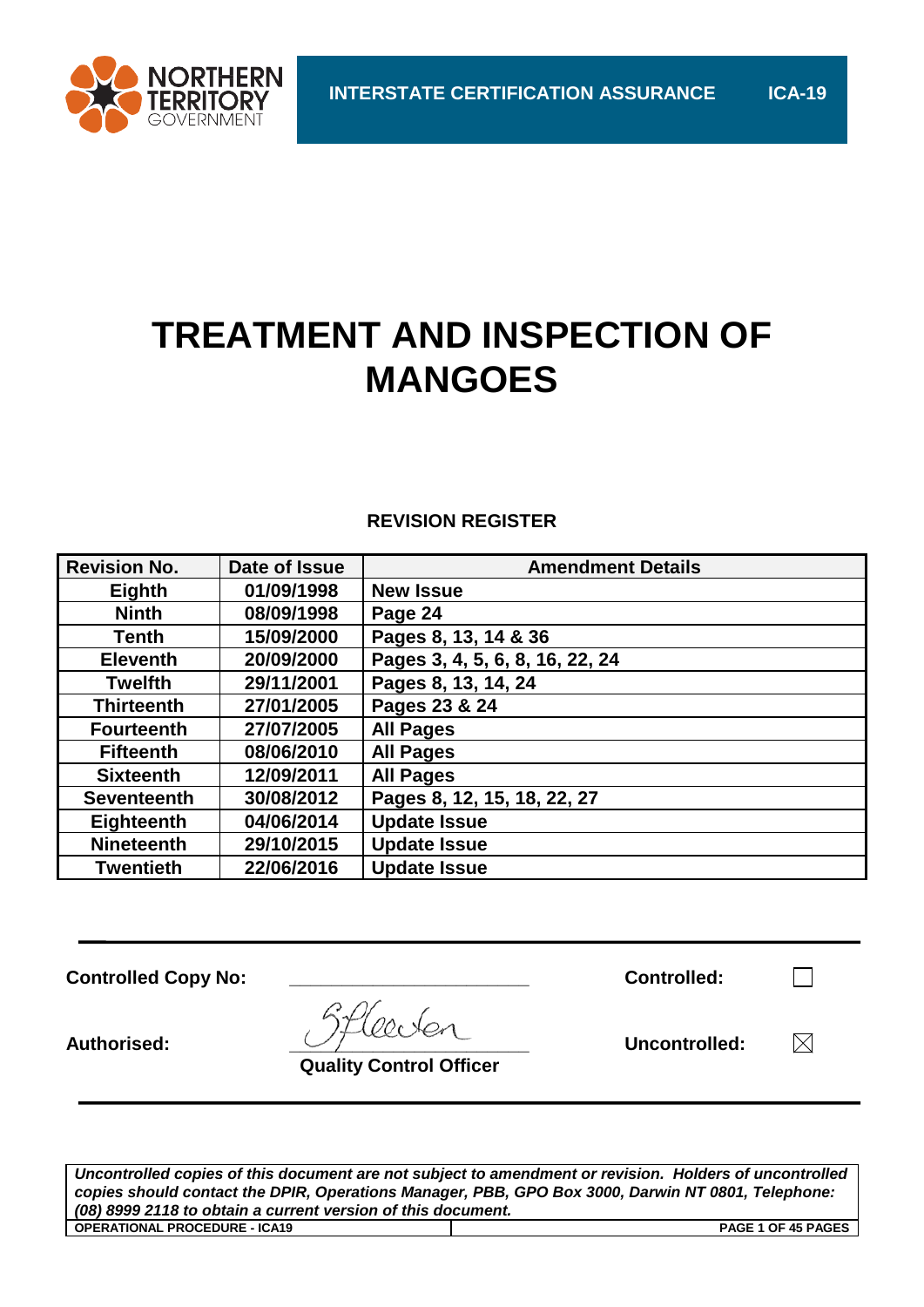## **TABLE OF CONTENTS**

| 1. |                    |                                                                                               |  |
|----|--------------------|-----------------------------------------------------------------------------------------------|--|
| 2. |                    |                                                                                               |  |
| 3. |                    |                                                                                               |  |
| 4. |                    |                                                                                               |  |
| 5. |                    |                                                                                               |  |
| 6. |                    |                                                                                               |  |
| 7. |                    |                                                                                               |  |
|    | 7.1                |                                                                                               |  |
|    | 7.1.1              |                                                                                               |  |
|    | 7.1.2              |                                                                                               |  |
|    | 7.1.3              |                                                                                               |  |
|    | 7.1.4              |                                                                                               |  |
|    | 7.1.4.1            |                                                                                               |  |
|    | 7.1.4.2            |                                                                                               |  |
|    | 7.1.4.3            |                                                                                               |  |
|    | 7.1.4.4<br>7.1.4.5 |                                                                                               |  |
|    | 7.2                | PART A - (Covers the Grower Activities of Pre-harvest Treatment and/or Harvest Inspection) 12 |  |
|    | 7.3                |                                                                                               |  |
|    | 7.4                |                                                                                               |  |
|    | 7.4.1              |                                                                                               |  |
|    |                    |                                                                                               |  |
|    | 7.4.1.2            |                                                                                               |  |
|    | 7.4.1.3            |                                                                                               |  |
|    | 7.4.1.4            |                                                                                               |  |
|    | 7.4.1.5            |                                                                                               |  |
|    | 7.4.2              |                                                                                               |  |
|    | 7.4.2.1            |                                                                                               |  |
|    | 7.4.2.2<br>7.4.2.3 |                                                                                               |  |
|    | 7.4.2.4            |                                                                                               |  |
|    |                    |                                                                                               |  |
|    | 7.5                |                                                                                               |  |
|    | 7.5.1              |                                                                                               |  |
|    | 7.5.1.1            |                                                                                               |  |
|    | 7.5.1.2            |                                                                                               |  |
|    | 7.5.1.3            |                                                                                               |  |
|    | 7.5.2<br>7.5.2.1   |                                                                                               |  |
|    | 7.5.2.2            |                                                                                               |  |
|    | 7.5.2.3            |                                                                                               |  |
|    | 7.5.2.4            |                                                                                               |  |
|    |                    |                                                                                               |  |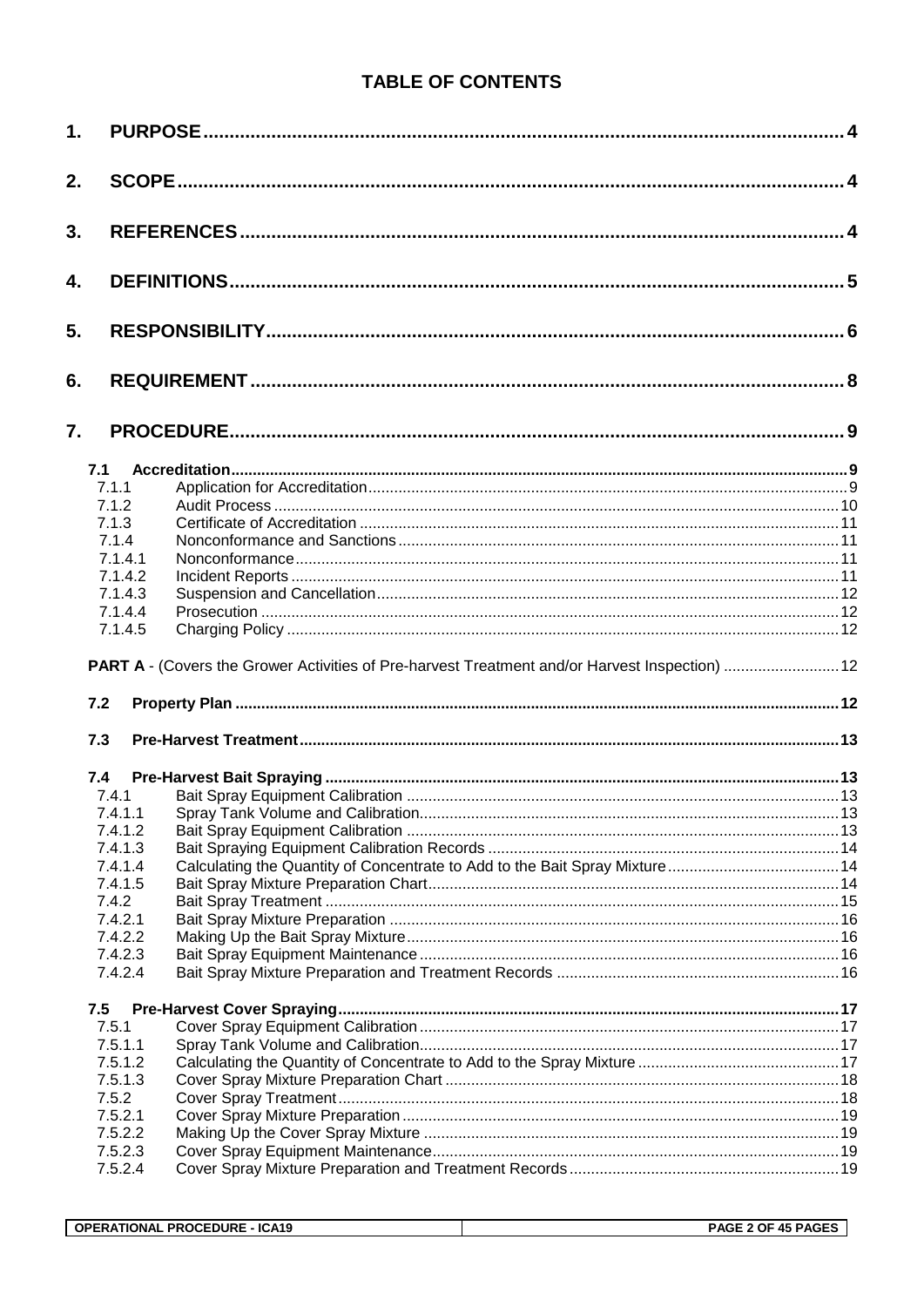| 7.6              |                                                                                                               |  |
|------------------|---------------------------------------------------------------------------------------------------------------|--|
| 7.6.1            |                                                                                                               |  |
| 7.6.2            |                                                                                                               |  |
|                  |                                                                                                               |  |
| 7.7              |                                                                                                               |  |
| 7.7.1            |                                                                                                               |  |
| 7.7.2            |                                                                                                               |  |
|                  |                                                                                                               |  |
| 7.8              |                                                                                                               |  |
| 7.8.1            |                                                                                                               |  |
|                  |                                                                                                               |  |
| 7.9              |                                                                                                               |  |
|                  |                                                                                                               |  |
|                  | <b>PART B - (Covers the Grower Activities of Fruit Receival, Post-harvest Treatment, Grading and Packing,</b> |  |
|                  |                                                                                                               |  |
|                  |                                                                                                               |  |
|                  |                                                                                                               |  |
| 7.10.1<br>7.10.2 |                                                                                                               |  |
| 7.10.3           |                                                                                                               |  |
| 7.10.4           |                                                                                                               |  |
|                  |                                                                                                               |  |
| 7.11             |                                                                                                               |  |
|                  |                                                                                                               |  |
| 7.12             |                                                                                                               |  |
| 7.12.1           | Identification of Treated and Untreated Mangoes During Grading and Packing24                                  |  |
| 7.12.2           |                                                                                                               |  |
|                  |                                                                                                               |  |
| 7.13             | Action Following Identification of Nonconforming Product During Fruit Receival or Grading and                 |  |
|                  |                                                                                                               |  |
| 7.13.1           |                                                                                                               |  |
|                  |                                                                                                               |  |
| 7.14             | Handling, Storage and Transport Under Secure Conditions (Tasmania Only)26                                     |  |
|                  |                                                                                                               |  |
| 7.15             |                                                                                                               |  |
| 7.15.1           |                                                                                                               |  |
| 7.15.2           |                                                                                                               |  |
| 7.15.3           |                                                                                                               |  |
|                  |                                                                                                               |  |
| 7.16             |                                                                                                               |  |
|                  |                                                                                                               |  |
| 7.17             |                                                                                                               |  |
|                  |                                                                                                               |  |
|                  |                                                                                                               |  |
| 8.               |                                                                                                               |  |
|                  | ATTACHMENT 1 - Application for Accreditation of a Business for an Interstate Certification                    |  |
|                  | Assurance (ICA) and/or Certification Assurance (CA) Arrangement (Blank) 30                                    |  |
|                  |                                                                                                               |  |
|                  |                                                                                                               |  |
|                  | ATTACHMENT 5 - Bait Spray Equipment Application Rate Calibration Test Record (Blank)36                        |  |
|                  |                                                                                                               |  |
|                  |                                                                                                               |  |
|                  | ATTACHMENT 8 - Bait Spray Mixture Preparation and Treatment Record (Blank) 39                                 |  |
|                  |                                                                                                               |  |
|                  |                                                                                                               |  |
|                  | ATTACHMENT 11 - Cover Spray Mixture Preparation and Treatment Record (Blank) 42                               |  |
|                  |                                                                                                               |  |
|                  | ATTACHMENT 13 - Pre-Harves Treatment and Harvest Inspection Declaration (Blank)44                             |  |
|                  |                                                                                                               |  |
|                  |                                                                                                               |  |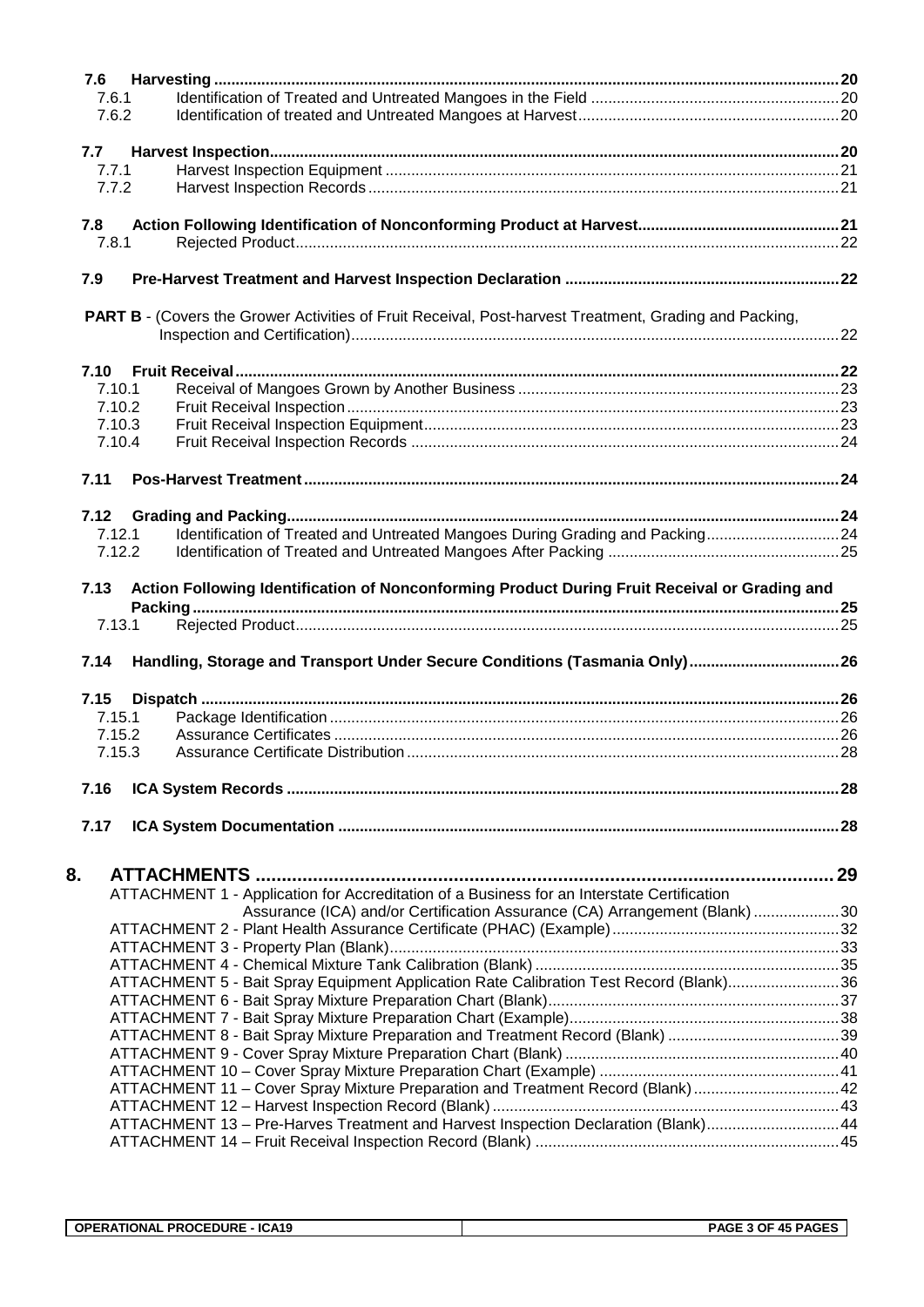

#### **1. PURPOSE**

The purpose of this procedure is to describe –

- (a) the principles of operation, design features and standards required for pre-harvest treatment equipment; and
- (b) the responsibilities and practices of personnel;

that apply to the treatment and inspection of mangoes for fruit fly under an Interstate Certification Assurance (ICA) arrangement.

#### **2. SCOPE**

This procedure covers all certification of treatment and inspection of mangoes by a business operating under an Interstate Certification Assurance arrangement in the Northern Territory.

**This Operational Procedure covers the requirements for Queensland fruit fly and is applicable to –**

• **Businesses operating where the pre-harvest and post-harvest requirements specified in Section 6. Requirement, are a specified condition of entry of an interstate quarantine authority for Queensland fruit fly.**

*Certification of treatment and inspection of mangoes under this Operational Procedure may not be an accepted quarantine entry condition for all intrastate and interstate markets.*

*Some intrastate and interstate markets may require additional certification for pests and diseases other than fruit fly as a condition of entry.*

*It is the responsibility of the business consigning the produce to ensure compliance with all applicable quarantine requirements.*

*Information on intrastate and interstate quarantine requirements can be obtained from the Plant Biosecurity Branch.*

#### **3. REFERENCES**

- **ICA-01** Dipping in Dimethoate
- **ICA-02** Flood Spraying with Dimethoate
- **WI-02** Guidelines for Completion of Plant Health Assurance Certificates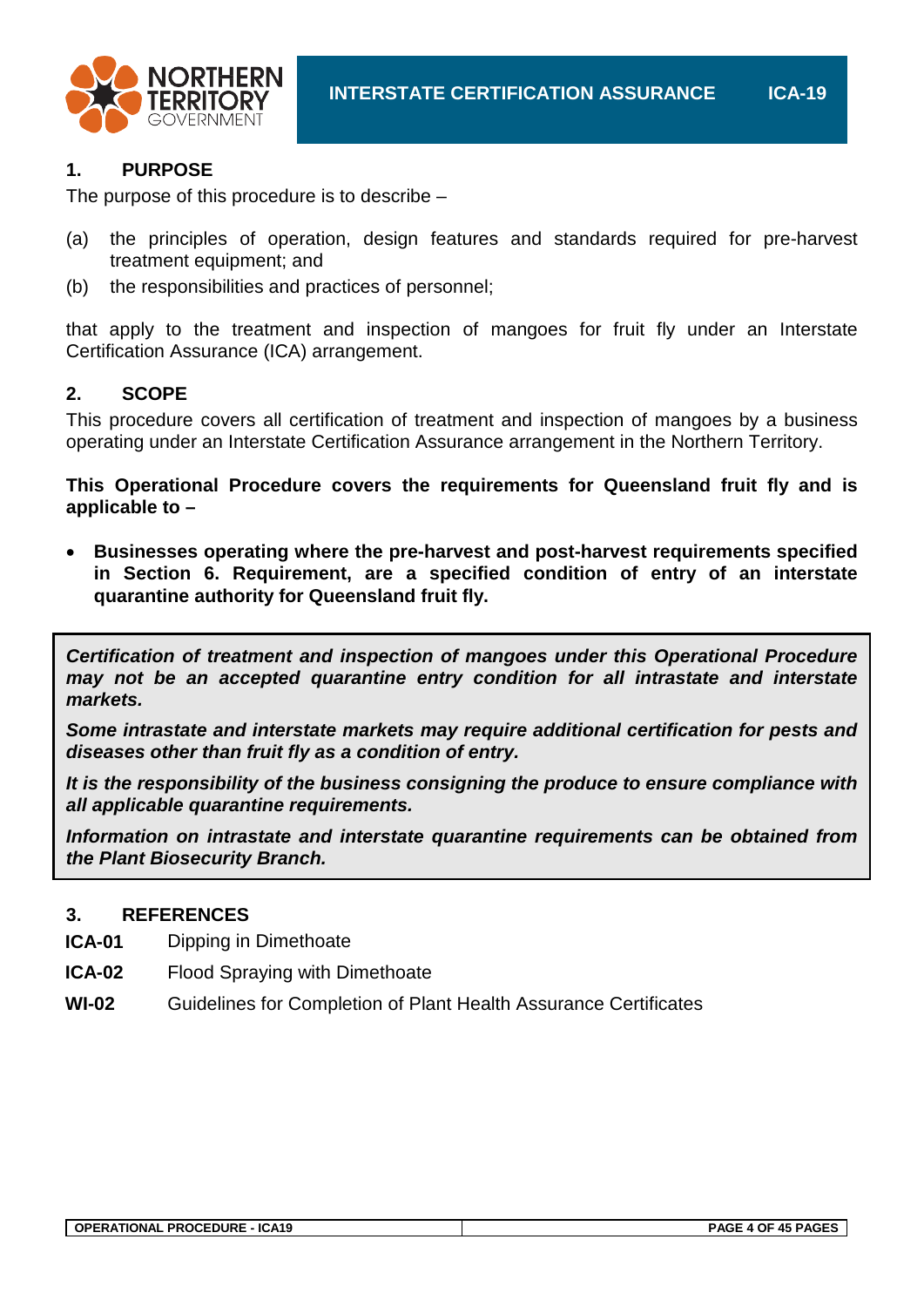

| <b>DEFINITIONS</b><br>4.                            |                                                                                                                                                                                                                                                                                           |
|-----------------------------------------------------|-------------------------------------------------------------------------------------------------------------------------------------------------------------------------------------------------------------------------------------------------------------------------------------------|
| <b>Accredit</b>                                     | means to authorise nominated staff within a business to issue Assurance<br>Certificates.                                                                                                                                                                                                  |
| Act                                                 | means the Plant Health Act.                                                                                                                                                                                                                                                               |
| <b>Agnote</b>                                       | means a document published by the Department of Primary Industry<br>and Resources that relates to the handling of chemicals and the<br>specific treatment or preparation of a product.                                                                                                    |
| <b>Application for</b><br><b>Accreditation</b>      | means an Application for Accreditation of a business for an Interstate<br>Certification Assurance (ICA) and/or Certification Assurance (CA)<br>arrangement (Attachment 1).                                                                                                                |
| <b>APVMA</b>                                        | means the Australian Pesticides and Veterinary Medicines Authority.                                                                                                                                                                                                                       |
| <b>Assurance Certificate</b>                        | means a Plant Health Assurance Certificate (Attachment 2).                                                                                                                                                                                                                                |
| <b>Authorised Signatory</b>                         | means a person whose name and specimen signature is included as<br>an Authorised Signatory on the business's approved Application for<br>Accreditation.                                                                                                                                   |
| <b>Business</b>                                     | means the legal entity responsible for the operation of the facility and<br>ICA arrangement detailed<br>in the business's Application for<br>Accreditation.                                                                                                                               |
| <b>Certification</b><br><b>Assurance</b>            | means a voluntary arrangement between the Department Primary<br>Industry and Resources and a business that demonstrates effective in-<br>quality management and provides assurance<br>house<br>through<br>documented procedures and records that produce meets specified<br>requirements. |
| <b>Certified/Certification</b>                      | means covered by a valid Plant Health Assurance Certificate<br>(Attachment 2).                                                                                                                                                                                                            |
| <b>Facility</b>                                     | means the orchard location where mangoes are grown and pre-harvest<br>spraying and harvesting is carried out, and/or the location of the post-<br>harvest treatment, grading and packing operations covered by the<br>Interstate Certification Assurance arrangement.                     |
| <b>Fruit fly</b>                                    | means Queensland fruit fly (Bactrocera tryoni), Lesser Queensland<br>fruit fly (Bactrocera neohumeralis) and Northern Territory fruit fly<br>(Bactrocera aquilonis).                                                                                                                      |
| <b>ICA</b>                                          | means Interstate Certification Assurance.                                                                                                                                                                                                                                                 |
| <b>Inspector</b>                                    | means an inspector appointed under the Plant Health Act.                                                                                                                                                                                                                                  |
| <b>Interstate Certification</b><br><b>Assurance</b> | means a system of Certification Assurance developed to meet the<br>requirements of State and Territory governments for the certification of<br>produce for interstate and intrastate quarantine purposes.                                                                                 |
| <b>Mango</b>                                        | means fruit of the species Mangifera indica.                                                                                                                                                                                                                                              |
| <b>Nonconformance</b>                               | means a non-fulfilment of a specified requirement.                                                                                                                                                                                                                                        |
| <b>PBB</b>                                          | means Plant Biosecurity Branch.                                                                                                                                                                                                                                                           |
| Tasmania only                                       | means the section only applies to consignments to Tasmania.                                                                                                                                                                                                                               |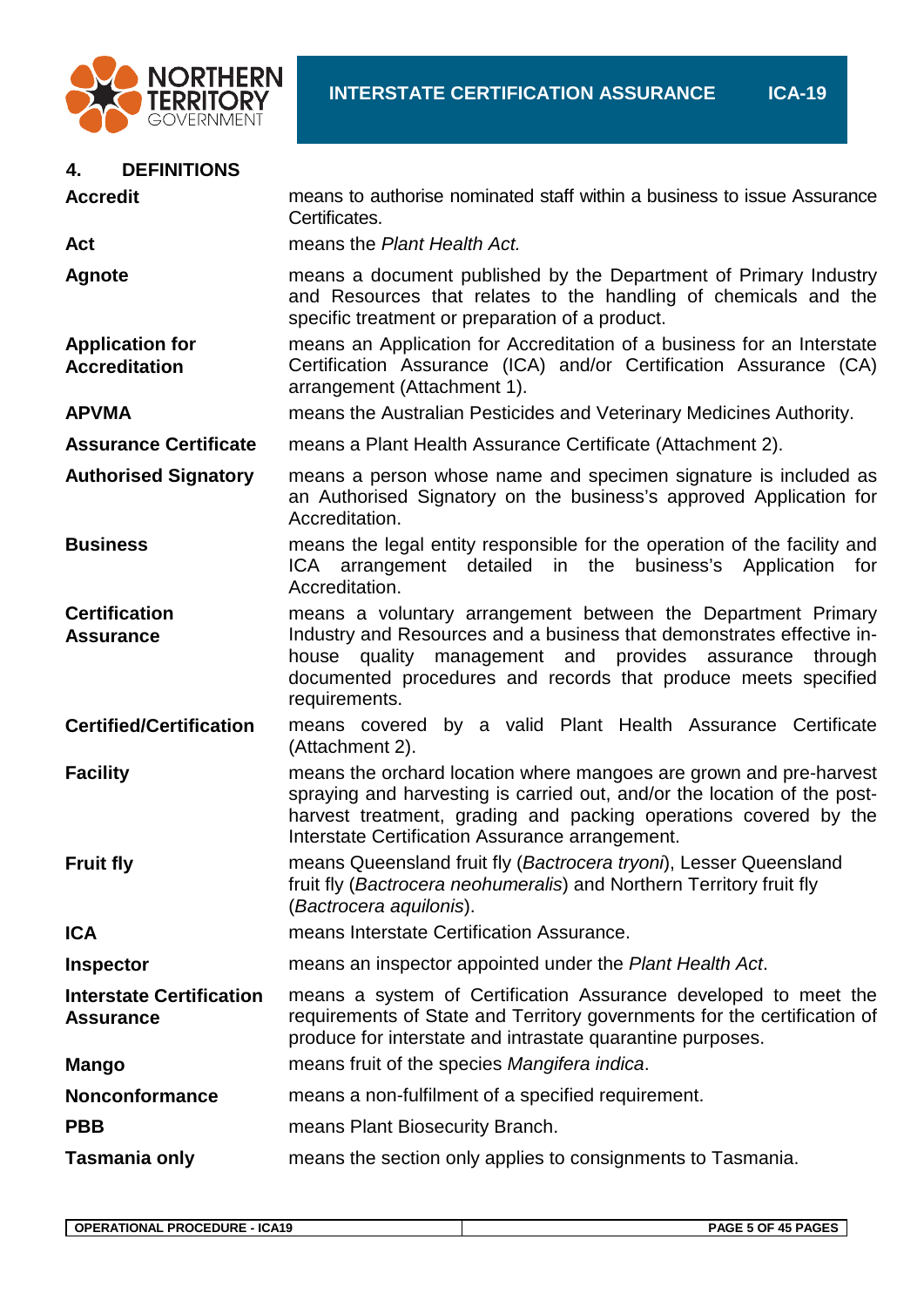

#### **5. RESPONSIBILITY**

These position titles have been used to reflect the responsibilities of staff under the ICA arrangement. These positions may not be present in all businesses, or different titles may be used for staff who carry out these responsibilities. In some businesses one person may carry out the responsibilities of more than one position.

The **Certification Controller** is responsible for -

- representing the business during audits and other matters relevant to ICA accreditation;
- training staff in their duties and responsibilities under this Operational Procedure;
- ensuring the business and its staff comply with their responsibilities and duties under this Operational Procedure.

### **PART A** - (Covering Pre-harvest Treatment and Harvest Inspection)

- ensuring the business has current accreditation for an ICA arrangement under Part A of this Operational Procedure (refer 7.1);
- maintaining a property plan for each property on which mangoes are grown for certification under this Operational Procedure (refer 7.2);
- ensuring all source blocks of mangoes harvested for certification under this Operational Procedure have undergone pre-harvest treatment from six weeks prior to harvest to completion of harvest (refer 7.3);
- taking action following detection of fruit fly infestation at harvest (refer 7.8).

**PART B** - (Covering Fruit Receival, Post-harvest Treatment, Grading and Packing and Certification)

- ensuring the business has current accreditation for an ICA arrangement under Part B of this Operational Procedure (refer 7.1);
- ensuring the business has current accreditation for post-harvest treatment under Operational Procedures ICA-01 or ICA-02 (refer 7.11);
- overseeing the grading and packing of mangoes for certification under this Operational Procedure (refer 7.12);
- taking action following detection of fruit fly infestation at fruit receival or grading and packing (refer 7.13).

#### The **Spray or Bait Operator** is responsible for –

- maintaining a tank calibration certificate for each sprayer used for pre-harvest treatment of mangoes under this Operational Procedure (refer 7.4.1 and 7.5.1);
- applying pre-harvest sprays to all source blocks of mangoes certified under this Operational Procedure from six weeks prior to harvest to completion of harvest (refer 7.4);
- preparing pre-harvest spray mixtures (refer 7.4.2.1 and 7.5.2.1);
- maintaining pre-harvest spray equipment (refer 7.4.2.3. and 7.5.2.3);
- maintaining pre-harvest spray mixture preparation and treatment records (refer 7.4.2.4) and 7.5.2.4).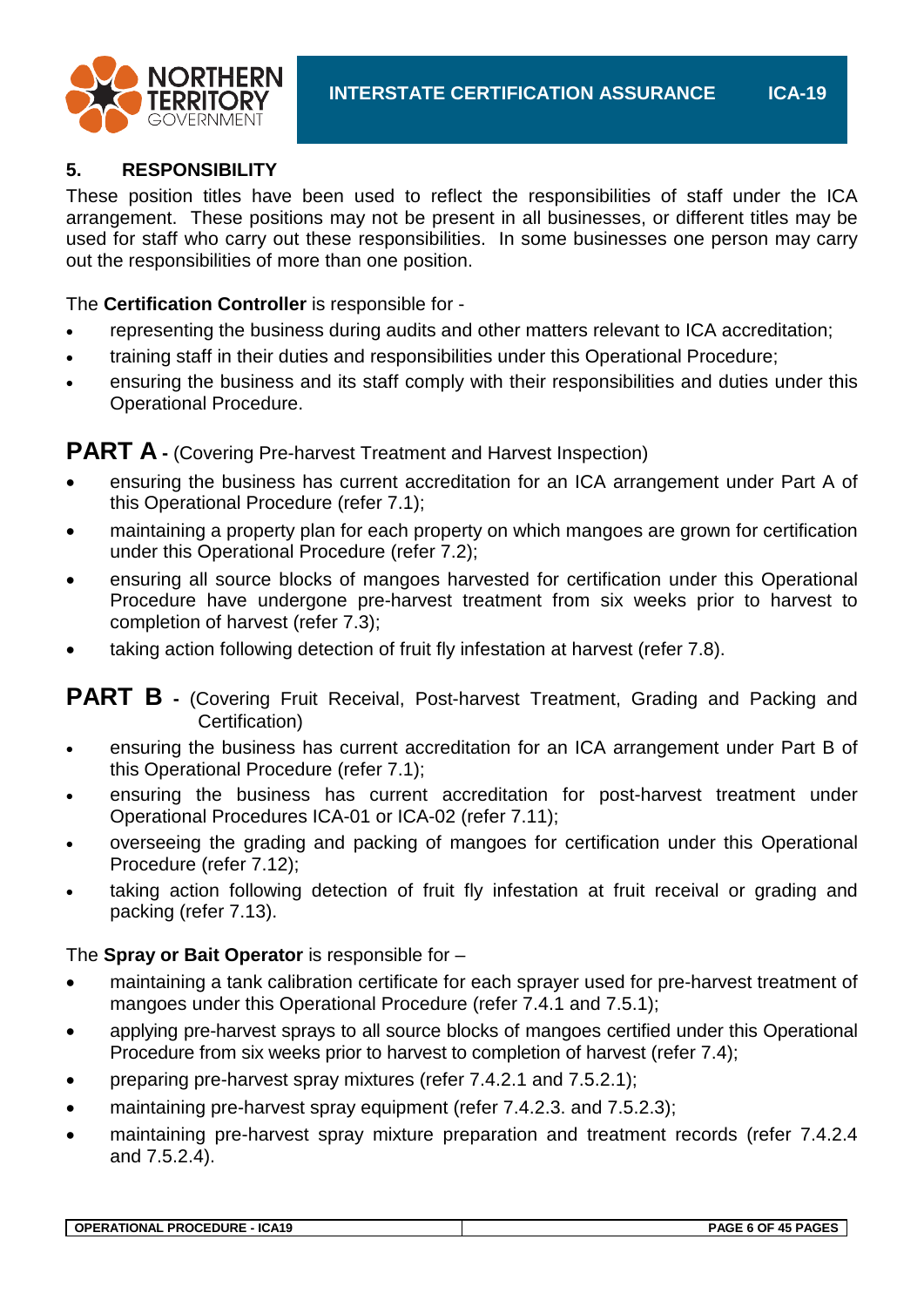

#### The **Harvest Supervisor** is responsible for –

- overseeing the harvest of mangoes for certification under this Operational Procedure (refer 7.7);
- inspecting a minimum of 10 mangoes from each 500kg of fruit harvested for certification for evidence of fruit fly (refer 7.7);
- rejecting, cutting and examining any fruit displaying symptoms of infestation for evidence of fruit fly (refer 7.7);
- immediately advising the Certification Controller on detection of live fruit fly at harvest (refer 7.7).
- maintaining harvest inspection records (refer 7.7.2).

#### The **Fruit Receival Officer** is responsible for –

- ensuring all mangoes received for post-harvest treatment, grading and packing and certification under Part B are sourced from a business accredited under Part A of this Operational Procedure (refer 7.10);
- ensuring mangoes grown by another business are accompanied by a Pre-Harvest Treatment and Harvest Inspection Declaration (refer 7.10.1);
- inspecting a minimum of 10 mangoes from each 500kg of fruit received for certification for evidence of fruit fly (refer 7.10.2);
- immediately advising the Certification Controller on detection of live fruit fly at fruit receival (refer 7.10.2);
- maintaining fruit receival inspection records (refer 7.10.4).

#### **Graders and Packers** are responsible for –

- inspecting mangoes for evidence of fruit fly during grading and packing (refer 7.12);
- rejecting, cutting and examining any mangoes displaying symptoms of infestation for evidence of fruit fly (refer 7.12);
- immediately advising the Certification Controller on detection of fruit fly during grading and packing (refer 7.12).

#### The **Authorised Dispatcher** is responsible for –

- ensuring all packages covered by an Assurance Certificate issued by the business under this Operational Procedure are identified (refer 7.15.1);
- maintaining copies of all Assurance Certificates issued by the business under the ICA arrangement (refer 7.16).

#### **Authorised Signatories** are responsible for –

• ensuring, prior to signing and issuing an Assurance Certificate, that produce covered by the certificate has been prepared in accordance with the business's ICA arrangement and that the details on the certificate are true and correct in every particular (refer 7.15.2).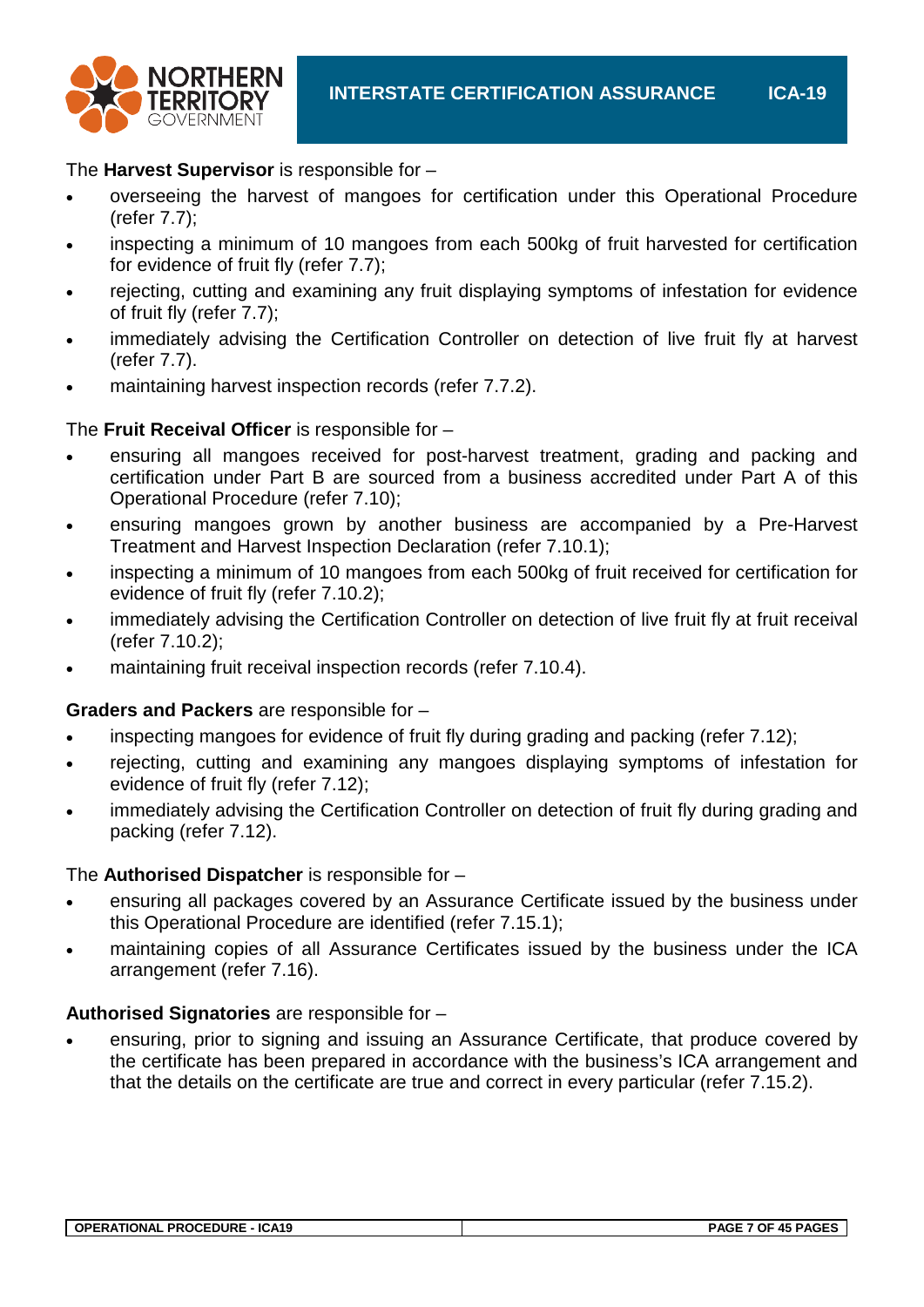



#### **6. REQUIREMENTS**

Mangoes certified under this Operational Procedure **must** comply with the following requirements –

All varieties of mangoes, **except for the Kensington Pride (KP) and R2E2 cultivars**, certified for treatment and inspection under this Operational Procedure **must** comply with the three requirements in (1), Pre-harvest Treated, (2), Post-harvest Inspected and (3), Post-harvest Treated below:

Mangoes of the **KP and R2E2** cultivar certified for treatment and inspection under this Operational Procedure **must** comply with the post-harvest inspection, and post-harvest treatment requirements specified below in (2) and (3) only.

#### 1. **Pre-harvest treated** means:

- (a) A program of bait sprays consisting of
	- a bait spray mixture of
		- 435mL of a concentrate containing 1150g/L maldison, and 2 litres yeast autolysate protein lure, per 100 litres of water,

#### **OR**

- fruit fly bait concentrate containing 0.24g/L spinosad (eg. Naturelure\*), at label rate.
- applied to
	- all mango trees on the property requiring treatment for certification under this Operational Procedure, and
	- all other fruit fly hosts trees on the property, with fruit at a susceptible stage (unless receiving a program of dimethoate cover sprays).
- applied to the leaves at a rate of not less than 100mL per tree to at least every second tree in the block (e.g. by treating every second row);
- at a maximum interval of every 7 days;
- from 6 weeks prior to commencing harvest to the completion of harvest.

#### **OR**

- (b) A program of **cover sprays** consisting of
	- a cover spray mixture of  $-$ 
		- 75mL of a concentrate containing 400g/L dimethoate, per 100 litres of spray mixture;
	- applied thoroughly to the fruit of all the varieties of mango trees requiring treatment for certification under this Operational Procedure;
	- at a maximum interval of every 14 days;
	- from 6 weeks prior to commencing harvest to the completion of harvest.

#### **OR**

(c) A combined program of bait sprays and cover sprays applied in accordance with (a) and (b) above, at intervals determined by the type of spray in the most recent application.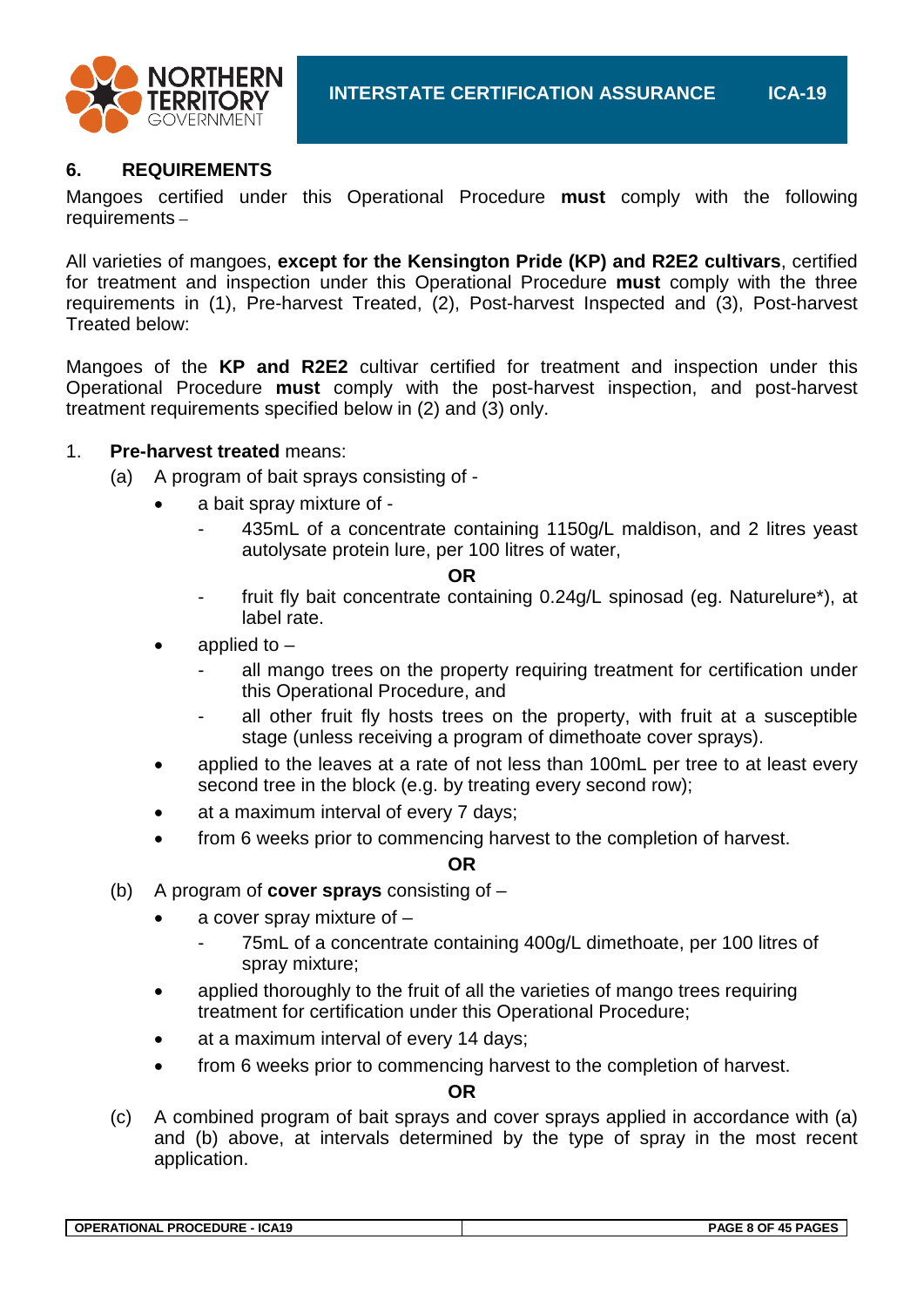

- 2. **Post-harvest inspection** which means from a lot that was inspected after harvest and found free of live fruit fly infestation.
- 3. **Post-harvest treatment** which means treated by either
	- (a) full immersion of the fruit in a mixture containing 400mg/L dimethoate for a period of not less than 60 seconds;

**OR**

(b) flood spraying the fruit in a single layer with a mixture containing 400mg/L dimethoate in a high volume application of at least 16L/minute per each square metre of the area being sprayed, which provides complete coverage of the fruit for a minimum of 10 seconds, after which the fruit **must** remain wet for not less than 60 seconds.

All mango fruit is required to undergo post-harvest treatment by a business accredited for an ICA arrangement for Operational Procedures ICA-01 or ICA-02.

Post-harvest treatment **must** be the last treatment before packing.

*The Department of Primary Industry and Resources and interstate quarantine authorities maintain the right to inspect at any time certified produce and to refuse to accept a certificate where produce is found not to comply with specified requirements.*

*Some produce may be damaged by chemical treatments. Businesses applying chemical treatments should check with experienced persons such as Departmental officers for any available information. Testing of small quantities is recommended.*

*The business must use products in accordance with the instructions included on the products approved label or an applicable APVMA permit, and follow any first aid, safety, protection, storage and disposal directions on the product label or permit. Treatment facilities must comply with the requirements of the local government, environmental and workplace health and safety authorities.*

*Following the required treatments in this procedure does not absolve the business from the responsibility of ensuring that treated produce does not contain a pesticide residue above the Maximum Residue Level (MRL).*

### **7. PROCEDURE**

#### **7.1 Accreditation**

#### **7.1.1 Application for Accreditation**

A business seeking accreditation for an ICA/CA arrangement under this Operational Procedure **shall** submit an Application for Accreditation (refer Attachment 1) at least 10 working days prior to the intended date of commencement of certification of produce.

Applicants **must** provide the details of all produce, plants and plant products they intend to pack and certify under this ICA/CA arrangement in Section 4 of the Application for Accreditation. Ensure application form is completed correctly and all required attachments are provided. A copy of the application form **must** be maintained for audit purposes.

**OPERATIONAL PROCEDURE - ICA19 PAGE 9 OF 45 PAGES**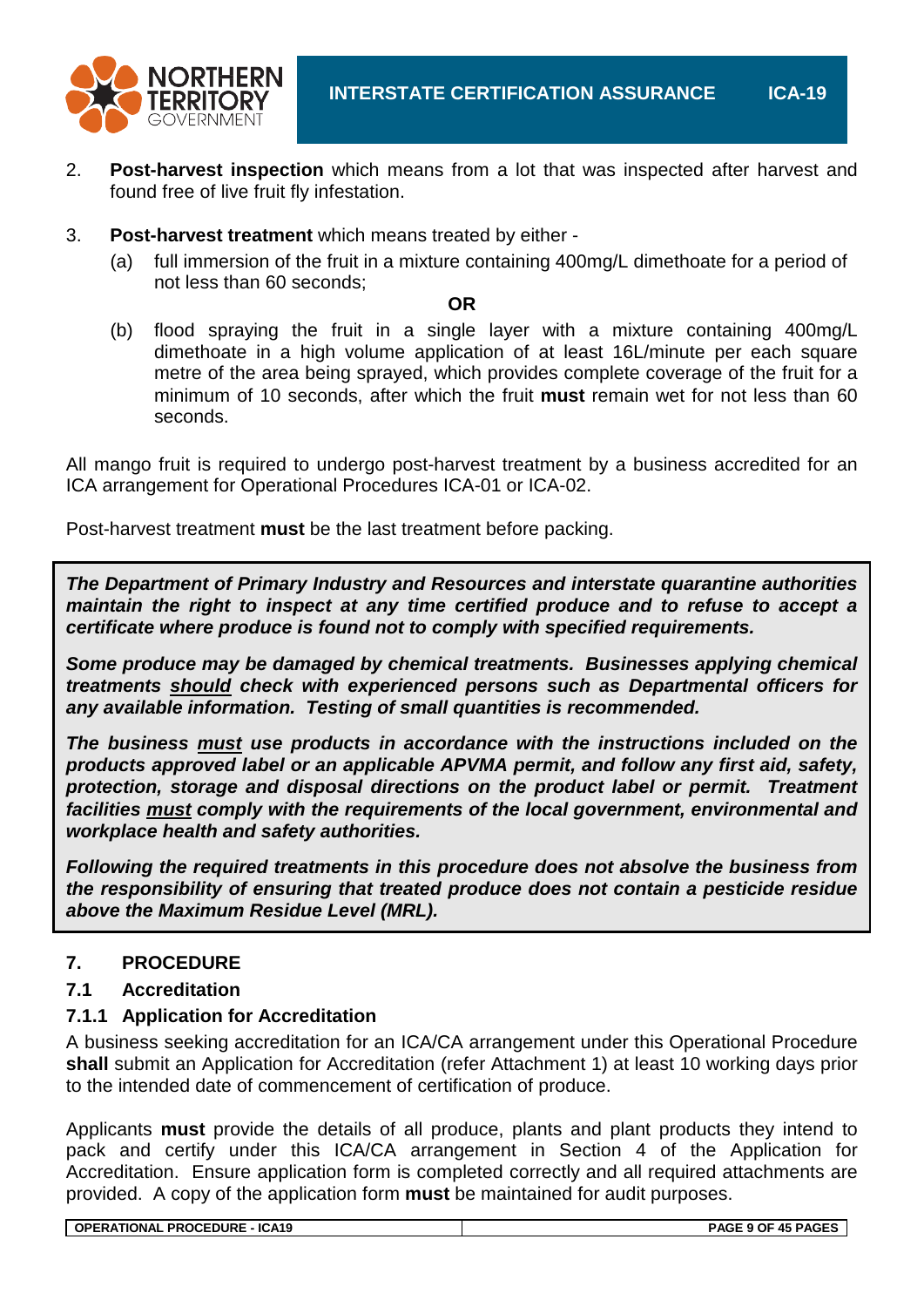

Each accredited business is provided with a unique Interstate Produce (IP) number to identify the business and its produce, plants and plant products for all interstate plant quarantine purposes as ministered by the Certificate of Accreditation.

#### **7.1.2 Audit Process**

#### **Desk Audit**

When the application is received a desk audit is conducted to ensure the application completed correctly with the required attachments. If found to be incomplete the application form will be returned to the business for completion. Once the desk audit has been passed, an initial/compliance audit will be conducted.

#### **Initial Audit**

Prior to accrediting a business, an Inspector carries out an initial audit of the business to verify the ICA/CA system is implemented and capable of operating in accordance with the requirements of the Operational Procedure, and the system will be effective in ensuring compliance with the specified requirements of the ICA/CA arrangement.

On completion of a successful initial audit, applicants will be granted provisional accreditation for a period of 4 weeks and a 'Certificate of Accreditation' for Provisional Certification will be issued (refer 7.1.3).

#### **Initial Compliance Audit**

In the first year of accreditation an initial compliance audit will be conducted within 4 weeks of accreditation or issuing an assurance certificate pursuant to the Operational Procedure. On completion of successful initial compliance audit the business **shall** be granted full accreditation.

On completion of a successful compliance audit, annual accreditation is granted to cover the current season, up to a maximum of twelve months from the date of provisional accreditation, and a new 'Certificate of Accreditation' issued (refer 7.1.3).

#### **Compliance Audits**

Compliance audits are conducted to verify that the ICA/CA system continues to operate in accordance with the requirements of the Operational Procedure.

Ongoing compliance audits are conducted at least once every six months for a business that operates for more than six months of each year.

Random audits are conducted on a selected number of accredited businesses each year. Random audits may take the form of a full compliance audit, or audits of limited scope to sample treatment mixtures, certified produce, ICA/CA system records or ICA/CA system processes.

Unscheduled compliance audits may be conducted at any time either as a random audit or to investigate reported or suspected nonconformances.

| <b>OPERATIONAL PROCEDURE - ICA19</b> |  |
|--------------------------------------|--|
|--------------------------------------|--|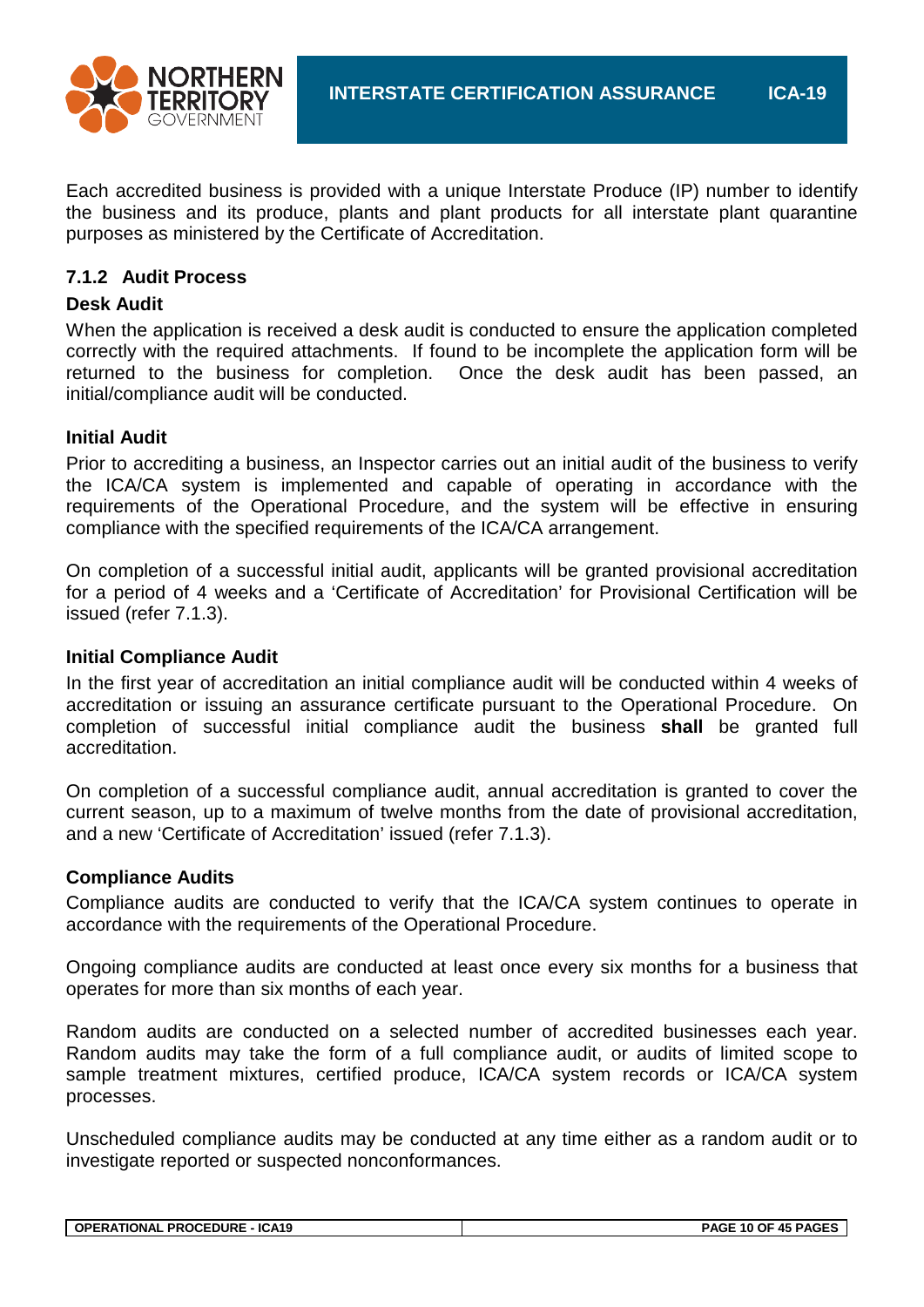

#### **Re-Accreditation**

Accredited businesses are required to re-apply for accreditation each year the business seeks to operate under the ICA/CA arrangement. Businesses seeking re-accreditation **must** lodge a renewal application prior to accreditation lapsing, or if accreditation has lapsed, prior to being accredited to certify produce under the ICA/CA arrangement.

A compliance audit is conducted within twelve weeks of the business applying for reaccreditation each year.

#### **7.1.3 Certificate of Accreditation**

An accredited business will receive a 'Certificate of Accreditation for an Interstate Certification Assurance' detailing the facility location, Operational Procedure, scope (type of produce and chemical covered) and period of accreditation.

The business **must** maintain a current 'Certificate of Accreditation for an Interstate Certification Assurance' and make this available on request by an Inspector.

**A business may not commence or continue certification of produce under the ICA/CA arrangement unless it is in possession of a valid and current 'Certificate of Accreditation for an Interstate Certification Assurance' for the facility, procedure, produce type and chemical covered by the Assurance Certificate.**

#### **7.1.4 Nonconformances and Sanctions**

#### **7.1.4.1 Nonconformances**

Audits are regularly undertaken to evaluate the effectiveness of implementation of the requirements. If, in the opinion of the auditor, there is evidence indicating that there has been a failure to meet one or more accreditation requirements, the auditor may raise a Nonconformance Report (NCR). Actions required to address the nonconformance **shall** be discussed and recorded on the NCR.

If integrity of the accreditation has been significantly compromised, the nonconformance may provide grounds for the suspension or cancellation of the accreditation, and prosecution.

#### **7.1.4.2 Incident Reports**

Incident Reports may be raised by intra and/or interstate quarantine authorities to report the detection of a nonconformance in produce certified under this arrangement. An investigation into the incident **shall** be conducted and findings reported back to the originator.

If the integrity of the accreditation has been significantly compromised, the incident may provide grounds for the suspension or cancellation of the accreditation, and prosecution.

#### **7.1.4.3 Suspension and Cancellation**

The PBB may suspend or cancel an accreditation when a business is found, for example, to have:

- obtained accreditation through the provision of false or misleading information;
- not paid fees owing to the PBB;

**OPERATIONAL PROCEDURE - ICA19 PAGE 11 OF 45 PAGES**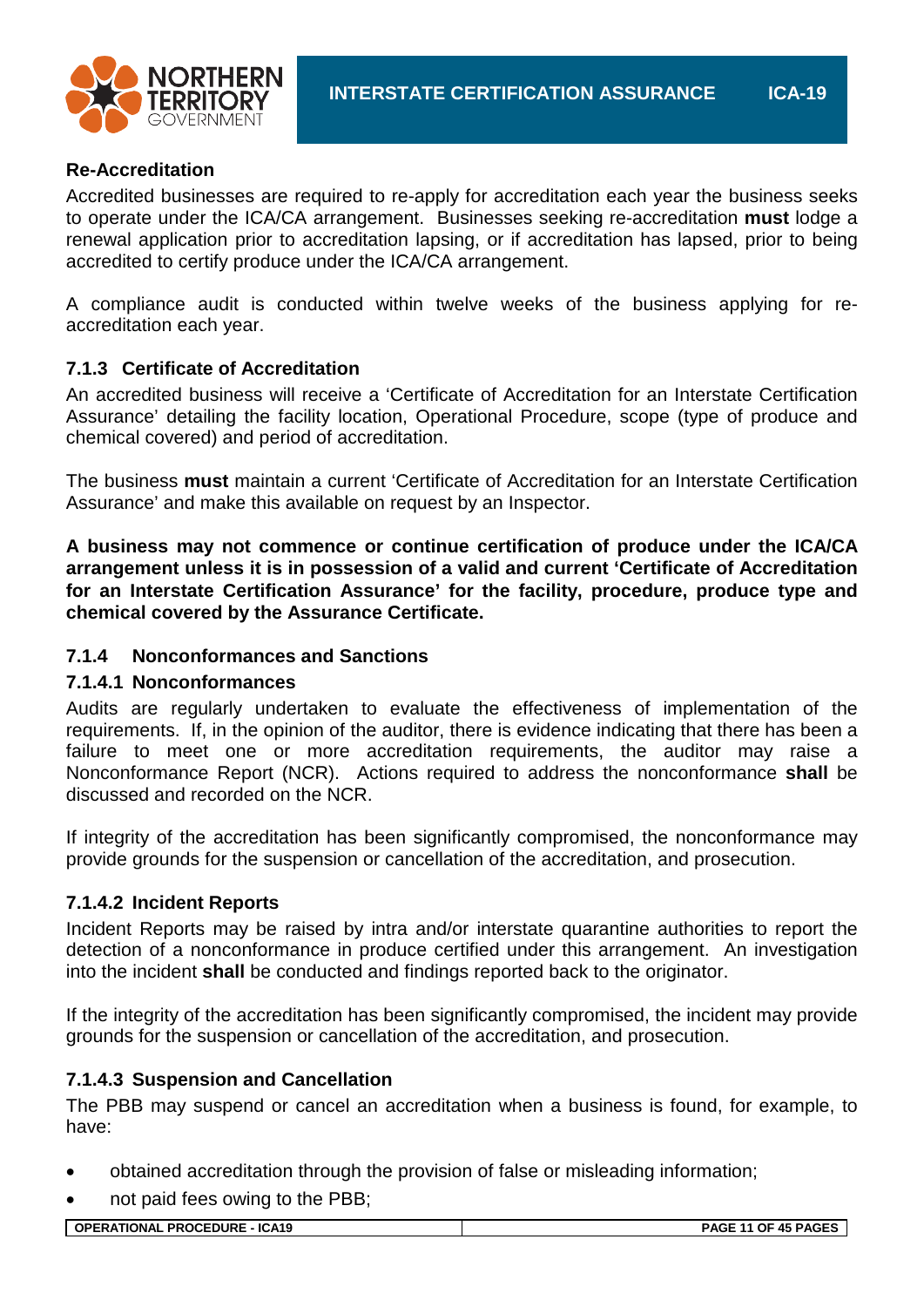

- contravened an accreditation requirement that compromises the integrity of the arrangement;
- not rectified a nonconformance.

Any action taken by the PBB to suspend or cancel an accreditation **shall** be provided in writing to the business. This **shall** provide guidance making an appeal to have the decision be reviewed.

#### **7.1.4.4 Prosecution**

Businesses found to be operating contrary to the Act may be liable for prosecution.

#### **7.1.4.5 Charging Policy**

Plant Biosecurity fees will apply to businesses that participate in ICA/CA arrangements. PBB can be contacted for a schedule of the Plant Biosecurity fees.

**PART A** - (Covers the Grower Activities of Pre-harvest Treatment and/or Harvest Inspection)

#### **7.2 Property Plan**

The Certification Controller **shall** maintain a property plan for each property on which mangoes are grown and pre-harvest treated and/or harvest inspected for certification under this Operational Procedure.

The property plan **shall** include the following details –

- (a) the location of all blocks on which mangoes are grown;
- (b) the reference number, code or other identification used to identify the block;
- (c) the cultivar and the number of mango trees planted in the block;
- (d) the name (if any) used on-farm to identify the block or group of blocks;
- (e) road access including street name/s;
- (f) internal roadways within the property;
- (g) the location and identification of buildings on the property (eg. house, packing shed, equipment sheds etc.).

A copy of the business's property plan/s **shall** be included with the business's Application for Accreditation (refer 7.1.1) if accreditation for Part A is required.

A blank Property Plan is included as Attachment 3 and may be copied for inclusion with the business's Application for Accreditation.

#### **7.3 Pre-Harvest Treatment**

All mango fruit, except fruit of Kensington Pride and R2E2 cultivars, certified under this Operational Procedure **must** have been pre-harvest treated for fruit fly with either an approved program of bait sprays and/or cover sprays in accordance with 6.Requirement.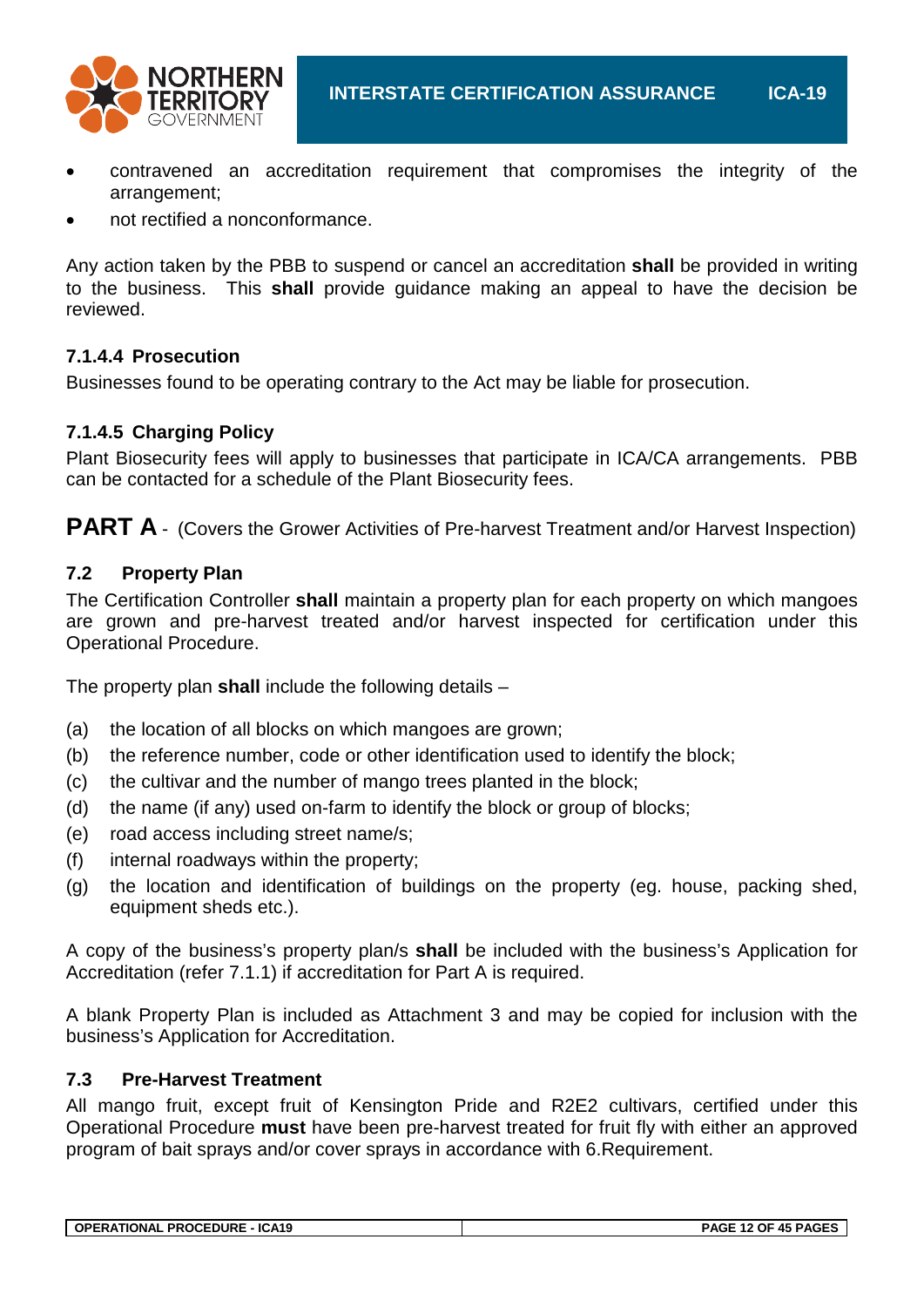

When sprays of both types are used in the same season, the type of spray applied determines the maximum interval that can elapse before the next spray is applied.

#### **7.4 Pre-Harvest Bait Spraying**

#### **7.4.1 Bait Spray Equipment Calibration**

#### **7.4.1.1 Spray Tank Volume and Calibration**

Permanent volume indicator marks **shall** be made on the side of the spray tank, on a sight tube or sight panel on the outside of the tank, or by some other method which clearly and accurately indicates the **maximum mixture level** and any **incremental volumes** used.

Volume indicator marks **shall** include the volume in litres required to fill the tank to that level.

Each of the volume indicator marks **shall** be calibrated with the tank at the normal filling position using a calibrated flow meter. The person conducting the calibration test **shall** complete a certificate of calibration of the spray tank which **must** be available to the auditor at the initial audit and all compliance audits.

#### **An example Chemical Mixture Tank Calibration Certificate is shown as Attachment 4.**

#### **7.4.1.2 Bait Spray Equipment Calibration**

The Spray Operator **shall** carry out application rate calibration tests on bait spraying equipment prior to commencement of the season each year and within 4 weeks of commencement of treatment.

*Application rate calibration tests may be carried out by using one of the following methods -*

- *1. Fill the spray tank with water. With pump operating at normal speed, collect and record the output from the equipment, using an accurate measuring cylinder.*
- *2. Calculate the time required to apply at least 100mL from the spray equipment.*
- *3. Record this duration as a guide to the time required to apply the correct quantity of bait spray to each tree.*

*OR*

- *1. Fill the spray tank with water. With pump operating at normal speed, determine how many squirts it takes to fill a 1 litre measuring cylinder.*
- *2. Adjust the equipment to output sufficient volume to require 10 squirts to fill the 1 litre container.*
- *3. Repeat the calibration test until you can consistently fill the 1 litre container with 10 squirts when operating at normal operating speed.*
- *4. One squirt is then equivalent to 100mLs of bait spray.*
- *5. Apply bait spray at the rate of one squirt to each tree.*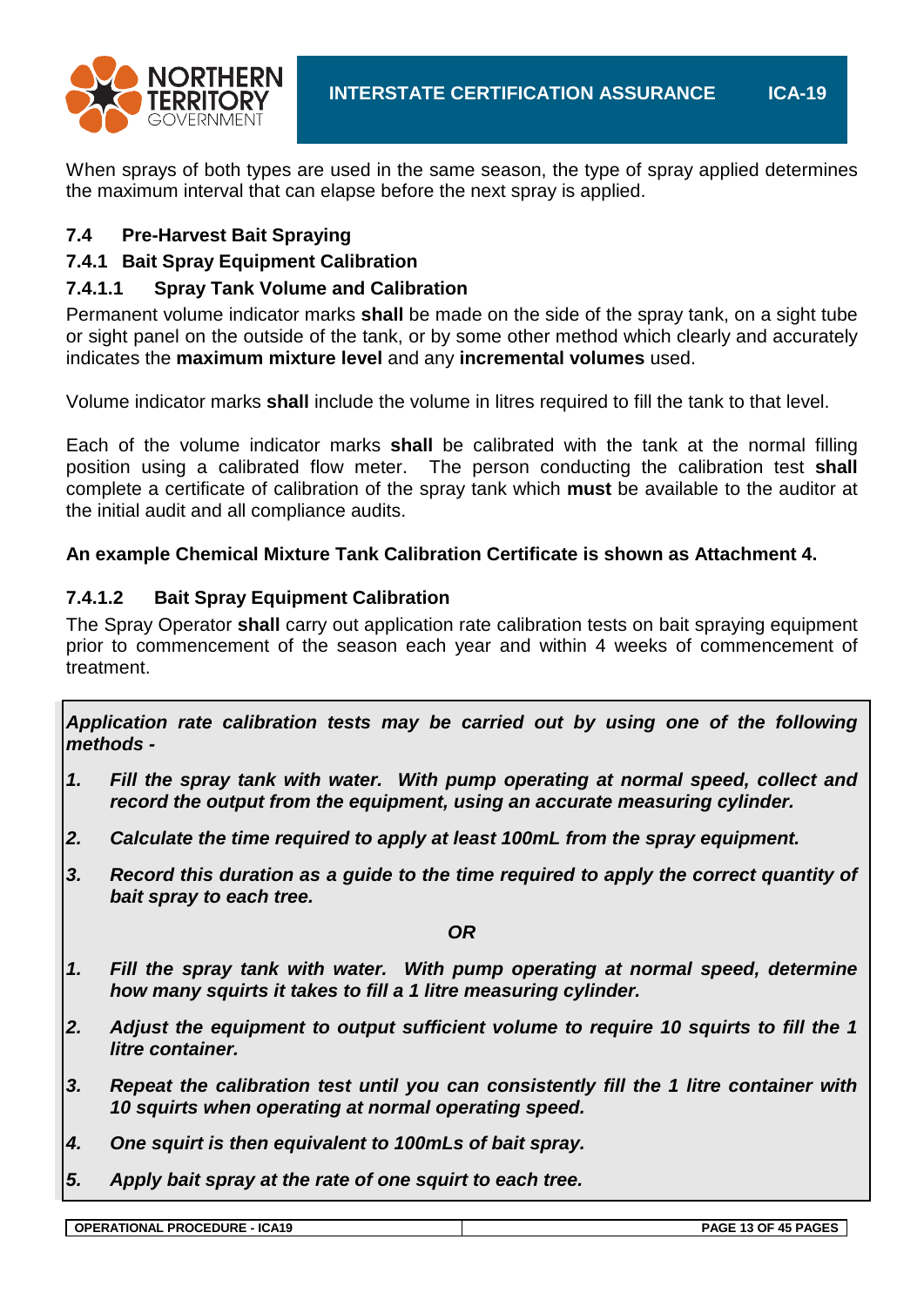



### **7.4.1.3 Bait Spraying Equipment Calibration Records**

Records of spray equipment calibration tests **shall** be maintained by the Spray Operator which records the name of the person conducting the test, the identification of the spray equipment, the date of testing and the results achieved during the tests.

An example Bait Spraying Equipment Calibration Test Record is included as Attachment 5.

### **7.4.1.4 Calculating the Quantity of Concentrate to Add to the Bait Spray Mixture**

Calculate 4.35mL of a concentrate containing 1150g/L **maldison** plus 20mL **yeast autolysate protein lure** for every litre of **water** in the spray tank.

Calculate the volumes of maldison concentrate and yeast autolysate for the maximum mixture level and each of the incremental volumes marked on the spray tank and record these on the Bait Spray Mixture Preparation Chart (refer 7.4.1.5).

#### **7.4.1.5 Bait Spray Mixture Preparation Chart**

The business **shall** maintain a Bait Spray Mixture Preparation Chart (refer Attachment 6 and Attachment 7) or similar record in close proximity to the spray mixture preparation area at the time of making up the spray mixture.

A chart **shall** be prepared for each spray unit used by the business for bait spraying under this Operational Procedure.

The chart **shall** provide the following details –

- (a) the identification of the spray equipment and if applicable, the tractor to which the chart applies;
- (b) if applicable, the gear and engine rpm at which the tractor **must** be operated;
- (c) the time in seconds or the number of squirts required to apply 100mL of bait spray mixture (refer 7.4.1);
- (d) the total volume litres of the spray tank when filled to the **maximum mixture level** mark;
- (e) the trade name of the maldison concentrate to be used and the stated concentration of maldison as the active ingredient in the formulation;
- (f) the volume in millilitres (mL) of  $-$ 
	- concentrate; and
	- yeast autolysate; and
	- water:

required to achieve the required bait spray mixture when filled to the **maximum mixture level** mark;

- (g) the volume in millilitres (mL) of
	- concentrate; and
	- yeast autolysate; and
	- water:

required to achieve the required bait spray mixture for any **incremental volumes** used;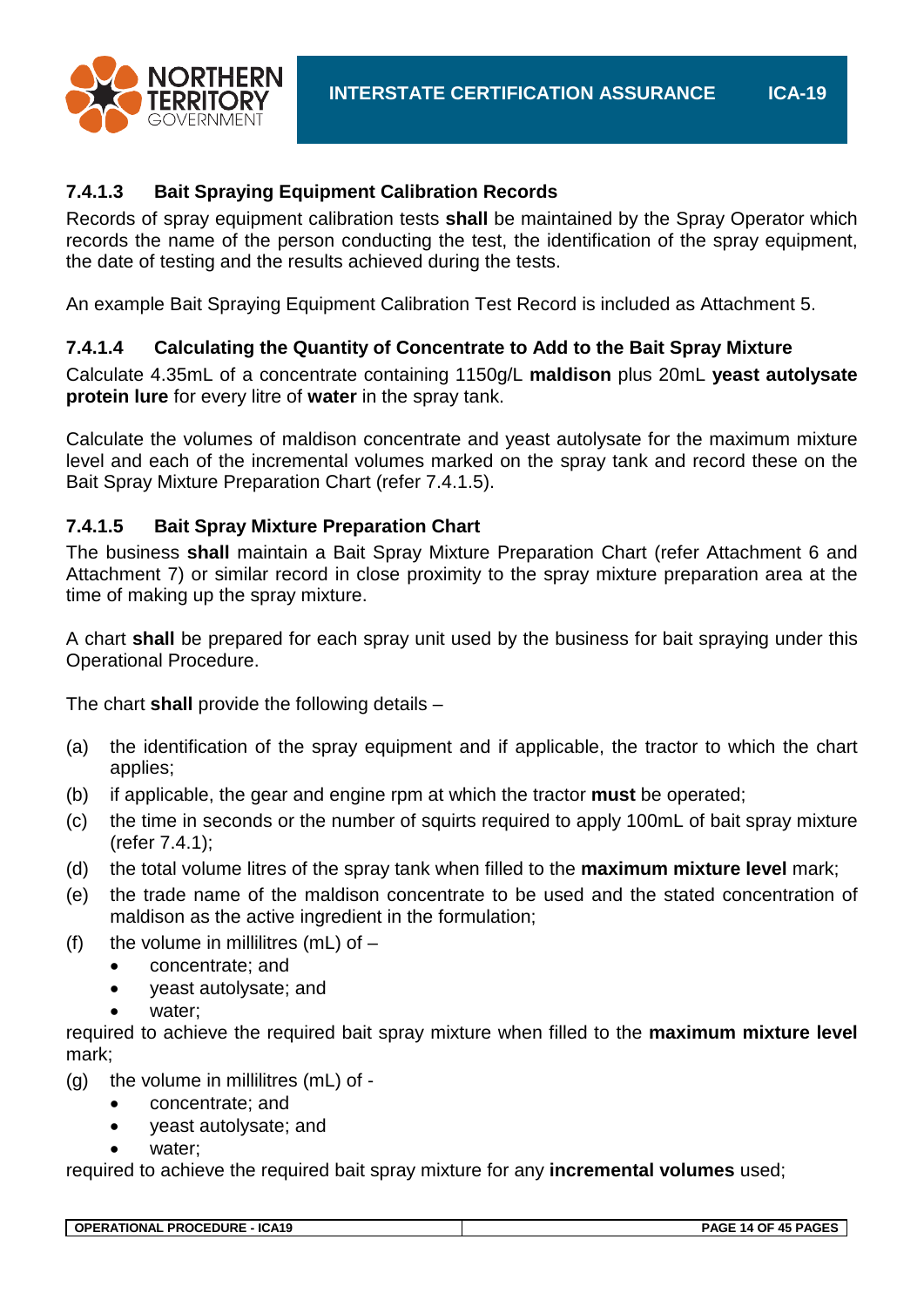

(h) the printed name and signature of the person responsible for the chart's preparation and the date of preparation.

#### **7.4.2 Bait Spray Treatment**

The Spray Operator **shall** undertake bait spray from **6 weeks** prior to harvest until the completion of harvest of all certified fruit on the property.

The bait spray **shall** be applied at a maximum interval of **every 7 days** to all **mango trees** (other than Kensington Pride and R2E2) **and** all **other fruit fly host trees** growing on the **property** with fruit at a susceptible stage (unless receiving a program of dimethoate cover sprays).

A minimum of 6 bait spray applications **shall** be carried out prior to commencing harvest of fruit from a block.

If fruit is still being harvested, bait or cover spraying **should** be continued for 3 weeks in blocks where picking has ceased to ensure fruit flies **do not** breed on residual fruit.

The bait spray **shall** be applied as a squirt of coarse droplets to the foliage, preferably in a shady part of the tree. Avoid spraying during the hottest part of the day and avoid spraying the fruit where possible.

**Do not** apply bait to the trunk or inter-row grass and weeds. The side of the tree that is sprayed **should** be alternated for each spray application to minimise phytotoxicity.

#### **The mixture shall be applied at a rate of 100mL prepared bait spray mixture per tree.**

Pre-harvest bait sprays **must** be reapplied if rain sufficient to cause run-off occurs within 2 hours of spraying.

*Fruit from treated trees should not be harvested until the specified withholding period has been complied with after the bait spray application.*

#### **7.4.2.1 Bait Spray Mixture Preparation**

The Spray Operator **shall** prepare the chemical mixture at least daily or more frequently as required.

#### **7.4.2.2 Making Up the Bait Spray Mixture**

Using a clean graduated measuring vessel, measure the required amount of maldison for the volume of **water** (refer 7.4.1.4).

Suitable measuring vessels include graduated plastic or glass measuring cylinders.

Fill the spray supply tank with clean water to the **incremental volume** mark or **maximum mixture level** mark.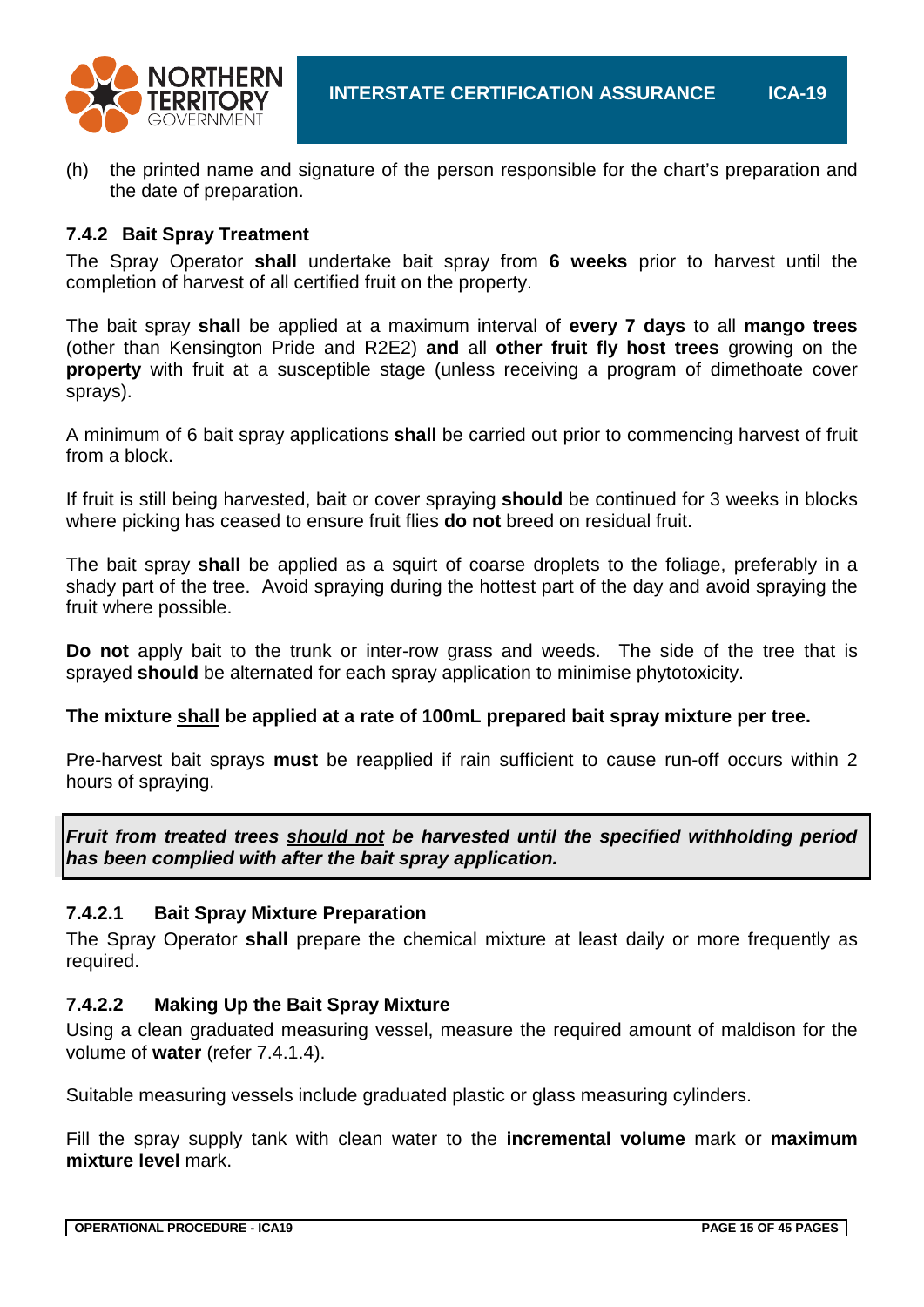

Add the required amount of maldison to the spray tank in accordance with the manufacturer's directions on the label.

Repeat this for the yeast autolysate.

Ensure that the chemicals are completely diluted in all of the water by mixing the tank for a minimum of 2 minutes before commencing the spray operation. Some equipment may require extended periods of mixing to fully dilute the chemical and yeast autolysate in the water.

Spray equipment, other than hand held equipment such as knapsack or backpack sprayers, **must** have a means of continuous agitation of the spray mixture in the spray tank throughout the spray operation to avoid settling or separation of the concentrate.

This can be achieved by mechanical mixing devices in the spray tank, or agitation from spray mixture returned via a by-pass from the spray pump.

#### **7.4.2.3 Bait Spray Equipment Maintenance**

The Spray Operator **shall** carry out regular checks of spraying equipment to ensure it continues to operate effectively and remains free from malfunction, blockages, damage or excessive wear.

#### **7.4.2.4 Bait Spray Mixture Preparation and Treatment Records**

The Spray Operator **must** record details of all bait spray mixture preparation and bait spray treatment using a Bait Spray Mixture Preparation and Treatment Record (refer Attachment 8) or records which capture the same information.

The business's bait spray preparation and treatment records **must** identify –

- the date of bait spray mixture preparation;
- the time of bait spray mixture preparation;
- the total volume (litres) of water in the spray mixture;
- volume of yeast autolysate used (millilitres) in the spray mixture;
- volume of maldison concentrate used (millilitres) in the spray mixture:
- the trade name of the concentrate used;
- the date of application: the spray equipment used:
- the block/s treated;
- the number of trees sprayed:
- identification of the Spray Operator.

#### **7.5 Pre-Harvest Cover Spraying**

### **7.5.1 Cover Spray Equipment Calibration**

#### **7.5.1.1 Spray Tank Volume and Calibration**

Permanent volume indicator marks **shall** be made on the side of the spray tank, on a sight tube or sight panel on the outside of the tank, or by some other method which clearly and accurately indicates the **maximum mixture level** and any **incremental volumes** used.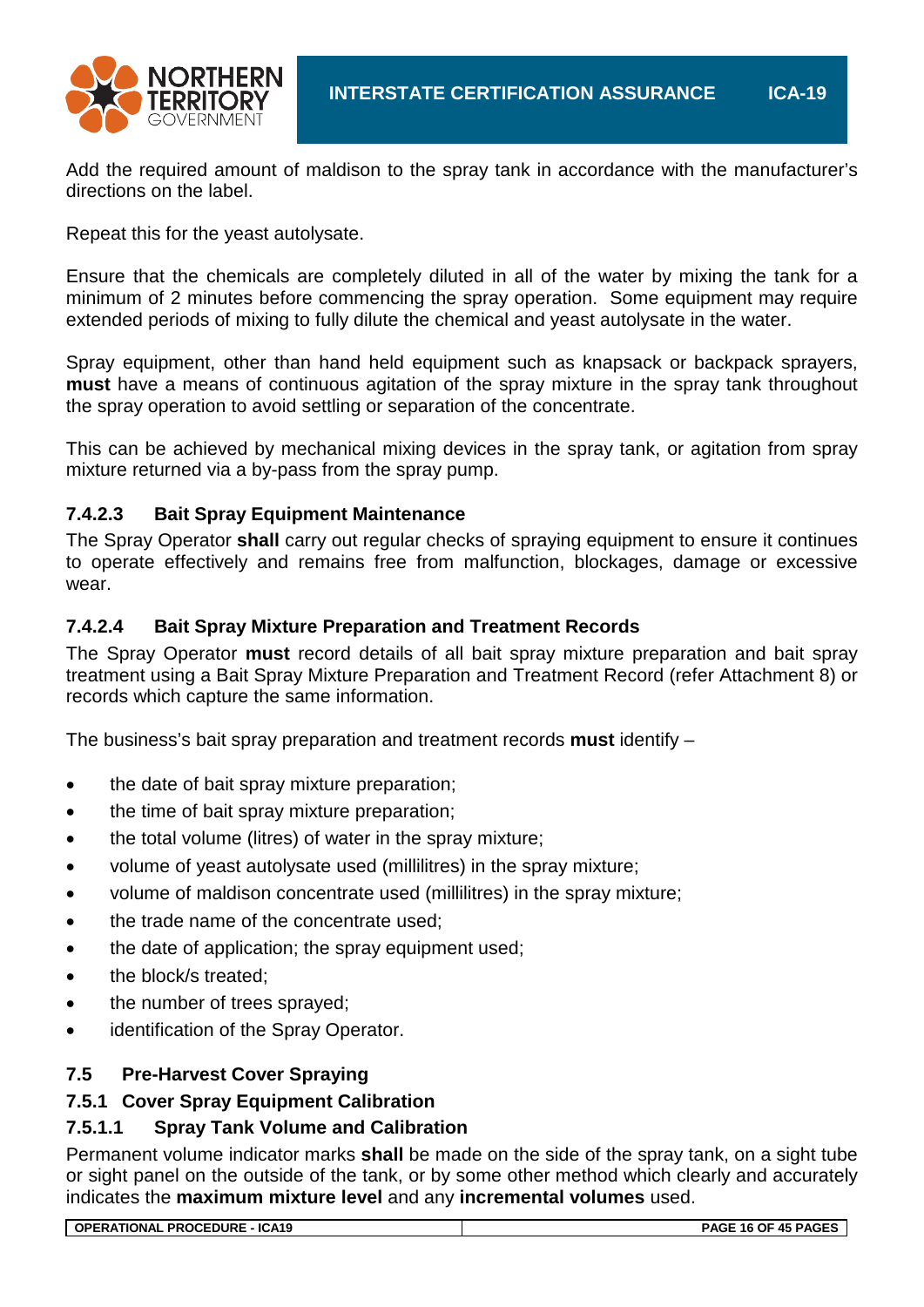

Volume indicator marks **shall** include the volume in litres required to fill the tank to that level.

Each volume indicator marks **shall** be calibrated with the tank at the normal filling position using a calibrated flow meter. The person conducting the calibration test **shall** complete a certificate of calibration of the spray tank which **must** be available to the auditor at the initial audit and all compliance audits.

An example Chemical Mixture Tank Calibration Certificate is shown as Attachment 4.

#### **7.5.1.2 Calculating the Quantity of Concentrate to Add to the Spray Mixture**

Calculate 0.75mL of a concentrate containing 400g/L **dimethoate** for every litre of **mixture** in the spray tank.

*The following calculation may be used to calculate the quantity of dimethoate concentrate required in a full spray tank –*

*No. of Litres required to fill tank X 0.75 = mL concentrate required* 

*For example –*

*350litre spray tank X 0.75 = 262.5mL concentrate*

*A similar calculation may be used for incremental volumes.*

Calculate the volumes of concentrate for the **maximum mixture level** and each of the **incremental volumes** marked on the spray tank and record these on the Cover Spray Mixture Preparation Chart (refer 7.5.1.3).

#### **7.5.1.3 Cover Spray Mixture Preparation Chart**

The business **shall** maintain a Cover Spray Mixture Preparation Chart (refer Attachment 9 and Attachment 10) or similar record in close proximity to the spray mixture preparation area at the time of making up the spray mixture. A chart **shall** be prepared for each spray unit used by the business for cover spraying under this Operational Procedure.

The chart **shall** provide the following details –

- (a) the identification of the spray equipment to which the chart applies;
- (b) if applicable, the gear and engine rpm at which the tractor **must** be operated;
- (c) the total volume in litres of the spray tank when filled to the **maximum mixture** level mark (refer 7.5.1.1);
- (d) the volume in millilitres (mL) of a concentrate containing 400g/L **dimethoate** required to achieve a mixing rate of 75mL per 100 litres of spray mixture when filled to the **maximum mixture level** mark;
- (e) the volume in millilitres (mL) of a concentrate containing 400g/L **dimethoate** required to achieve a mixing rate of 75mL per 100 litres of spray mixture for any known **incremental volumes** used;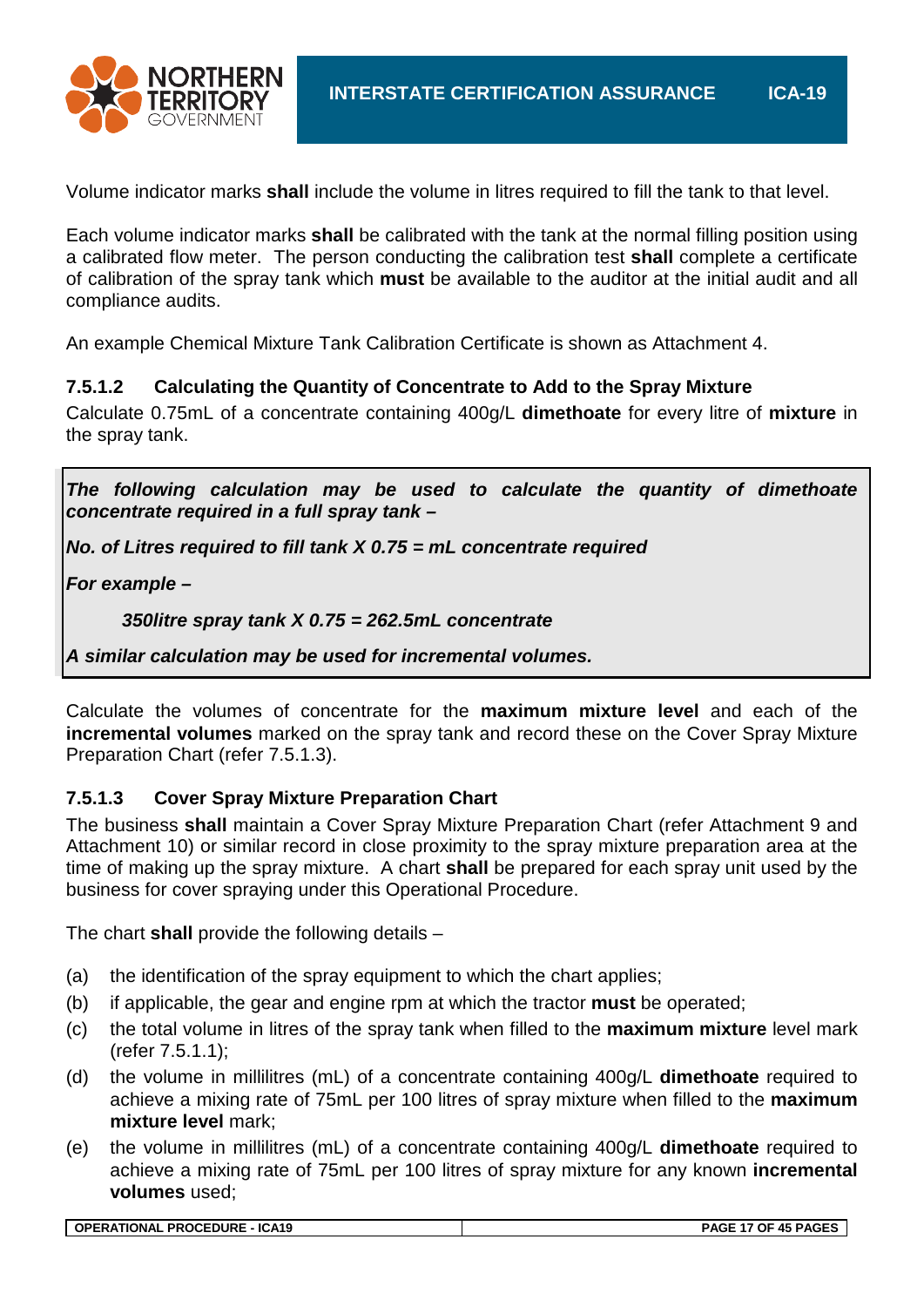

(f) the printed name and signature of the person responsible for the chart's preparation and the date of preparation.

#### **7.5.2 Cover Spray Treatment**

The Spray Operator **shall** undertake cover spraying from **6 weeks** prior to harvest until the completion of harvest of all certified fruit on the property.

The cover spray **shall** be applied at a maximum interval of every **14 days** to all **mango trees** growing on the **block** that are of a cultivar other than Kensington Pride or R2E2.

A minimum of three cover spray applications **shall** be carried out prior to commencing harvest of fruit from a block.

*It is recommended that all other fruit fly host trees on the property with fruit at a susceptible stage are treated to control fruit fly.*

**The Spray Operator shall ensure that the spray mixture is applied with sufficient volume, and in a manner that provides sufficient penetration and distribution to ensure thorough coverage of all fruit.**

Pre-harvest cover sprays **must** be reapplied if rain sufficient to cause run-off occurs within 2 hours of spraying.

*Fruit from treated trees should not be harvested until the specified withholding period has been complied with after the cover spray application.*

#### **7.5.2.1 Cover Spray Mixture Preparation**

The Spray Operator **shall** prepare the chemical mixture at least daily or more frequently as required.

#### **7.5.2.2 Making Up the Cover Spray Mixture**

Using a clean graduated measuring vessel, measure the amount of concentrate required to achieve 75mL per 100 litres of mixture of a 400g/L dimethoate concentrate for the required volume of **mixture** (refer 7.5.1.2).

Suitable measuring vessels include graduated plastic or glass measuring cylinders.

Add the required amount of concentrate to the spray tank in accordance with the manufacturer's directions on the label.

Fill the spray supply tank with clean water to the **incremental volume** mark or **maximum mixture level** mark.

Ensure that the chemical is completely diluted in all of the water by mixing the tank for a minimum of 2 minutes before commencing the spray operation. Some equipment may require extended periods of mixing to fully dilute the chemical in the water.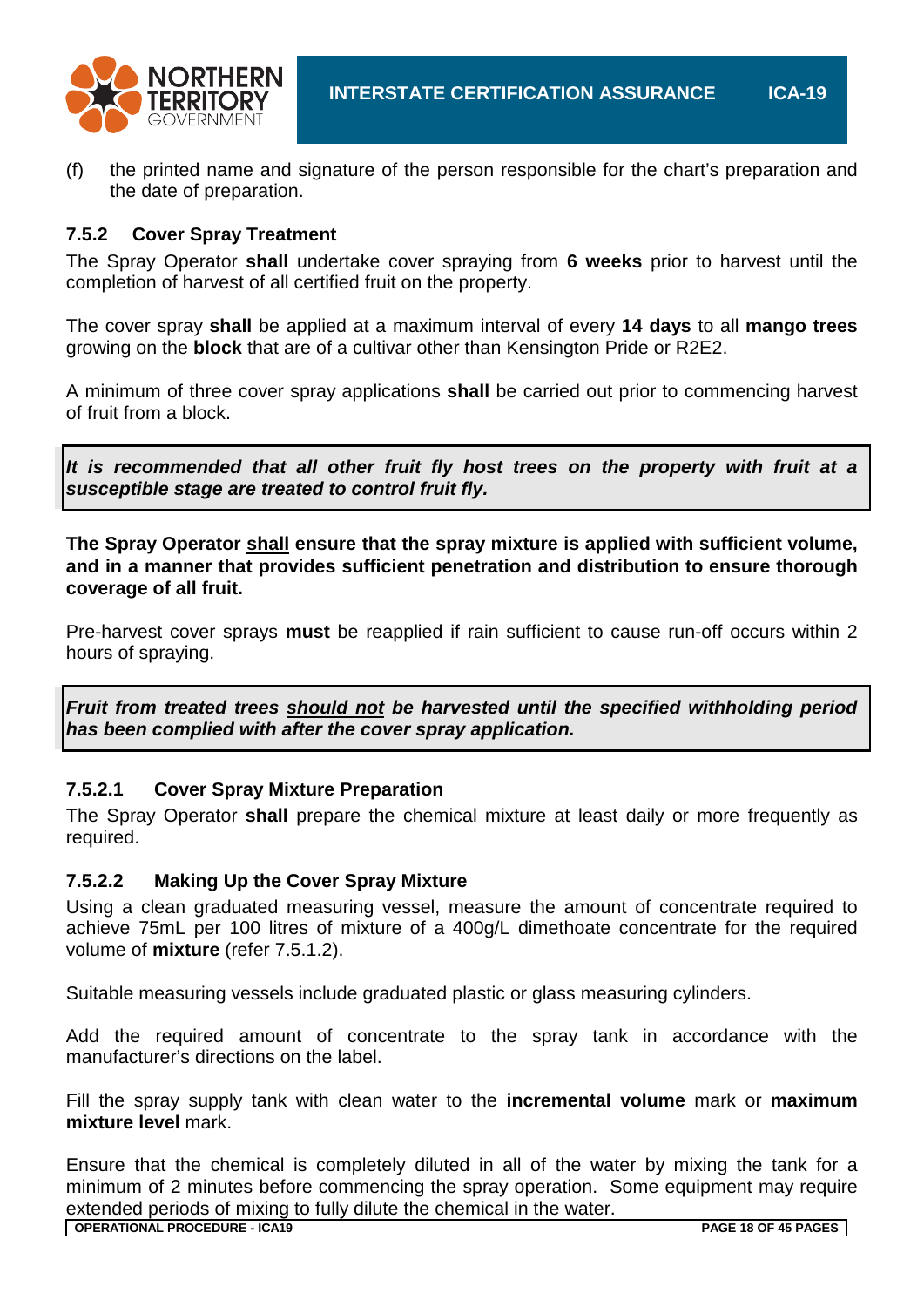

Spray equipment **must** have a means of continuous mixing of the spray mixture in the spray tank throughout the spray operation to avoid settling or separation of the concentrate.

This can be achieved by mechanical mixing devices in the spray tank, or agitation from spray mixture returned via a by-pass from the spray pump.

*The mixture may contain a fungicide or other chemical provided it is approved for use and known to be compatible with the concentrate used.*

#### **7.5.2.3 Cover Spray Equipment Maintenance**

The Spray Operator **shall** carry out regular checks of spraying equipment to ensure it continues to operate effectively and remains free from malfunction, blockages, damage or excessive wear.

#### **7.5.2.4 Cover Spray Mixture Preparation and Treatment Records**

The Spray Operator **must** record details of all cover spray mixture preparation and cover spray treatment using a Cover Spray Mixture Preparation and Treatment Record (refer Attachment 11) or records which capture the same information.

The business's pre-harvest treatment records **must** identify –

- the date of cover spray mixture preparation;
- the time of cover spray mixture preparation;
- volume of concentrate used (millilitres) (mL) in the spray mixture;
- the trade name of the concentrate used;
- the total volume (litres) (L) of the made up spray mixture;
- any other pesticides or additives in the spray mixture;
- the date of application:
- the spray equipment used;
- the block/s treated:
- the number of trees/hectares sprayed;
- the identification of the Spray Operator.

#### **7.6 Harvesting**

The Harvest Supervisor **shall** oversee the harvest process to ensure only conforming mangoes are harvested for certification under this Operational Procedure.

#### **7.6.1 Identification of Treated and Untreated Mangoes in the Field**

A business which maintains treated and untreated blocks of mangoes **shall** identify the treatment status of field blocks to prevent mixing of treated and untreated mangoes.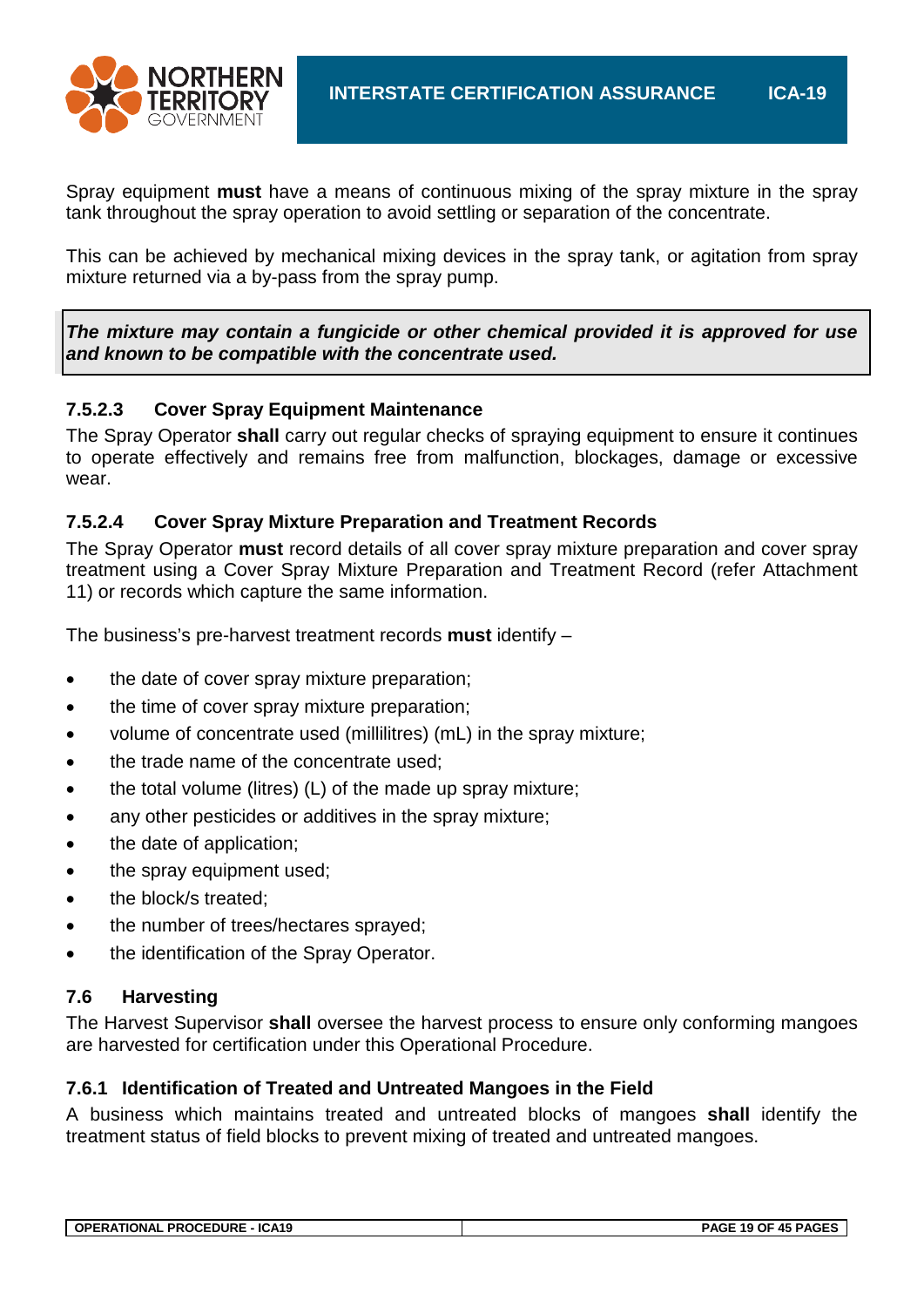

Examples of acceptable methods of identifying treated and untreated blocks include -

- (a) using signs in treated and untreated blocks;
- (b) using colour markers in treated and untreated blocks.

Other methods may be used provided they clearly identify to pickers the treated and untreated blocks.

#### **7.6.2 Identification of Treated and Untreated Mangoes at Harvest**

A business which maintains treated and untreated blocks of mangoes **shall** identify the treatment status of harvested fruit to prevent mixing of treated and untreated fruit.

Examples of acceptable methods of identifying treated and untreated mangoes include –

- (a) using picking bins/crates which differ in colour for treated and untreated mangoes;
- (b) using picking bins/crates which differ significantly in appearance for treated and untreated mangoes.

Other methods may be used provided they clearly identify treated and untreated mangoes.

#### **7.7 Harvest Inspection**

The Harvest Supervisor **shall** select a minimum of 10 fruit from every 500kg harvested. Fruit **shall** be selected from those showing the greatest level of colouring, and any fruit with softening, bruising or other damage which may be a potential site for fruit fly infestation.

Fruit in the sample showing symptoms of fruit fly infestation (ie softening, spotted areas weeping with sap or showing bruising or breakdown) **must** be cut to expose the flesh and examined for the presence of live fruit fly larvae.

The Harvest Supervisor **shall** immediately advise the Certification Controller on detection of live fruit fly larvae.

Harvest inspection **shall** be completed for all varieties of mangoes, and –

- (a) **in the case of a business that is a different business from the packer -** prior to completion of the Pre-Harvest Treatment and Harvest Inspection Declaration and delivery to the packer (refer 7.10.1);
- (b) **in the case of a business which both grows and packs the fruit -** harvest inspection is not required and is carried out in conjunction with fruit receival inspection (refer 7.10.2).

#### **7.7.1 Harvest Inspection Equipment**

The business **shall** maintain inspection equipment such as a hand lens, microscope or other device that provides X10 or greater magnification for examination of suspect fruit.

#### **7.7.2 Harvest Inspection Records**

The Harvest Supervisor **shall** maintain records of harvest inspection of fruit.

**OPERATIONAL PROCEDURE - ICA19 PAGE 20 OF 45 PAGES**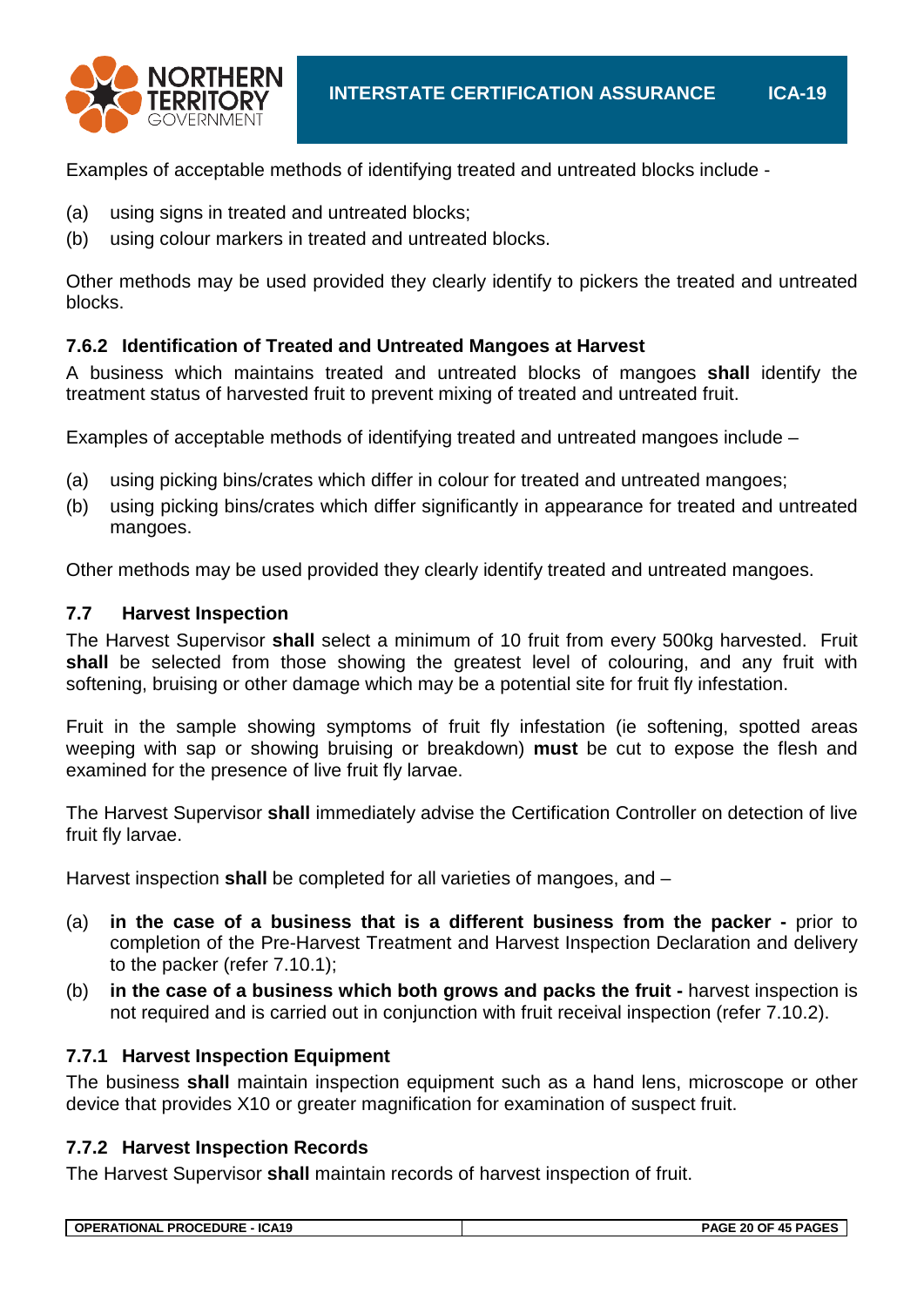

Harvest inspection records **shall** be in the form of a Harvest Inspection Record (refer Attachment 12) or a record which captures the same information.

Harvest inspection records **must** include –

- the Interstate Produce (IP) number of the business that grew the produce;
- the date of inspection;
- the block/s from which the fruit was harvested;
- the number of bins/crates harvested;
- the number of fruit cut and examined;
- the presence or absence of fruit fly:
- the Certification Controller's name and signature.

#### **7.8 Action Following Identification of Nonconforming Product at Harvest**

If any mango is found to be infested with live fruit fly at harvest the Certification Controller **shall** take the following actions –

- (a) all mangoes harvested from the source block on the day of the detection **shall** be rejected for certification under this Operational Procedure; and
- (b) all mangoes from the source block **shall** be rejected for certification under this Operational Procedure until a single pre-harvest cover spray treatment has been applied in accordance with the requirements of 7.3; and
- (c) as soon as practical and not more than 3 working hours from the time of the detection, the detection **shall** be reported to the Operations Manager so an investigation may be carried out to determine the cause and rectify any problems.

#### **7.8.1 Rejected Product**

Rejected product **shall** be isolated and clearly identified to prevent mixing with conforming product. Rejected product **shall** be fumigated with methyl bromide, or treated with vapour heat or hot water, at the required rate prior to consignment, or consigned to markets that **do not** require certification of treatment and inspection for fruit fly.

#### **7.9 Pre-Harvest Treatment and Harvest Inspection Declaration**

A business which pre-harvest treats mangoes which are to be packed by another business for certification **must** be accredited for an ICA arrangement under Part A of this Operational Procedure.

The business **shall** supply a Pre-Harvest Treatment and Harvest Inspection Declaration (refer Attachment 13) with each delivery of mangoes supplied to the packing business for certification.

*A declaration is not required where the business that grows and pre-harvest treats the fruit is the same business that packs, post-harvest treats and certifies the fruit under this Operational Procedure.*

**OPERATIONAL PROCEDURE - ICA19 PAGE 21 OF 45 PAGES**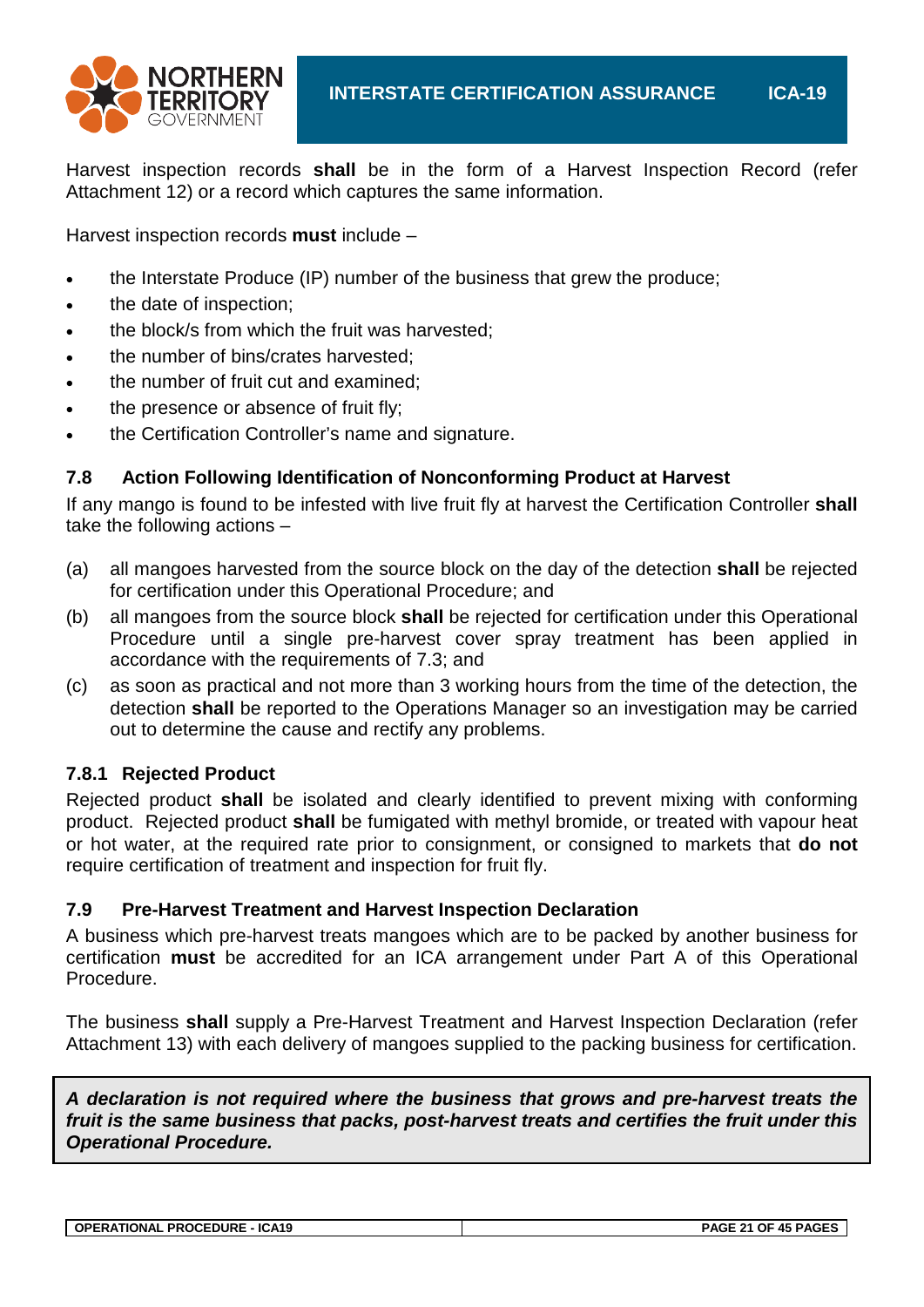

The declaration **must** identify –

- (a) the Interstate Produce (IP) Number of the accredited business that grew and pre-harvest treated the mangoes;
- (b) the identity of and the date or dates of the last pre-harvest treatment of the block or blocks in which the mangoes were grown;
- (c) details of pre-harvest treatment applied;
- (d) that the mangoes were inspected at harvest and found free of live fruit fly infestation; and
- (e) whether or not dead fruit fly larvae were found at harvest inspection.

**PART B** - (Covers the Packer Activities of Fruit Receival, Post-harvest Treatment, Grading and Packing, Inspection and Certification)

#### **7.10 Fruit Receival**

The Fruit Receival Officer **shall** ensure that –

- (a) all mangoes received for certification under this Operational Procedure are supplied by a grower accredited under Part A;
- (b) the treatment status of mangoes is clearly identified at receival at the packing facility to prevent mixing of treated and untreated mangoes.

Any mangoes received which are not clearly identified **shall** be regarded as untreated for the purpose of this Operational Procedure.

*Where all mangoes received have undergone pre-harvest treatment, no specific identification of the treatment status is required.*

#### **7.10.1 Receival of Mangoes Grown by Another Business**

A business which packs mangoes grown by another business **shall** ensure –

- (a) each delivery of mangoes supplied by another business for certification under this Operational Procedure is accompanied by a Pre-Harvest Treatment and Harvest Inspection Declaration (refer Attachment 13);
- (b) fruit supplied for certification has undergone pre-harvest treatment if required in accordance with 6.;
- (c) fruit supplied for certification has been inspected during harvest and found free from live fruit fly infestation;
- (d) grower identification and the pre-harvest treatment details are maintained for all fruit received and certified under this Operational Procedure from receival to certification and dispatch.

The business **shall** maintain copies of all declarations received from growers whose produce they pack and certify under this Operational Procedure.

| OPERATIONAL PROCEDURE - ICA19 | PAGE 22 OF 45 PAGES |
|-------------------------------|---------------------|
|                               |                     |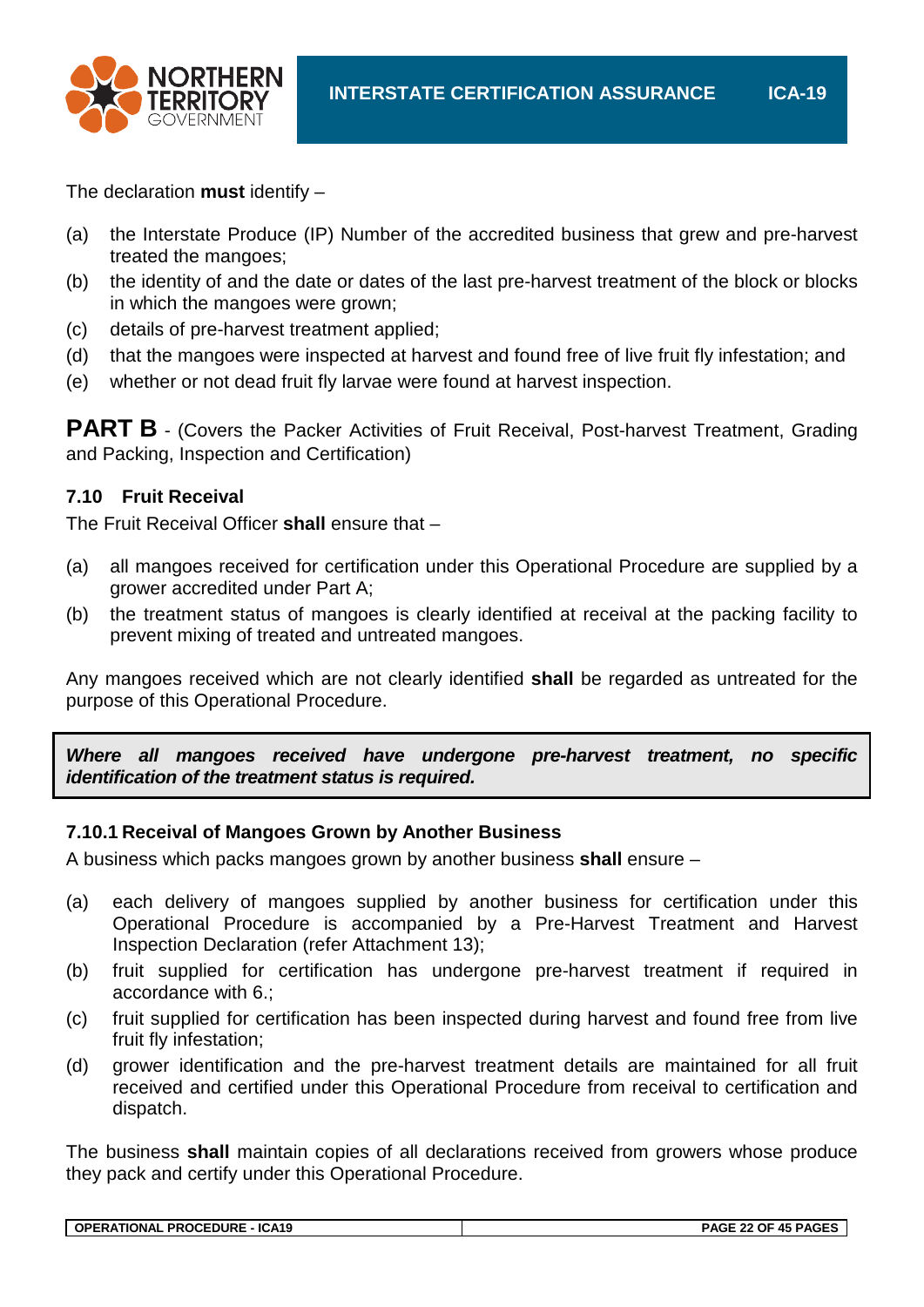

#### **7.10.2 Fruit Receival Inspection**

The Fruit Receival Officer **shall** carry out an inspection of **all fruit (including fruit of Kensington Pride and R2E2)** received for certification under this Operational Procedure.

The Fruit Receival Officer **shall** select a minimum of 10 fruit from every 500kg of fruit received. Fruit **shall** be selected from those fruit showing the greatest level of colouring, and any fruit with softening, bruising or other damage which may be a potential site for fruit fly infestation.

Fruit in the sample showing symptoms of fruit fly infestation (ie softening, spotted areas weeping with sap or showing bruising or breakdown) **must** be cut to expose the flesh and examined for the presence of live fruit fly larvae.

The Certification Controller **shall** be immediately advised on detection of live fruit fly larvae.

*A business which both pre-harvest treats and packs the mangoes, conducts the harvest inspection in conjunction with the fruit receival inspection (refer 7.6).*

#### **7.10.3 Fruit Receival Inspection Equipment**

The business **shall** maintain inspection equipment such as a hand lens, microscope or other device that provides X10 or greater magnification for examination of suspect fruit.

#### **7.10.4 Fruit Receival Inspection Records**

The Fruit Receival Officer **shall** maintain records of fruit receival inspection.

Fruit receival inspection records **shall** be in the form of a Fruit Receival Inspection Record (refer Attachment 14) or a record which captures the same information.

Fruit receival inspection records **must** include –

- the Interstate Produce (IP) number of the business that grew the produce;
- the date of inspection;
- the block/s from which the fruit was harvested;
- number of bins/crates received:
- the number of fruit cut and examined;
- the presence or absence of fruit fly:
- the Fruit Receival Officer's name and signature.

#### **7.11 Post-Harvest Treatment**

Mangoes certified under this Operational Procedure **must** be post-harvest treated in accordance with 6 Requirements.

The business **must** hold a current accreditation for an ICA arrangement for either, Operational Procedure ICA-01 or ICA-02, and the arrangement **must** include mangoes in the produce types covered under the scope of the accreditation.

|--|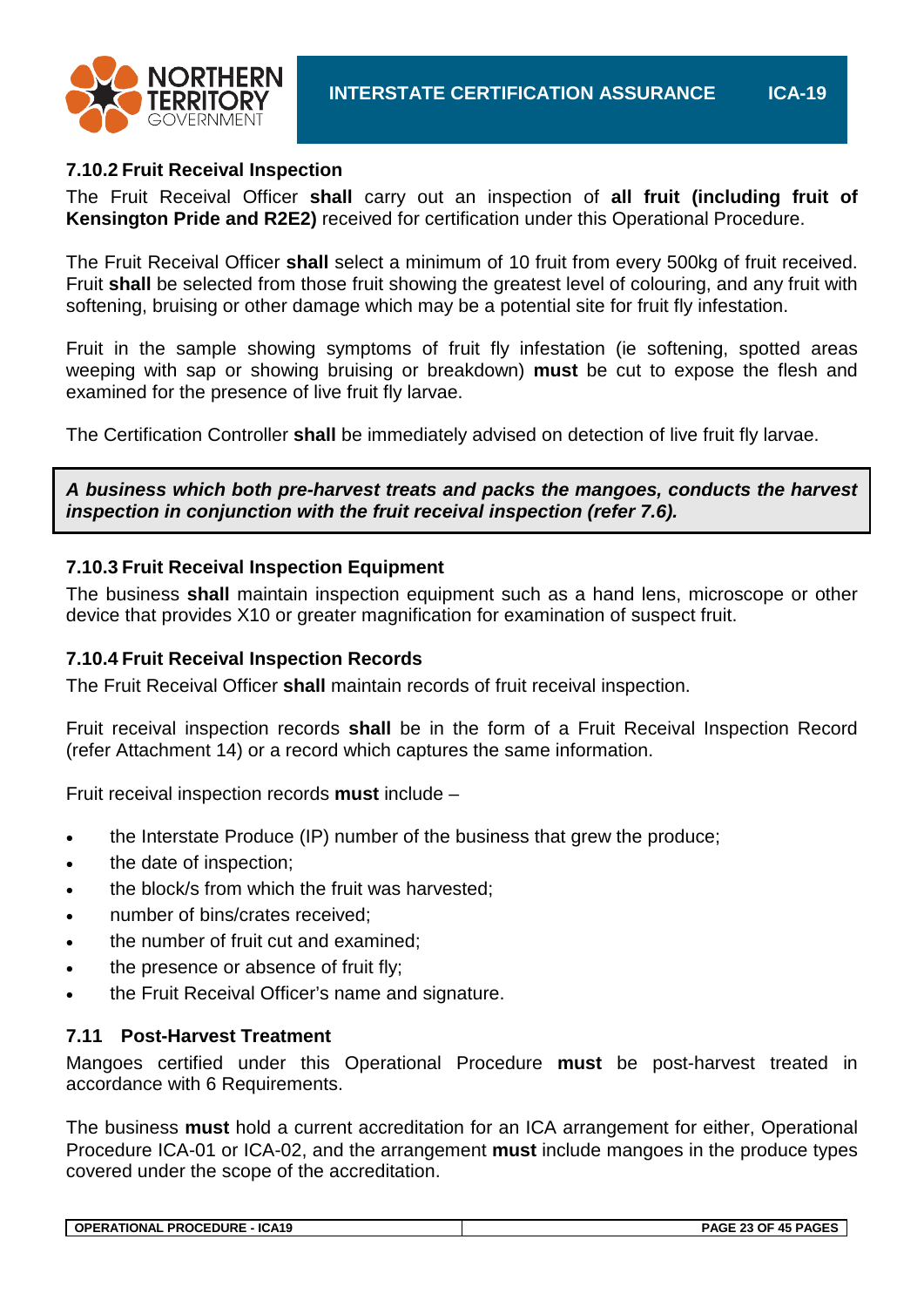

#### **7.12 Grading and Packing**

All mangoes graded and packed for certification under this Operational Procedure **shall** be inspected for evidence of fruit fly infestation during the normal grading and packing process.

Any fruit showing symptoms of fruit fly infestation (ie softening, spotted areas weeping with sap or showing bruising or breakdown) **must** be rejected, cut to expose the flesh and examined for the presence of live fruit fly larvae. The Certification Controller **shall** be immediately advised on detection of live fruit fly larvae.

The Certification Controller **shall** oversee the grading and packing process to ensure only conforming mangoes are packed for certification under this Operational Procedure.

#### **7.12.1 Identification of Treated and Untreated Mangoes During Grading and Packing**

A business which grades and packs treated and untreated mangoes **shall** implement systems to identify the treatment status of fruit during grading and packing to prevent mixing of treated and untreated fruit.

Examples of acceptable methods of identifying treated and untreated mangoes during grading and packing include –

(a) packing treated fruit at different times to untreated fruit and clearing the lines before changing over;

#### **OR**

(b) packing treated and untreated produce on different packing lines.

Other methods may be used provided they clearly identify and segregate treated and untreated mangoes.

#### **7.12.2 Identification of Treated and Untreated Mangoes After Packing**

A business which grades and packs treated and untreated mangoes **shall** implement systems to identify the treatment status of fruit after packing to prevent mixing of treated and untreated fruit.

Examples of acceptable methods of identifying treated and untreated mangoes after packing include –

- (a) using packaging which differs significantly in appearance;
- (b) marking each package of treated mangoes in a manner that clearly identifies the mangoes as treated in accordance with this Operational Procedure.

Other methods may be used provided they clearly identify treated and untreated mangoes.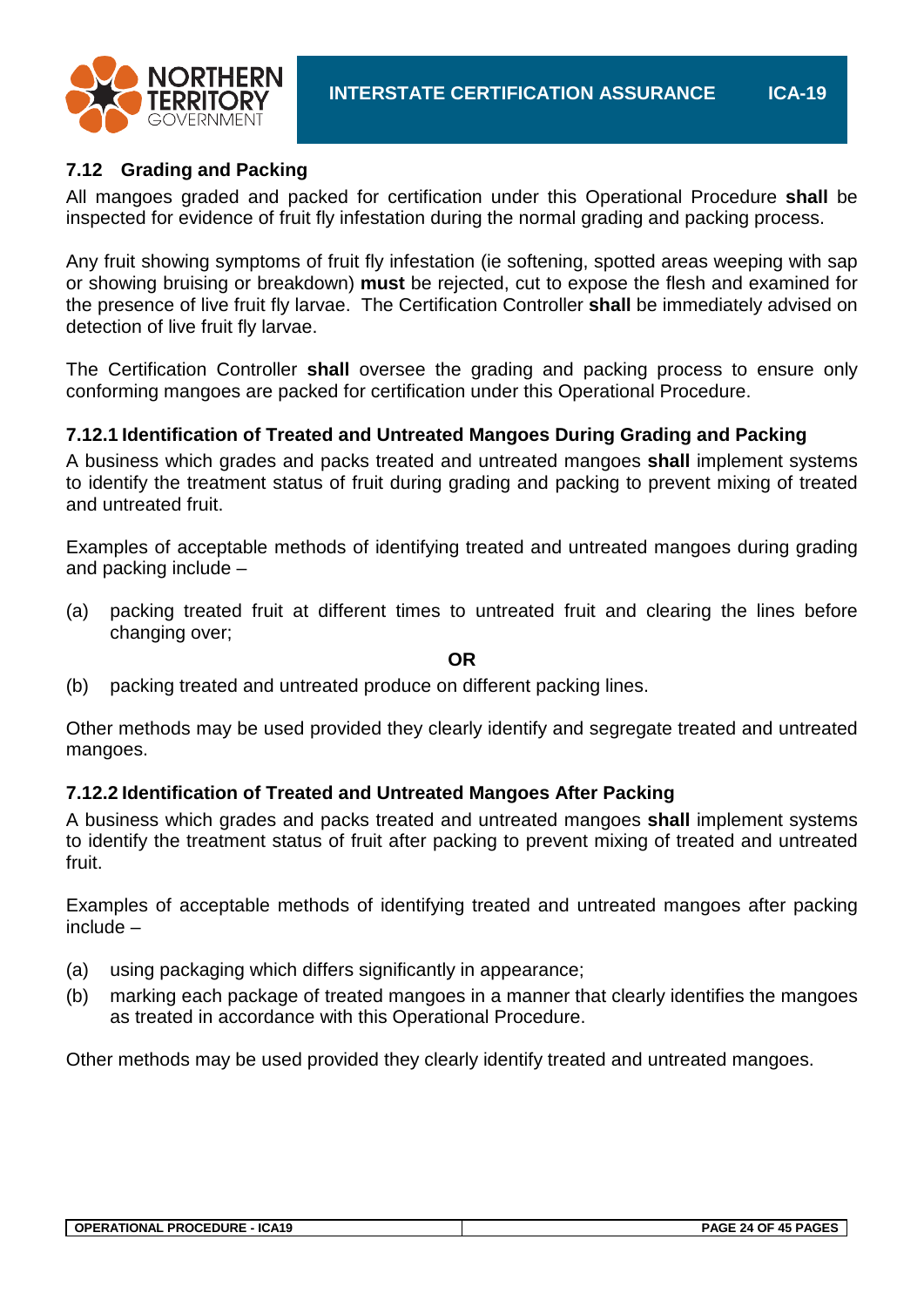

#### **7.13 Action Following Identification of Nonconforming Product During Fruit Receival or Grading and Packing**

If any mango is found to be infested with live fruit fly during fruit receival inspection or grading and packing, the Certification Controller **shall** take the following actions –

- (a) all mangoes harvested from the source block on the day of the detection, including any mangoes which have been packed for certification but which remain on the premises, **shall** be rejected for certification under this Operational Procedure; and
- (b) all mangoes from the source block **shall** be rejected for certification under this Operational Procedure until a single pre-harvest treatment has been applied in accordance with the requirements of 7.3;
- (c) as soon as practical and not more than 3 working hours from the time of the detection, the detection **shall** be reported to the Operations Manager so an investigation may be carried out to determine the cause and rectify any problems.

#### **7.13.1 Rejected Product**

Rejected product **shall** be isolated and clearly identified to prevent mixing with conforming product.

Rejected product **shall** be fumigated with methyl bromide, or treated with vapour heat or hot water, at the required rate prior to consignment, or consigned to markets that do not require certification of treatment and inspection for fruit fly.

### **7.14 Handling, Storage and Transport Under Secure Conditions (Tasmania only)**

The accredited business **must** handle, store and transport host produce according to the secure conditions requirements in Schedule 1B of the Plant Biosecurity Manual, Tasmania.

The Plant Biosecurity Manual can be found at [http://dpipwe.tas.gov.au/biosecurity/plant](http://dpipwe.tas.gov.au/biosecurity/plant-biosecurity/plant-biosecurity-manual)[biosecurity/plant-biosecurity-manual.](http://dpipwe.tas.gov.au/biosecurity/plant-biosecurity/plant-biosecurity-manual)

Certification assurance certificates **must** state that host produce was; "handled, stored and transported in secure conditions".

### **7.15 Dispatch**

#### **7.15.1 Package Identification**

The Authorised Dispatcher **shall** ensure that, after treating and packing, each package is marked in indelible and legible characters of at least 5mm, on the end of each package with –

- the "A" Registration (IP) number of the business that operates the approved facility in which the produce was post-harvest treated and packed; and
- the words "MEETS ICA-19": and
- the date (or date code) on which the fruit was packed; and
- the "A" Registration (IP) number or other identifier of the grower of the mangoes, where the grower is a different business to the packer;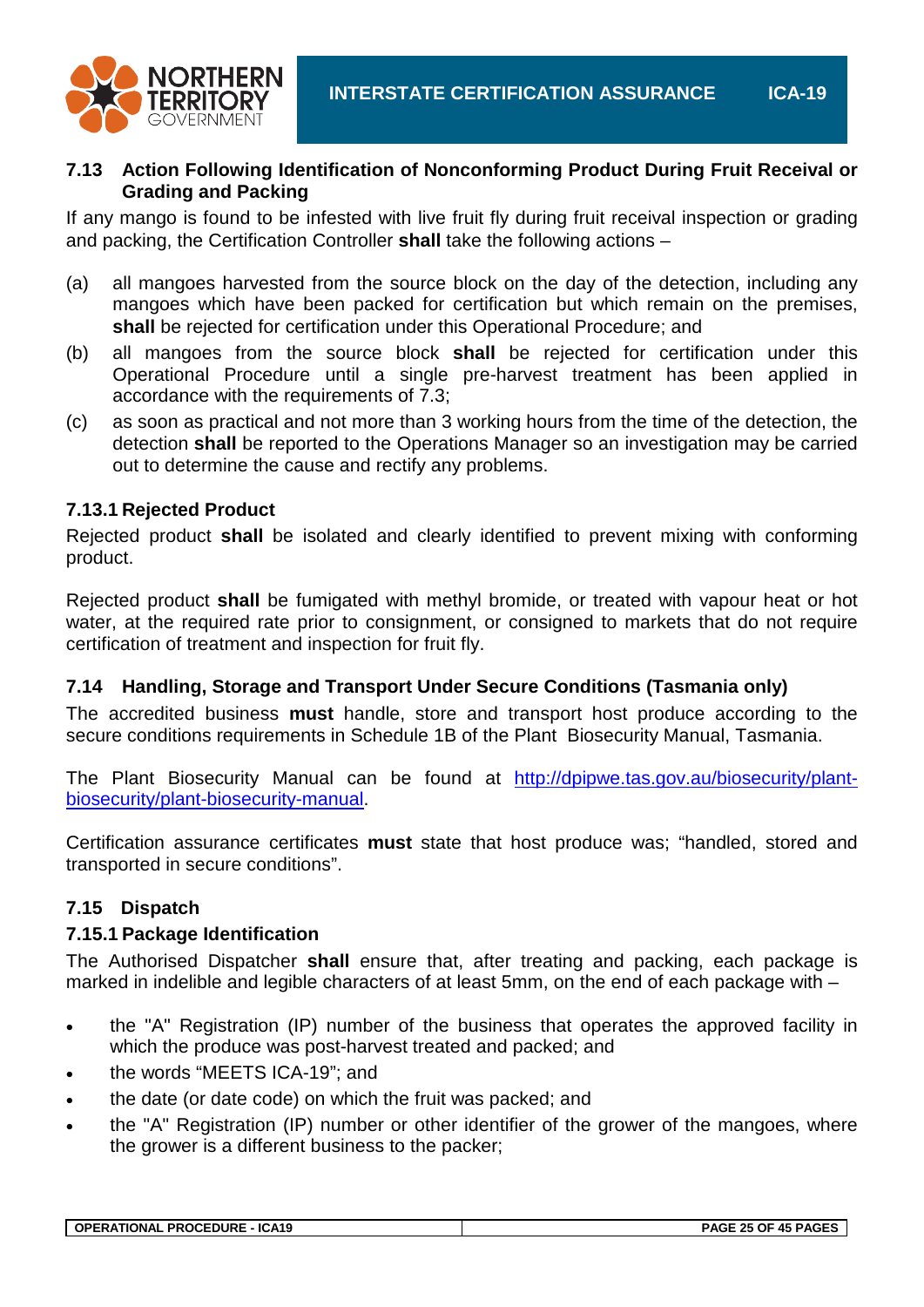

prior to the issuance of an Assurance Certificate by the business under this Operational Procedure.

Where the packer uses a different identifier to the IP number of the grower, the packer **must** maintain a record matching the grower's identifier with the grower's IP number so the grower's IP number can be easily identified if required.

**Any packages containing fruit that has not been treated and inspected in accordance with the requirements of this Operational Procedure shall DPIR be marked as stated above.**

#### **7.15.2 Assurance Certificates**

The Authorised Dispatcher **shall** ensure a Plant Health Assurance Certificate is completed and signed by an Authorised Signatory of the business prior to consignment to a market requiring certification of treatment and inspection of mangoes for fruit fly.

Assurance Certificates **shall** be in the form of a Plant Health Assurance Certificate. A completed example is shown at Attachment 2.

Assurance Certificates **shall** include –

- (a) in the "Consignor" section
	- the name and address of the Accredited business that **packed** the mangoes;
- (b) in the "Grower or Packer" section
	- the name and address of the Accredited business that was responsible for **preharvest treatment** of the mangoes. Where the consignment contains fruit grown by a number of growers the IP No's or codes of those businesses **shall** be used.
- (c) in the "IP No. of Accredited business" section
	- the IP No. of the Accredited business that **packed** the mangoes.
- (d) in the "Treatment" section-
	- **post-harvest treatment** details in accordance with the Operational Procedure under which the treatment was applied ICA 01 or 02;**and**
	- **pre-harvest treatment** details **(for fruit other than fruit of the Kensington Pride and R2E2 cultivars)** including -

#### **For bait spraying** –

- in the Date column, the most recent date or dates of pre-harvest bait spraying of the source block/s;
- in the Treatment column, the words "Pre-Harvest Spray":
- in the Chemical (Active Ingredient) column, the words "150g/L maldison";
- in the Concentration column, the words "at 435mL/100L"; and
- in the Duration and Temperature column, the words "bait sprayed".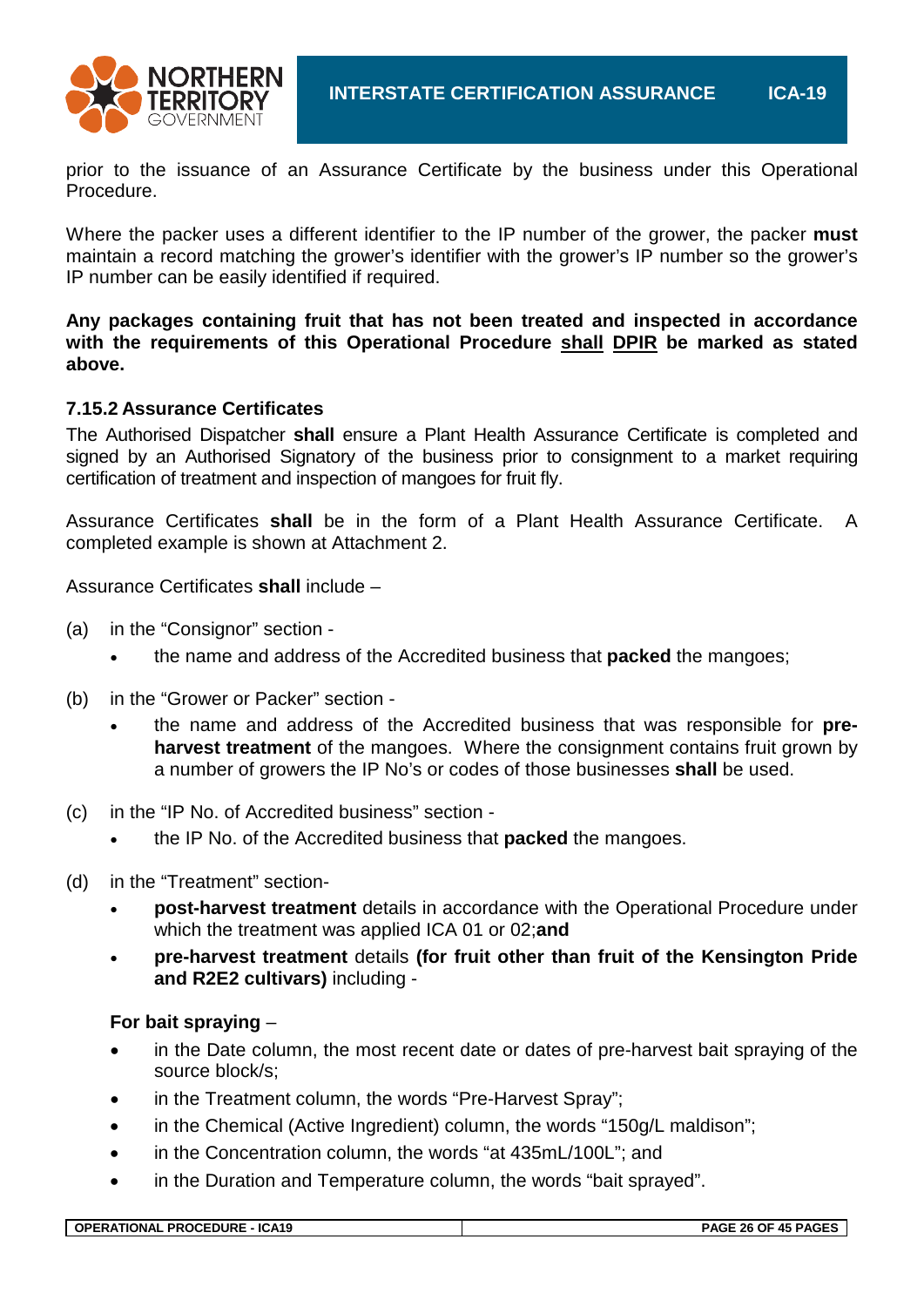

#### **For cover spraying** –

- in the Date column, the most recent date or dates of pre-harvest treatment of the source block/s;
- in the Treatment column, the words "Pre-Harvest Spray";
- in the Chemical (Active Ingredient) column, the words "400g/L dimethoate";
- in the Concentration column, the words "at 75mL/100L"; and
- in the Duration and Temperature column, the words 'cover sprayed";
- (e) in the "Additional Certification" section the words -

### **"Inspected and found free from fruit fly infestation."**

A completed example is shown as Attachment 2.

Individual Assurance Certificates **shall** be issued to cover each consignment (ie. a discrete quantity of product transported to a single consignee at one time) to avoid splitting of consignments.

Additional detail for Tasmania only: In the additional certification section, the statement "handled, stored and transported in secure conditions".

Assurance Certificates **shall** be completed issued and distributed in accordance with the Work Instruction Guidelines for Completion of Plant Health Assurance Certificates (WI-02).

### **7.15.3 Assurance Certificate Distribution**

The **original** (yellow copy) **must** accompany the consignment. The **duplicate** (white copy) **must** be retained by the business. The **triplicate** (green copy) **must** be sent to PBB.

### **7.16 ICA System Records**

The business **shall** maintain the following records –

## **PART A**

- (a) Property Plan for each property (refer 7.2) Attachment 3;
- (b) Chemical Mixture Tank Calibration Certificate (7.4.1.1 and 7.5.1.1) Attachment 4;
- (c) Bait/Cover Spray Mixture Preparation Chart (refer 7.4.1.5 and 7.5.1.3) Attachments 6 and 7 and Attachment 9 and 10;
- (d) Bait/Cover Spray Mixture Preparation and Treatment Record (refer 7.4.2.4 and 7.5.2.4) Attachment 8 and Attachment 11;
- (e) Harvest Inspection Record (refer 7.7.2) Attachment 12.

## **PART B**

- (a) A copy of each Pre-Harvest Treatment and Harvest Inspection Declaration received (refer 7.10.1) Attachment 13;
- (b) Fruit Receival Inspection Record (refer 7.10.4) Attachment 14;

**OPERATIONAL PROCEDURE - ICA19 PAGE 27 OF 45 PAGES**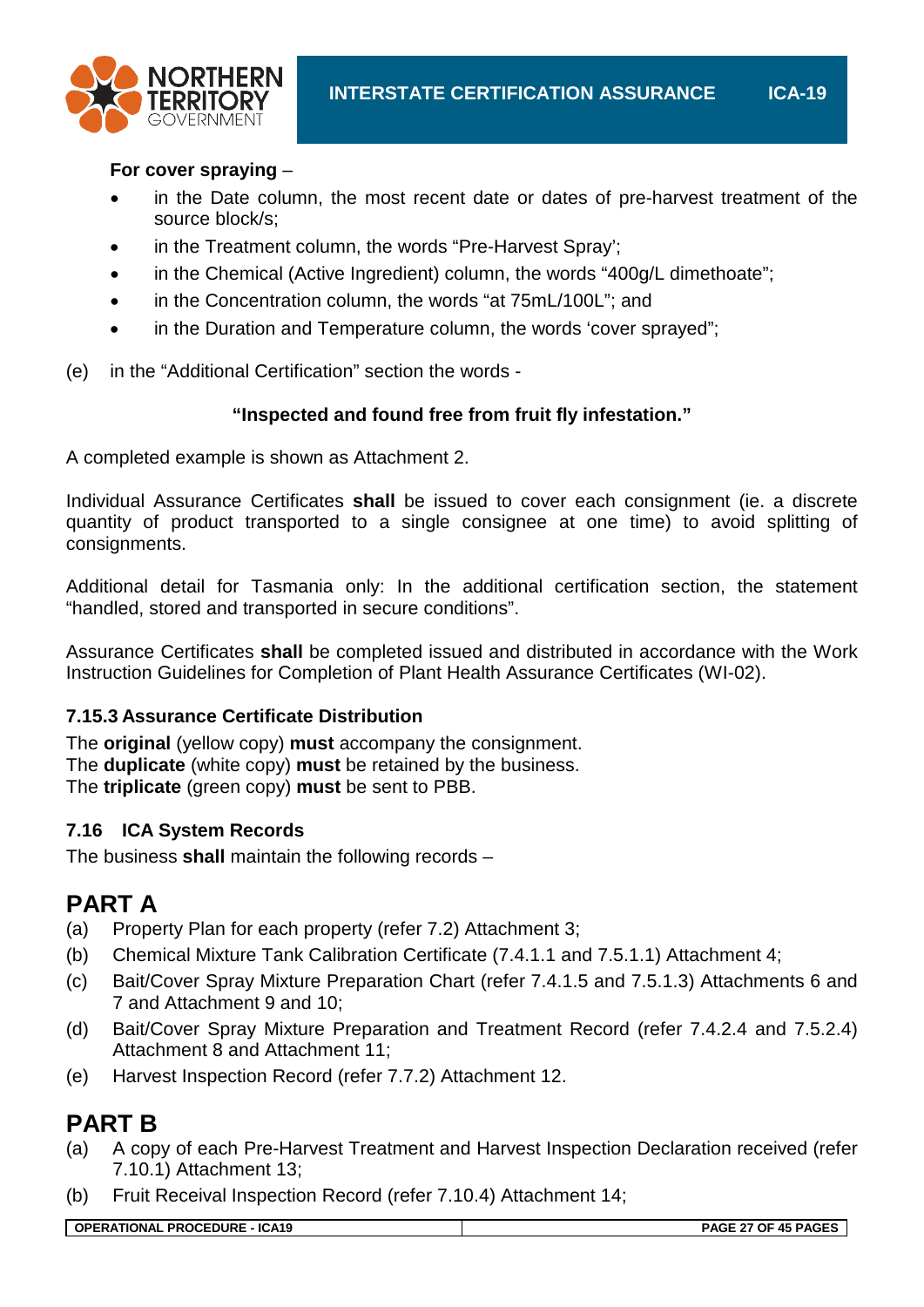

- (c) if applicable, a Grower Identifier Record (refer 7.15.1);
- (d) a copy of each Plant Health Assurance Certificate (Attachment 2) issued by the business (refer 7.15.3).

ICA system records **shall** be retained for a period of not less than 24 months from completion.

ICA system records **shall** be made available on request by an Inspector.

### **7.17 ICA System Documentation**

The business **shall** maintain the following documentation –

- (a) a copy of the business's current Application for Accreditation (refer Attachment 1);
- (b) a current copy of this Operational Procedure;
- (c) a current Certificate of Accreditation for an Interstate Certification Assurance.

ICA system documentation **shall** be made available on request by an Inspector.

#### **8. ATTACHMENTS**

| Attachment 1         | Application for Accreditation of a Business<br>for an Interstate Certification Assurance<br>(ICA) and/or Certification Assurance (CA)<br>Arrangement | (BLANK)             |
|----------------------|------------------------------------------------------------------------------------------------------------------------------------------------------|---------------------|
| <b>Attachment 2</b>  | <b>Plant Health Assurance Certificate</b>                                                                                                            | (COMPLETED EXAMPLE) |
| Attachment 3         | <b>Property Plan</b>                                                                                                                                 | (BLANK)             |
| Attachment 4         | <b>Chemical Mixture Tank Calibration</b>                                                                                                             | (BLANK)             |
| Attachment 5         | <b>Bait Spray Equipment Application Rate</b><br><b>Calibration Test Record</b>                                                                       | (BLANK)             |
| Attachment 6         | <b>Bait Spray Mixture Preparation Chart</b>                                                                                                          | (BLANK)             |
| Attachment 7         | <b>Bait Spray Mixture Preparation Chart</b>                                                                                                          | (COMPLETED EXAMPLE) |
| <b>Attachment 8</b>  | Bait Spray Mixture Preparation and<br><b>Treatment Record</b>                                                                                        | (BLANK)             |
| Attachment 9         | Cover Spray Mixture Preparation Chart                                                                                                                | (BLANK)             |
| Attachment 10        | Cover Spray Mixture Preparation Chart                                                                                                                | (COMPLETED EXAMPLE) |
| <b>Attachment 11</b> | Cover Spray Mixture Preparation and<br><b>Treatment Record</b>                                                                                       | (BLANK)             |
| <b>Attachment 12</b> | <b>Harvest Inspection Record</b>                                                                                                                     | (BLANK)             |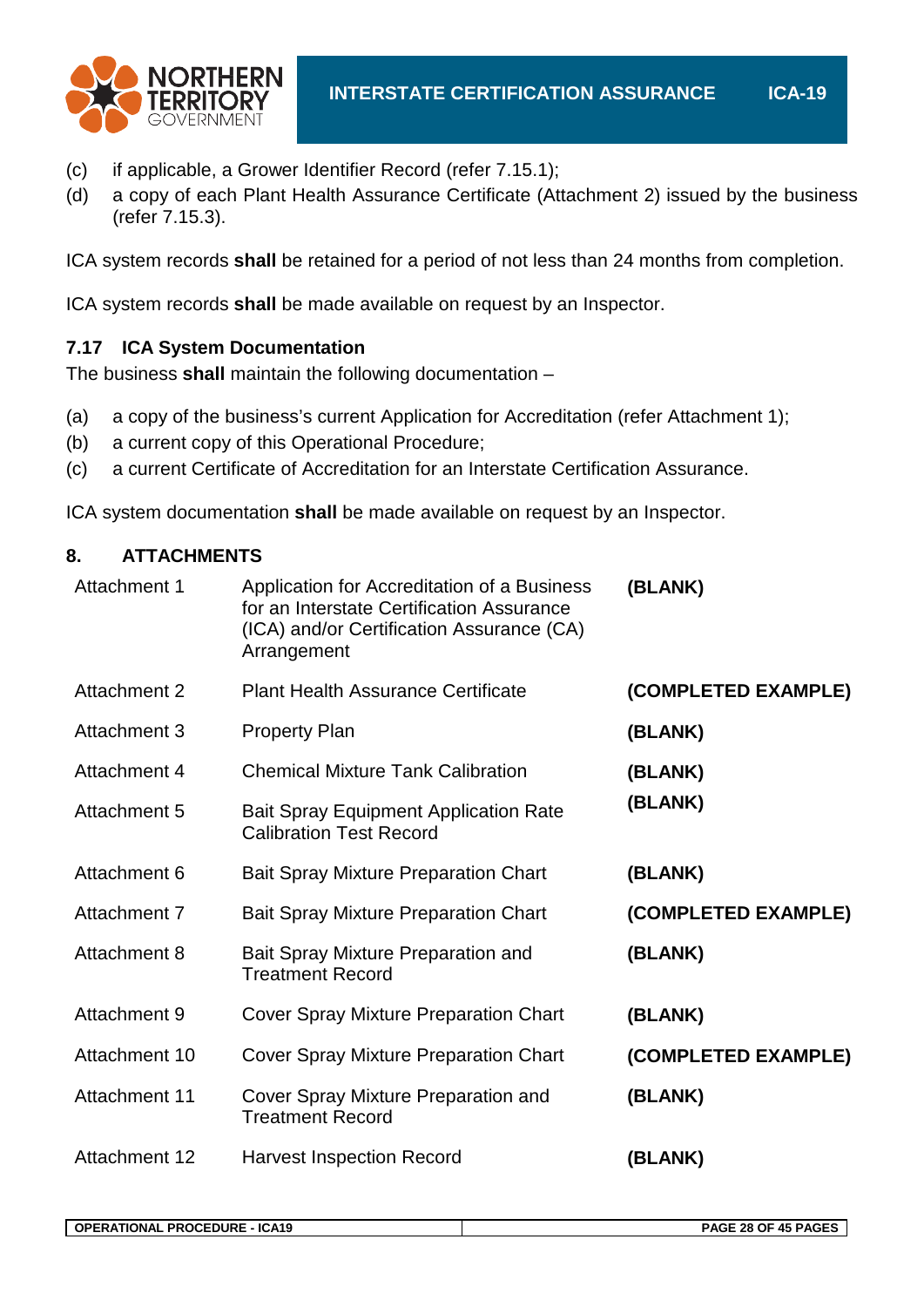

| Attachment 13 | <b>Pre-Harvest Treatment and Harvest</b><br><b>Inspection Declaration</b> | (BLANK) |
|---------------|---------------------------------------------------------------------------|---------|
| Attachment 14 | <b>Fruit Receival Inspection Record</b>                                   | (BLANK) |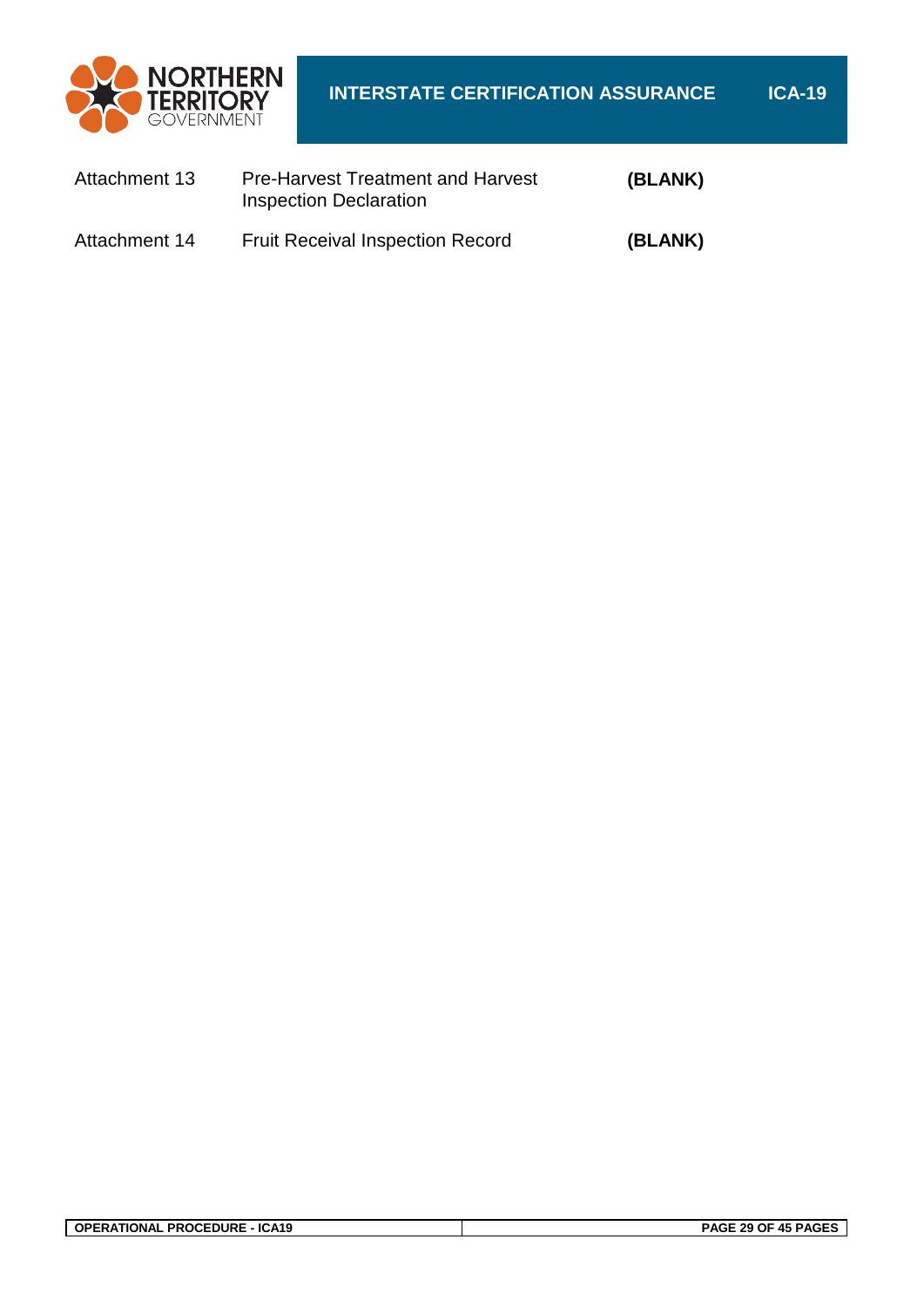

#### **Application for Accreditation of a Business for an Interstate Certification Assurance (ICA) and/or Certification Assurance (CA) Arrangement**

|                   |                                                                                                  |                                                                                                                                                                                                                                   |                     |                                                                                    |                                                                                                                                                                                                                                                                                                                                                                                                                                                                                                                     | <b>Attachment 1</b> |
|-------------------|--------------------------------------------------------------------------------------------------|-----------------------------------------------------------------------------------------------------------------------------------------------------------------------------------------------------------------------------------|---------------------|------------------------------------------------------------------------------------|---------------------------------------------------------------------------------------------------------------------------------------------------------------------------------------------------------------------------------------------------------------------------------------------------------------------------------------------------------------------------------------------------------------------------------------------------------------------------------------------------------------------|---------------------|
|                   |                                                                                                  | Tick each box that describes your business and the ICA/CA arrangement and provide specific details where required.<br>Only one arrangement, that is one Operational Procedure at one Facility, may be covered in one application. |                     |                                                                                    |                                                                                                                                                                                                                                                                                                                                                                                                                                                                                                                     |                     |
|                   | Indicate the type of application being made.                                                     |                                                                                                                                                                                                                                   | <b>New</b>          |                                                                                    | Amendment<br>Renewal                                                                                                                                                                                                                                                                                                                                                                                                                                                                                                |                     |
| 1.                | <b>Business/Person Details</b>                                                                   |                                                                                                                                                                                                                                   |                     |                                                                                    |                                                                                                                                                                                                                                                                                                                                                                                                                                                                                                                     |                     |
| (a)               | Type of Ownership of Business                                                                    |                                                                                                                                                                                                                                   |                     |                                                                                    |                                                                                                                                                                                                                                                                                                                                                                                                                                                                                                                     |                     |
|                   | Individual                                                                                       | <b>Incorporated Company</b>                                                                                                                                                                                                       |                     | Other                                                                              |                                                                                                                                                                                                                                                                                                                                                                                                                                                                                                                     |                     |
|                   | Partnership                                                                                      | <b>Cooperative Association</b>                                                                                                                                                                                                    |                     | (please specify)                                                                   |                                                                                                                                                                                                                                                                                                                                                                                                                                                                                                                     |                     |
| (b)<br>(c)        | Name of Business/Person                                                                          | Trading Name/s of the Business/Person (as shown on packages sent to market)                                                                                                                                                       |                     | <b>ARBN</b><br><b>ACN</b>                                                          | Please supply name in full. For a partnership, list the full names of each<br>partner in their normal order. Companies must provide their Australian<br>Company Number (ACN) or Australian Registered Body Number<br>(ARBN) and attach a copy of the Certificate of Incorporation.<br>Cooperative associations must provide appropriate proof of registration<br>(i.e. a copy of the Certificate of Registration or registration search from<br>the Office of Business Affairs or Australian Securities Commission) |                     |
|                   |                                                                                                  |                                                                                                                                                                                                                                   |                     |                                                                                    |                                                                                                                                                                                                                                                                                                                                                                                                                                                                                                                     |                     |
| (d)               |                                                                                                  | Postal address of the Business/Person                                                                                                                                                                                             |                     |                                                                                    |                                                                                                                                                                                                                                                                                                                                                                                                                                                                                                                     |                     |
|                   |                                                                                                  |                                                                                                                                                                                                                                   |                     | Telephone:                                                                         |                                                                                                                                                                                                                                                                                                                                                                                                                                                                                                                     |                     |
|                   |                                                                                                  |                                                                                                                                                                                                                                   |                     | Facsimile:                                                                         |                                                                                                                                                                                                                                                                                                                                                                                                                                                                                                                     |                     |
|                   |                                                                                                  |                                                                                                                                                                                                                                   |                     | Mobile:                                                                            |                                                                                                                                                                                                                                                                                                                                                                                                                                                                                                                     |                     |
|                   | E-mail                                                                                           |                                                                                                                                                                                                                                   |                     |                                                                                    |                                                                                                                                                                                                                                                                                                                                                                                                                                                                                                                     |                     |
| (e)               | Has the business/person been<br>registered previously for the<br>interstate movement of produce? | □<br>⊔                                                                                                                                                                                                                            | Yes<br><b>No</b>    | If yes, give the<br>business's/persons<br><b>Interstate Produce</b><br>(IP) Number | A                                                                                                                                                                                                                                                                                                                                                                                                                                                                                                                   |                     |
| z.<br>a)          |                                                                                                  | <b>Operational Procedure and Facility Details</b><br>Operational Procedure/Procedure used in this arrangement                                                                                                                     |                     |                                                                                    |                                                                                                                                                                                                                                                                                                                                                                                                                                                                                                                     |                     |
|                   | Reference No.                                                                                    | <b>Title of Operational Procedure</b>                                                                                                                                                                                             |                     |                                                                                    |                                                                                                                                                                                                                                                                                                                                                                                                                                                                                                                     |                     |
|                   |                                                                                                  |                                                                                                                                                                                                                                   |                     |                                                                                    |                                                                                                                                                                                                                                                                                                                                                                                                                                                                                                                     |                     |
| (b)               | Street address of the facility                                                                   |                                                                                                                                                                                                                                   |                     |                                                                                    |                                                                                                                                                                                                                                                                                                                                                                                                                                                                                                                     |                     |
|                   |                                                                                                  |                                                                                                                                                                                                                                   |                     | Telephone:                                                                         |                                                                                                                                                                                                                                                                                                                                                                                                                                                                                                                     |                     |
|                   |                                                                                                  |                                                                                                                                                                                                                                   |                     | Facsimile                                                                          |                                                                                                                                                                                                                                                                                                                                                                                                                                                                                                                     |                     |
|                   |                                                                                                  |                                                                                                                                                                                                                                   |                     | Mobile                                                                             |                                                                                                                                                                                                                                                                                                                                                                                                                                                                                                                     |                     |
| 3.                |                                                                                                  | <b>Authorised Signatories (for Plant Health Assurance Certificates)</b>                                                                                                                                                           |                     |                                                                                    |                                                                                                                                                                                                                                                                                                                                                                                                                                                                                                                     |                     |
|                   |                                                                                                  | <b>Family Name</b>                                                                                                                                                                                                                | <b>Given Name/s</b> |                                                                                    | <b>Specimen Signature</b>                                                                                                                                                                                                                                                                                                                                                                                                                                                                                           |                     |
|                   | <b>Certification Controller</b>                                                                  |                                                                                                                                                                                                                                   |                     |                                                                                    |                                                                                                                                                                                                                                                                                                                                                                                                                                                                                                                     |                     |
| <b>Controller</b> | <b>Back-up Certification</b>                                                                     |                                                                                                                                                                                                                                   |                     |                                                                                    |                                                                                                                                                                                                                                                                                                                                                                                                                                                                                                                     |                     |

| <b>Additional Authorised</b> |
|------------------------------|
| <b>Signatories</b>           |

| <b>CEDURE</b><br>- ICA19<br><b>OPE</b><br><b>PROCE</b><br>™RATIONAL | PAGE 30<br>OF 45 PAGES |
|---------------------------------------------------------------------|------------------------|
|                                                                     |                        |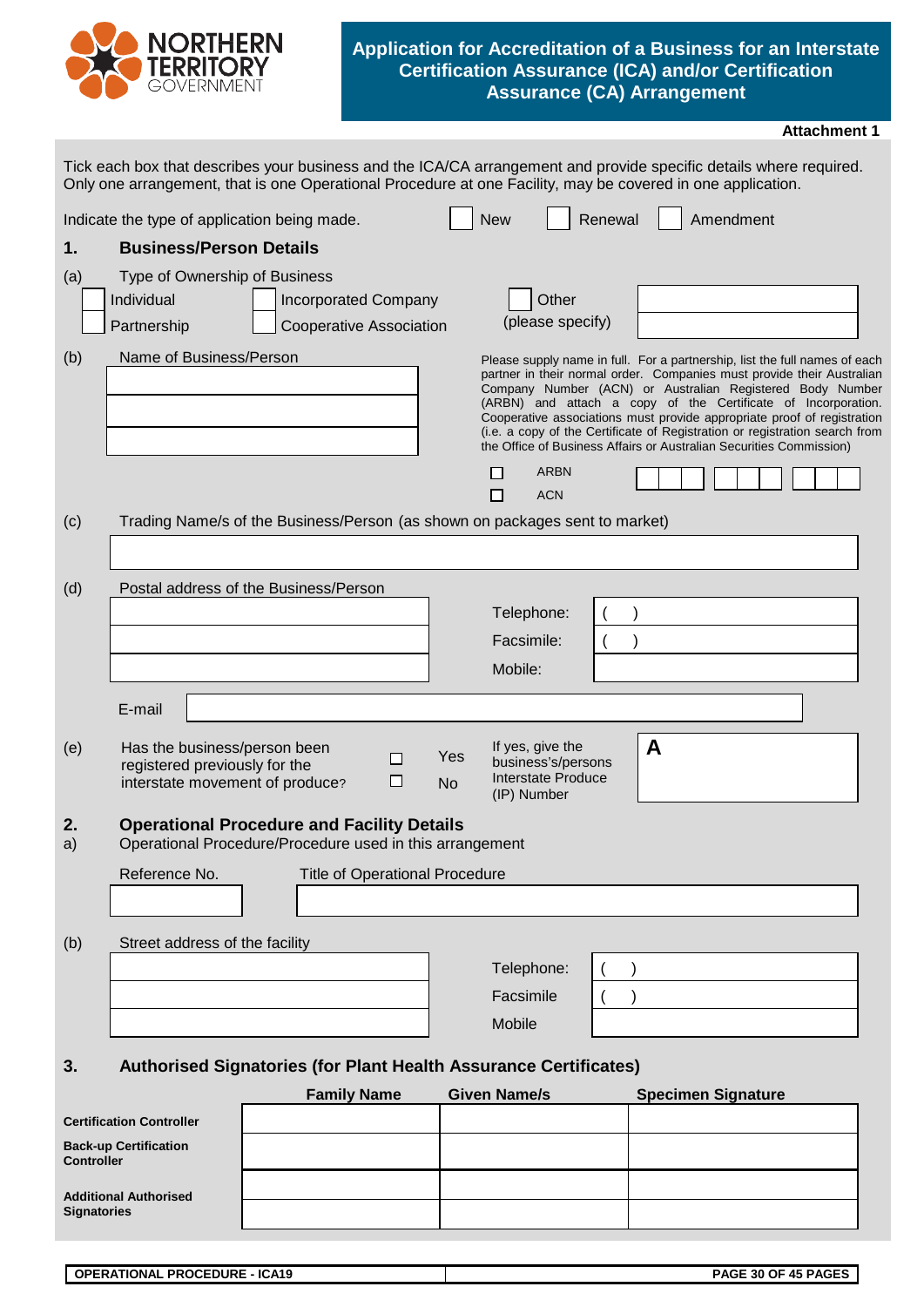| 4.                | insufficient space, attach a list)                  | Types (including varieties) of Produce to be Prepared Under the ICA/CA Arrangement (if                                                                                                                                   |                                                              |                                                                                                                                                                                                                                                                 |
|-------------------|-----------------------------------------------------|--------------------------------------------------------------------------------------------------------------------------------------------------------------------------------------------------------------------------|--------------------------------------------------------------|-----------------------------------------------------------------------------------------------------------------------------------------------------------------------------------------------------------------------------------------------------------------|
|                   |                                                     |                                                                                                                                                                                                                          |                                                              |                                                                                                                                                                                                                                                                 |
|                   |                                                     |                                                                                                                                                                                                                          |                                                              |                                                                                                                                                                                                                                                                 |
|                   |                                                     |                                                                                                                                                                                                                          |                                                              |                                                                                                                                                                                                                                                                 |
| 5.                |                                                     | <b>Interstate Certification Assurance/Certification Assurance System Records</b>                                                                                                                                         |                                                              |                                                                                                                                                                                                                                                                 |
| (a)               | <b>Operational Procedure?</b>                       |                                                                                                                                                                                                                          |                                                              | What records do you maintain to verify that the business is carrying out its responsibilities and duties under the                                                                                                                                              |
|                   |                                                     | We maintain all our records in accordance with the examples provided in the Operational Procedure.                                                                                                                       |                                                              |                                                                                                                                                                                                                                                                 |
|                   |                                                     | We have developed alternative or additional records to those provided in the Operational Procedure.                                                                                                                      |                                                              |                                                                                                                                                                                                                                                                 |
| (b)               |                                                     | List the alternative or additional records you intend to use and attach a copy to this application.                                                                                                                      |                                                              |                                                                                                                                                                                                                                                                 |
| (a)<br>(b)<br>(c) |                                                     |                                                                                                                                                                                                                          |                                                              |                                                                                                                                                                                                                                                                 |
| 6.                | <b>Accreditation Conditions</b>                     |                                                                                                                                                                                                                          |                                                              |                                                                                                                                                                                                                                                                 |
| (a)               |                                                     | For the purposes of this agreement the following definitions shall apply:-                                                                                                                                               |                                                              |                                                                                                                                                                                                                                                                 |
|                   | Applicant                                           | means the person, corporation, or other legal entity who is accredited under this agreement.                                                                                                                             |                                                              |                                                                                                                                                                                                                                                                 |
|                   | Inspector                                           | means an inspector appointed under the Plant Health Act                                                                                                                                                                  |                                                              |                                                                                                                                                                                                                                                                 |
|                   | Department                                          | means the Department of Primary Industry and Resources                                                                                                                                                                   |                                                              |                                                                                                                                                                                                                                                                 |
|                   | <b>Interstate Certification</b><br>Assurance System | means the processes, equipment, personnel and resources used to implement the<br>Operational Procedure nominated in Section 2(a).                                                                                        |                                                              |                                                                                                                                                                                                                                                                 |
| (b)               |                                                     | Procedure as nominated in Section 2(a), and must maintain the records specified in Section 5.                                                                                                                            |                                                              | The applicant must maintain and operate the interstate certification assurance system in accordance with the Operational                                                                                                                                        |
| (c)               |                                                     | treated or dispatched, or where any produce, equipment, chemicals, documents for records are stored.                                                                                                                     |                                                              | The applicant will, upon request, allow an inspector to enter any premises where produce certified under the agreement is                                                                                                                                       |
| (d)               |                                                     | The inspector may inspect or take samples of any relevant item present on the premises at the time of the inspection.                                                                                                    |                                                              |                                                                                                                                                                                                                                                                 |
| (e)               |                                                     |                                                                                                                                                                                                                          |                                                              | The applicant must take all steps to assist an inspector in the conduct of audits including allowing the inspector or officer to<br>interview any employee of the applicant in relation to the Implementation of the Interstate Certification Assurance System. |
| (f)               |                                                     | The applicant authorises the persons listed in Section 3 of this application to issue certificates on his or her behalf.                                                                                                 |                                                              |                                                                                                                                                                                                                                                                 |
| (g)               |                                                     | In the event of cancellation or non-renewal of this arrangement the certificate pad and any green copies must be<br>returned as they remain the property of Plant Biosecurity Branch.                                    |                                                              |                                                                                                                                                                                                                                                                 |
| (h)               |                                                     | Biosecurity Branch can be contacted for a schedule of the Plant Biosecurity fees.                                                                                                                                        |                                                              | Plant Biosecurity fees will apply to those businesses/persons that choose to participate in this ICA/CA arrangement. Plant                                                                                                                                      |
|                   | granted subject to those conditions.                |                                                                                                                                                                                                                          |                                                              | The applicant agrees to abide by the accreditation conditions listed above and acknowledges that any accreditation is                                                                                                                                           |
|                   |                                                     | The applicant certifies that all of the information contained in this application is true and correct.                                                                                                                   |                                                              |                                                                                                                                                                                                                                                                 |
|                   | Signature/s                                         |                                                                                                                                                                                                                          |                                                              | <b>Date</b>                                                                                                                                                                                                                                                     |
|                   |                                                     |                                                                                                                                                                                                                          |                                                              |                                                                                                                                                                                                                                                                 |
|                   |                                                     |                                                                                                                                                                                                                          |                                                              |                                                                                                                                                                                                                                                                 |
|                   |                                                     | Note: Where the applicant is a corporation, the company seal must be applied, and signed, in the appropriate form. Where the<br>applicants are members of a partnership, each of the partners must sign the application. |                                                              |                                                                                                                                                                                                                                                                 |
|                   | <b>Office Use Only</b>                              |                                                                                                                                                                                                                          |                                                              |                                                                                                                                                                                                                                                                 |
|                   | Desk Audit                                          | $\square$ Failed<br>□ Passed                                                                                                                                                                                             |                                                              |                                                                                                                                                                                                                                                                 |
|                   |                                                     |                                                                                                                                                                                                                          | Date received $\frac{1}{2}$ / _______ / ______               |                                                                                                                                                                                                                                                                 |
|                   | Signature:                                          |                                                                                                                                                                                                                          | Date completed $\frac{1}{2}$ / $\frac{1}{2}$ / $\frac{1}{2}$ |                                                                                                                                                                                                                                                                 |

Post your application/s to: Department of Primary Industry and Resources, Plant Biosecurity Branch, GPO Box 3000, DARWIN NT 0801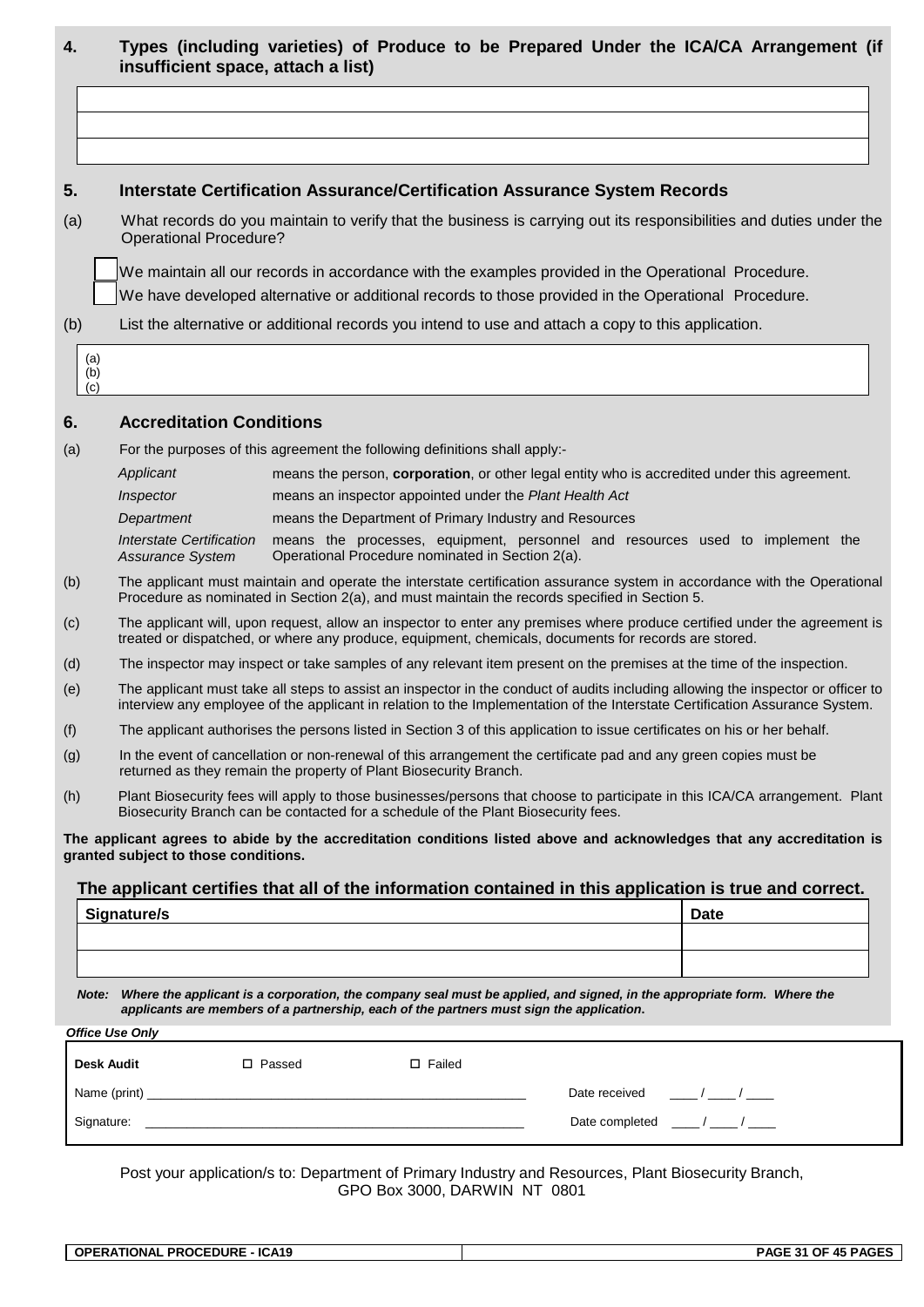Certificate No. B012345



**Attachment 2**

### **Plant Health Assurance Certificate**

**Consignment Details** (PLEASE PRINT) **Certification Details** (PLEASE PRINT) **CONSIGNOR (FROM) IP NUMBER FACILITY NUMBER PROCEDURE** Name *Joe Grower* 2008 1 A 9999 1 201 1 ICA- 19 Address *1234 Produce Rd* **Katherine NT 0850 ACCREDITED BUSINESS THAT PREPARED THE PRODUCE** Name *JoeGrower* **CONSIGNEE (TO) Address** *1234 Produce Rd* Name *Top Quality Fruit & Veg*  $\vert$  **Katherine NT 0836** Address **Adelaide Produce Market GROWER OR PACKER Adelaide SA 53000** Name **As Above** Address **RECONSIGNED TO** (Splitting consignments or reconsigning whole consignments). Name **OTHER FACILITIES SUPPLYING PRODUCE** Address

| <b>BRAND NAME OR IDENTIFYING MARKS</b> | DATE OR DATE CODE       |  |  |
|----------------------------------------|-------------------------|--|--|
| (as marked on packages)                | (as marked on packages) |  |  |
| Joe's Mango Farm                       | 04072007                |  |  |

| <b>Number of</b><br><b>Packages</b> | Type of Packages (e.g. trays, cartons) | <b>Type of Produce</b> | <b>Authorisation for Split Consignment</b> |
|-------------------------------------|----------------------------------------|------------------------|--------------------------------------------|
| 40                                  | Cartons                                | <b>KP Mangoes</b>      |                                            |
| 60                                  | Cartons                                | Mangoes – R2E2         |                                            |
|                                     |                                        |                        |                                            |
|                                     |                                        |                        |                                            |

#### **Treatment Details**

| <b>Treatment</b>         | <b>Chemical (Active Ingredient)</b> | <b>Treatment Date</b> | <b>Concentration / Duration and Temperature</b> |  |  |
|--------------------------|-------------------------------------|-----------------------|-------------------------------------------------|--|--|
| Dipping<br>OR            | <b>Dimethoate</b>                   | 03/07/2007            | 400g/L @1ml/L (400ppm) for 1 min                |  |  |
| Flood Spray OR           | <b>Dimethoate</b>                   | 03/07/2007            | 400g/L @1ml/L (400ppm) for 10 secs              |  |  |
| <b>Pre-harvest Spray</b> | <b>Dimethoate</b>                   | 20/06//2007           | 400g/L @ 0.75ml/L (3x f/n sprays                |  |  |
|                          |                                     |                       | before harvest)                                 |  |  |
|                          |                                     |                       |                                                 |  |  |

#### **Additional Certification / Codes**

*Inspected and found free from fruit fly infestation.*

#### **Declaration**

I, an authorised Signatory of the accredited business that prepared the plants or plant produce described above, hereby declare that the plants or plant produce have been prepared in the business's approved facilities in accordance with the *Plant*  Health Act and that the details shown above are true and correct in every particular.

| <b>AUTHORISED SIGNATORY'S NAME (PLEASE PRINT)</b> | <b>SIGNATURE</b> | <b>DATE</b> |
|---------------------------------------------------|------------------|-------------|
| Joe Signatory                                     | Joe Signatory    | 4/7/2007    |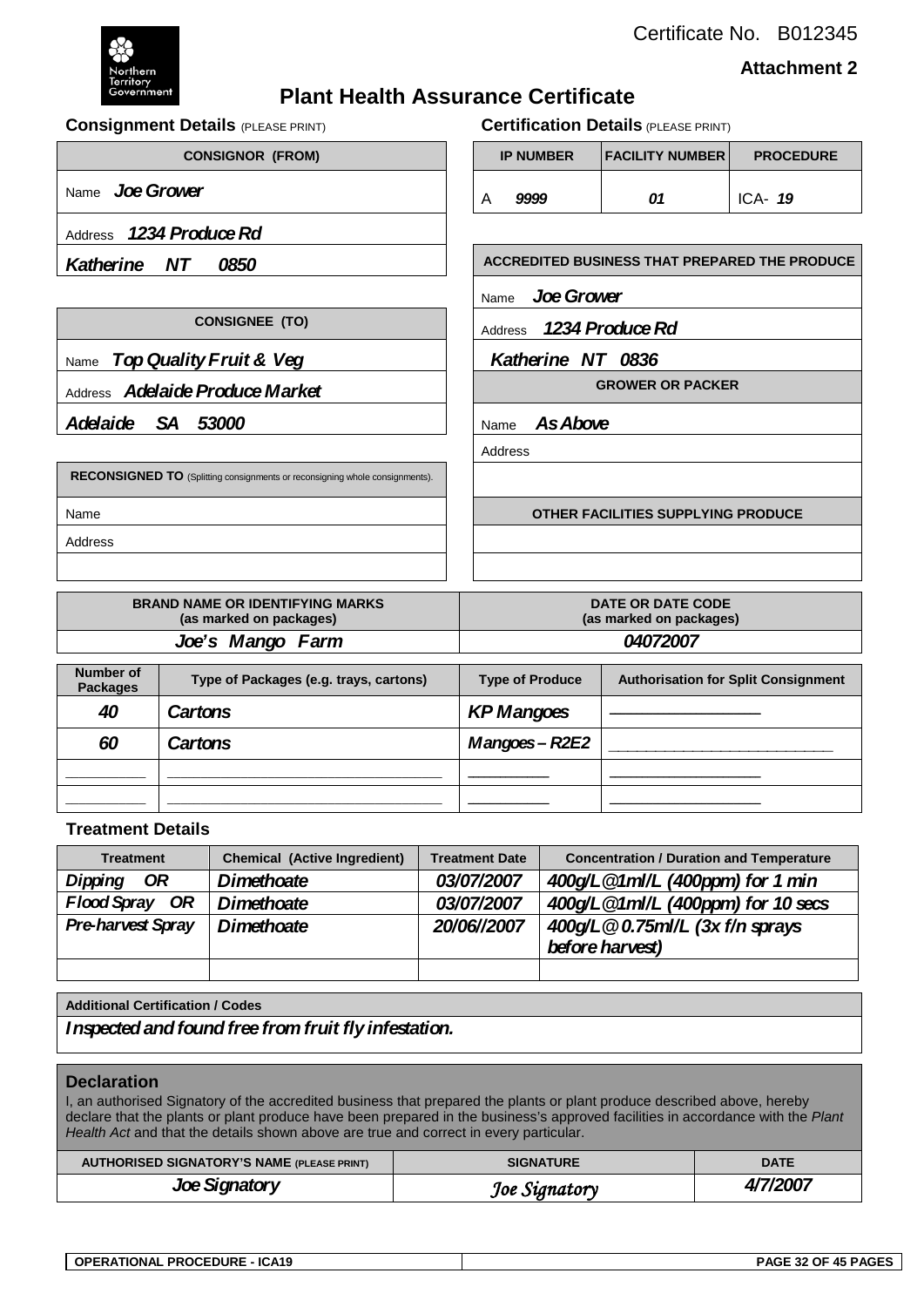# **PROPERTY PLAN**



| <b>OPERATIONAL PROCEDURE -</b><br>- ICA19 | PAGE 33 OF 46 PAGES |
|-------------------------------------------|---------------------|
|                                           |                     |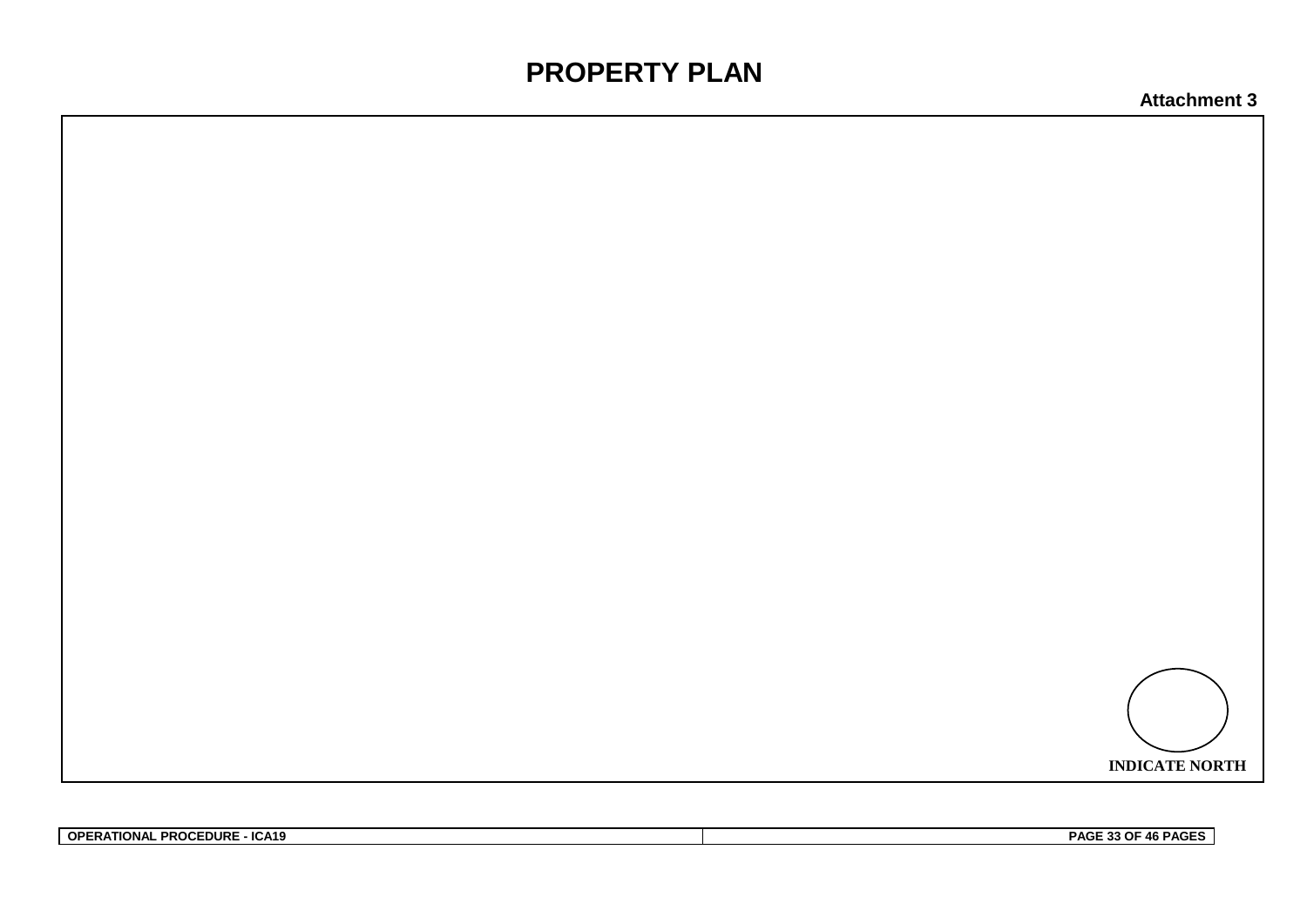#### **PROPERTY PLAN DETAILS**

- The property plan (overleaf) is to include the following-
- 1. the location of blocks on which mangoes are grown;
- 2. the Block Reference Code or Number used to identify each block identified on the plan;
- 3. road access including street name/s;
- 4. internal roadways within the property;
- 5. the location and identification of buildings on the property (house, packing shed, equipment sheds etc). Street Address of Facility *(as shown on the application form)*

#### **COMPLETE THE FOLLOWING DETAILS FOR EACH BLOCK SHOWN ON THE PROPERTY PLAN**

#### **Block Reference Code or No. Name Used on Farm for the Block Cultivar Number of Mango Trees in Block Fruit to be Certified?** YES/NO YES/NO YES/NO YES/NO YES/NO YES/NO YES/NO YES/NO YES/NO YES/NO YES/NO YES/NO YES/NO YES/NO YES/NO YES/NO YES/NO Postcode **SCOPE OF ARRANGEMENT** Application is made for accreditation under Part A of ICA-19 *Treatment and Inspection of Mangoes* for the following-**Pre-harvest treatment/s to be covered**  $\oslash$  *tick one box only*)-Cover Spraying only  $\Box$  Bait Spraying only Cover & Bait Spraying **Chemical/s to be covered** *( one or more boxes as applicable)***-** Dimethoate (cover spraying)  $\Box$  Maldison (bait spraying) I ...............................................................................................*(full printed name)* the .................................................................................................*(position in business)*  am authorised to sign on behalf of the business and I understand that-(a) accreditation will only be granted for the scope outlined above; (b) following accreditation, certification can only be issued in accordance with scope of accreditation detailed in the *Certificate of Accreditation for an Interstate Certification Assurance (ICA) Arrangement* covering the arrangement; (c) application must be made to amend any of the current details in the *Application for Accreditation of a Business for an Interstate Certification Assurance Arrangement* or this Property Plan. ………………………………………………………… / / Signature Date

**ARRANGEMENT DETAILS**

Applicant's Name *(as shown on the application form)*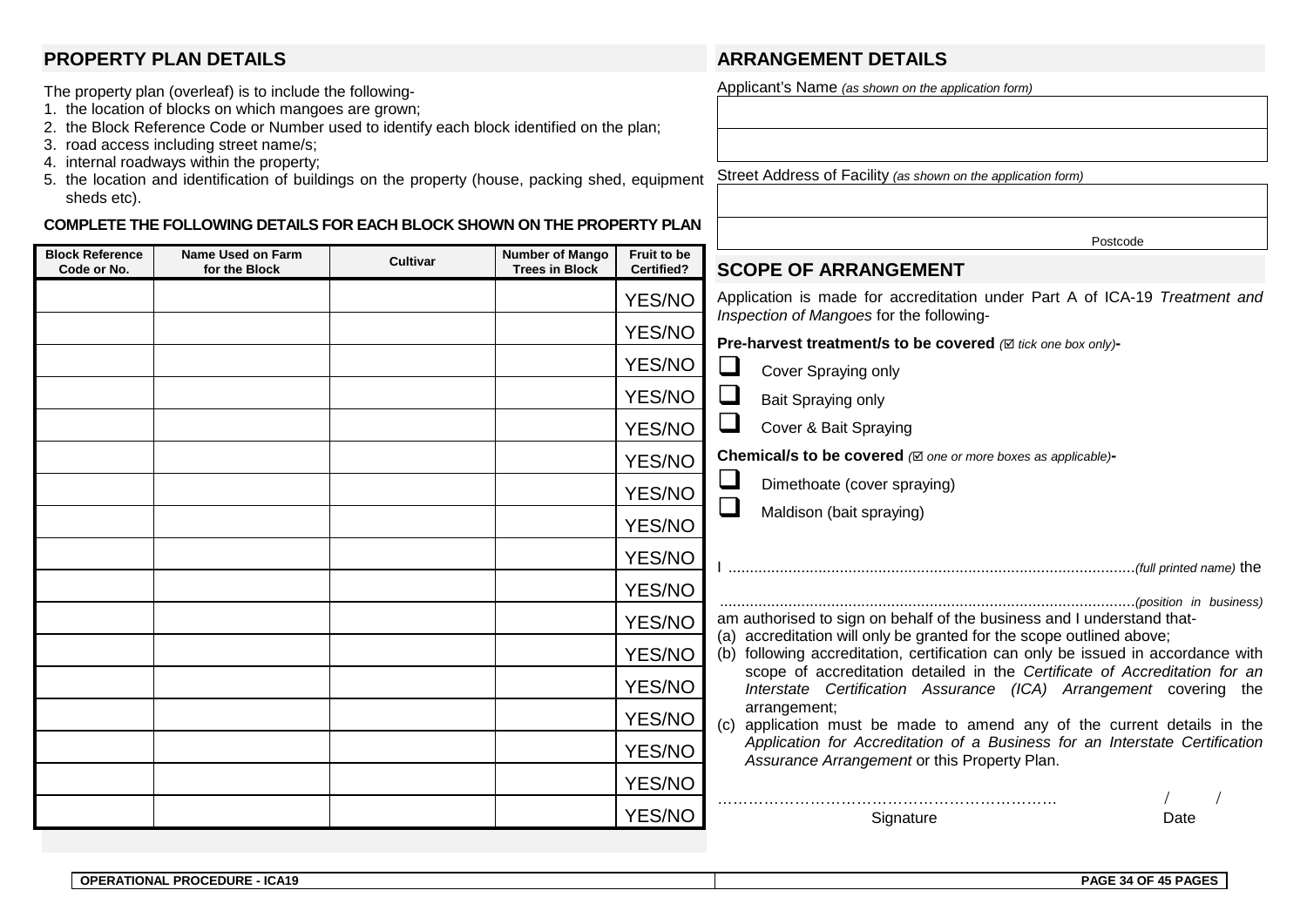## **CHEMICAL MIXTURE TANK CALIBRATION CERTIFICATE**

|                                                                          | <b>EQUIPMENT CALIBRATED</b> |
|--------------------------------------------------------------------------|-----------------------------|
| Name and Address of<br>Owner of Equipment:                               |                             |
|                                                                          |                             |
| Brand:                                                                   |                             |
| Model:                                                                   |                             |
| Serial No.:                                                              |                             |
| Other Information:                                                       |                             |
|                                                                          | <b>TESTING DETAILS</b>      |
| Name and Address of<br>the Business Conducting<br>the Test:              |                             |
|                                                                          |                             |
| Date of Testing:                                                         |                             |
| Type of Flow Meter<br>Used:                                              |                             |
| Date of Last Calibration<br>of Flow Meter:                               |                             |
|                                                                          | <b>CALIBRATION RESULTS</b>  |
| Maximum Mixture Level<br>Volume (litres):                                |                             |
| <b>Incremental Volumes</b><br>(litres) (as marked on<br>the spray tank): |                             |
|                                                                          |                             |

## **CERTIFICATION**

The spray mixture tank on the equipment described above has been calibrated in the normal filling position using a calibrated flow meter. Volume indicator marks have been clearly marked on the tank with the volume in litres required to fill the tank to that level.

| Printed Name |  |
|--------------|--|
|--------------|--|

**Printed Name Signature Date** 

\_\_\_\_\_\_\_\_\_\_\_\_\_\_\_\_\_\_\_\_\_\_\_\_\_ \_\_\_\_\_\_\_\_\_\_\_\_\_\_\_\_\_\_\_\_\_\_\_\_\_\_\_ \_\_\_\_/\_\_\_\_\_/\_\_\_\_\_

**Attachment 4**

**OPERATIONAL PROCEDURE - ICA19 PAGE 35 OF 45 PAGES**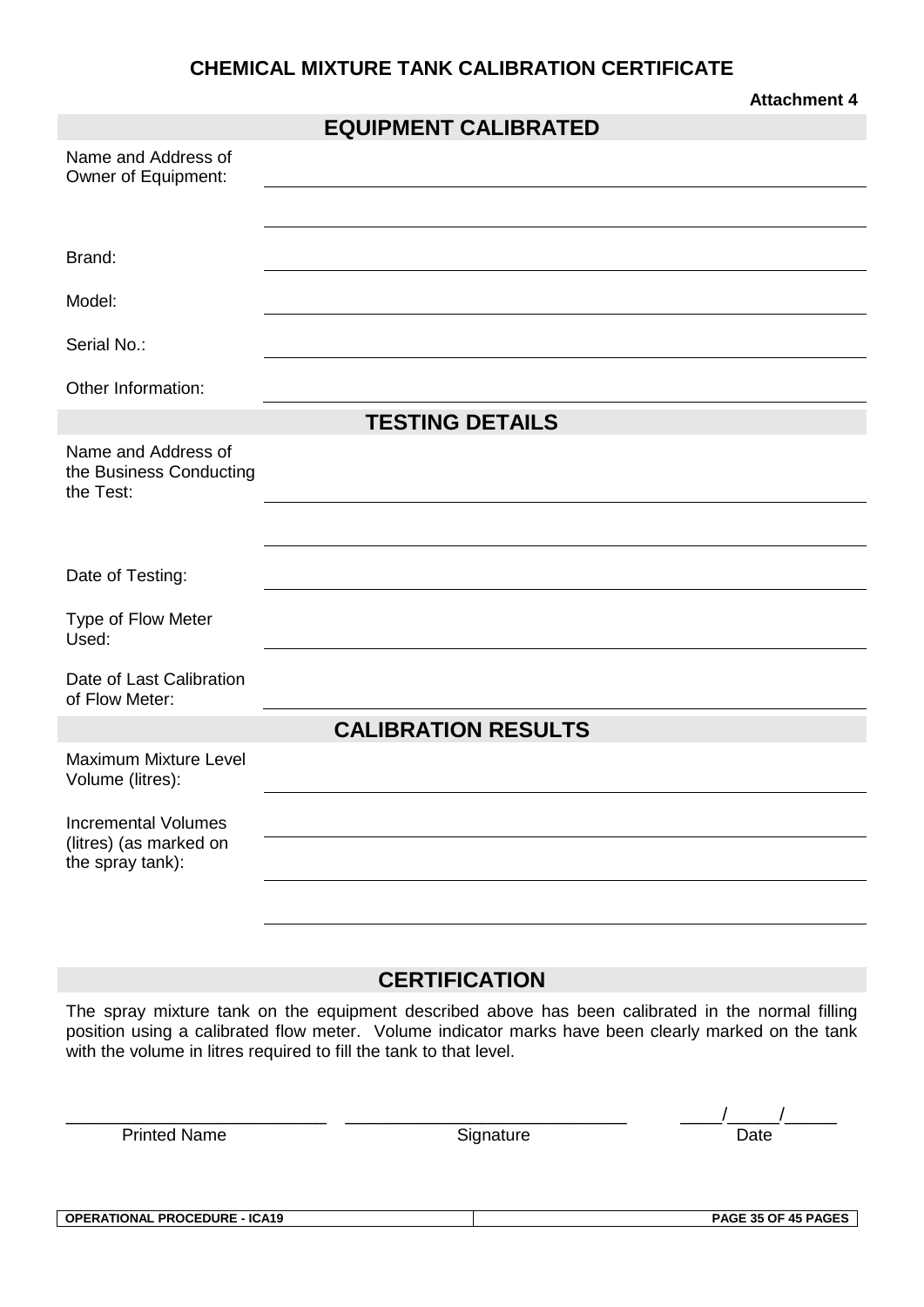## **BAIT SPRAY EQUIPMENT APPLICATION RATE CALIBRATION TEST RECORD**

- 1. Bait Spray Equipment Calibration Tests must be carried out prior to commencement of the season each year and within four weeks of commencement of treatment.
- 2. Use clean water in the equipment during calibration tests to avoid operator exposure to chemicals.
- 3. Record the time taken to discharge 100 mL of water at normal operating conditions.

| Date of<br><b>Test</b> | <b>Time</b><br><b>Required to</b><br><b>Discharge</b><br>100 mL<br>(seconds) | <b>Testing Officer's</b><br><b>Name</b> | <b>Testing Officer's</b><br>Signature |
|------------------------|------------------------------------------------------------------------------|-----------------------------------------|---------------------------------------|
| T<br>$\sqrt{2}$        |                                                                              |                                         |                                       |
|                        |                                                                              |                                         |                                       |
|                        |                                                                              |                                         |                                       |
|                        |                                                                              |                                         |                                       |
|                        |                                                                              |                                         |                                       |
|                        |                                                                              |                                         |                                       |
|                        |                                                                              |                                         |                                       |
|                        |                                                                              |                                         |                                       |
|                        |                                                                              |                                         |                                       |
|                        |                                                                              |                                         |                                       |
|                        |                                                                              |                                         |                                       |
|                        |                                                                              |                                         |                                       |
|                        |                                                                              |                                         |                                       |
|                        |                                                                              |                                         |                                       |
|                        |                                                                              |                                         |                                       |
|                        |                                                                              |                                         |                                       |
|                        |                                                                              |                                         |                                       |
|                        |                                                                              |                                         |                                       |
|                        |                                                                              |                                         |                                       |
|                        |                                                                              |                                         |                                       |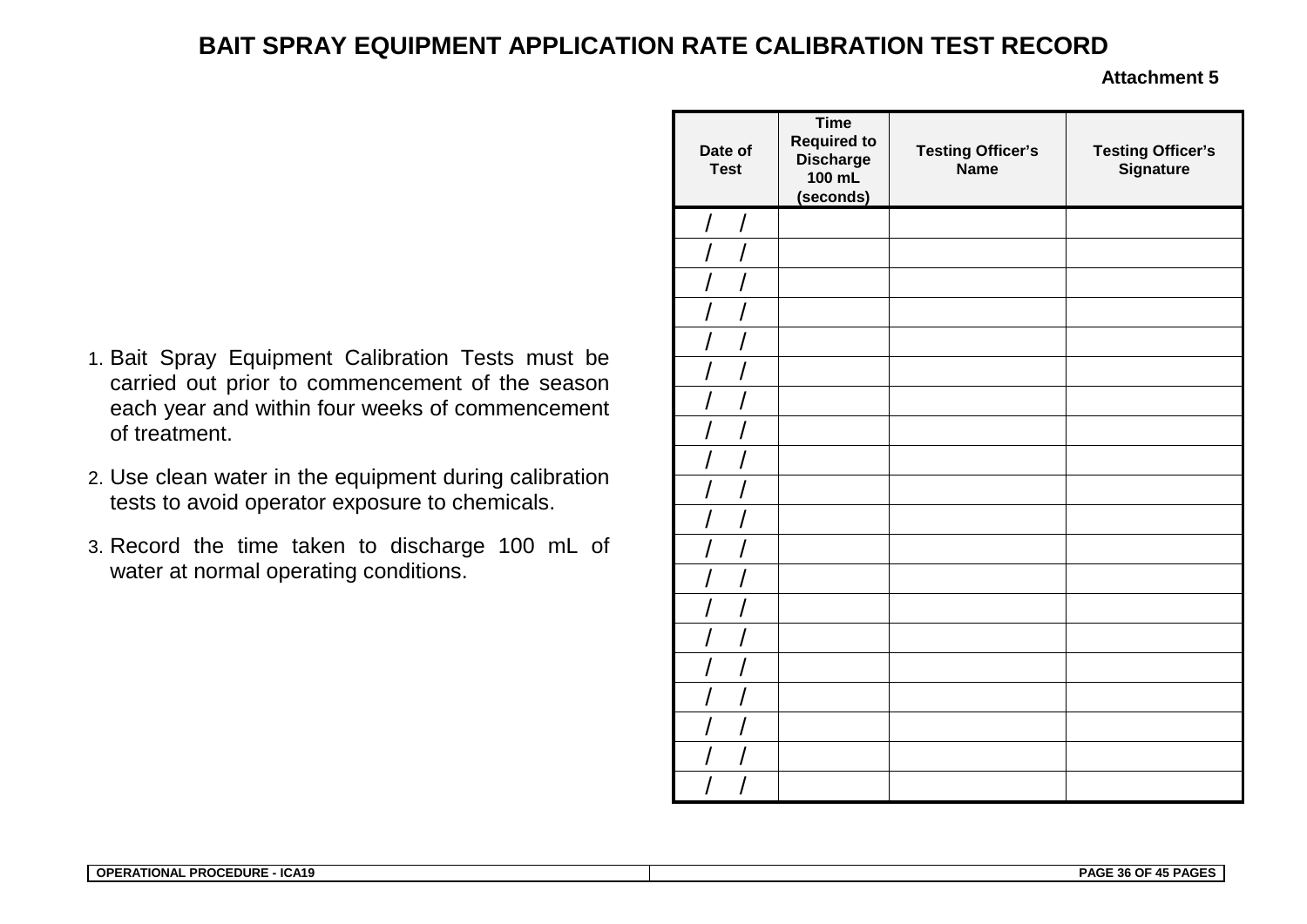# **BAIT MIXTURE**

# **PREPARATION CHART**

| Application Rate - 100 mL in _________ seconds/squirts |                                            |
|--------------------------------------------------------|--------------------------------------------|
|                                                        |                                            |
|                                                        |                                            |
| <b>Full Tank</b>                                       |                                            |
| Volume of Water = $\frac{1}{2}$ Litres                 |                                            |
|                                                        |                                            |
|                                                        |                                            |
| <b>Part Fill</b>                                       |                                            |
| mL Yeast Autolysate and                                |                                            |
|                                                        | mL Concentrate /______________Litres Water |
| mL Yeast Autolysate and                                |                                            |
|                                                        | <b>Litres Water</b>                        |
| Prepared by: <u>Printed Name and Signature</u>         | $\sqrt{ }$<br>Date                         |
| <b>OPERATIONAL PROCEDURE - ICA19</b>                   | PAGE 37 OF 45 PAGES                        |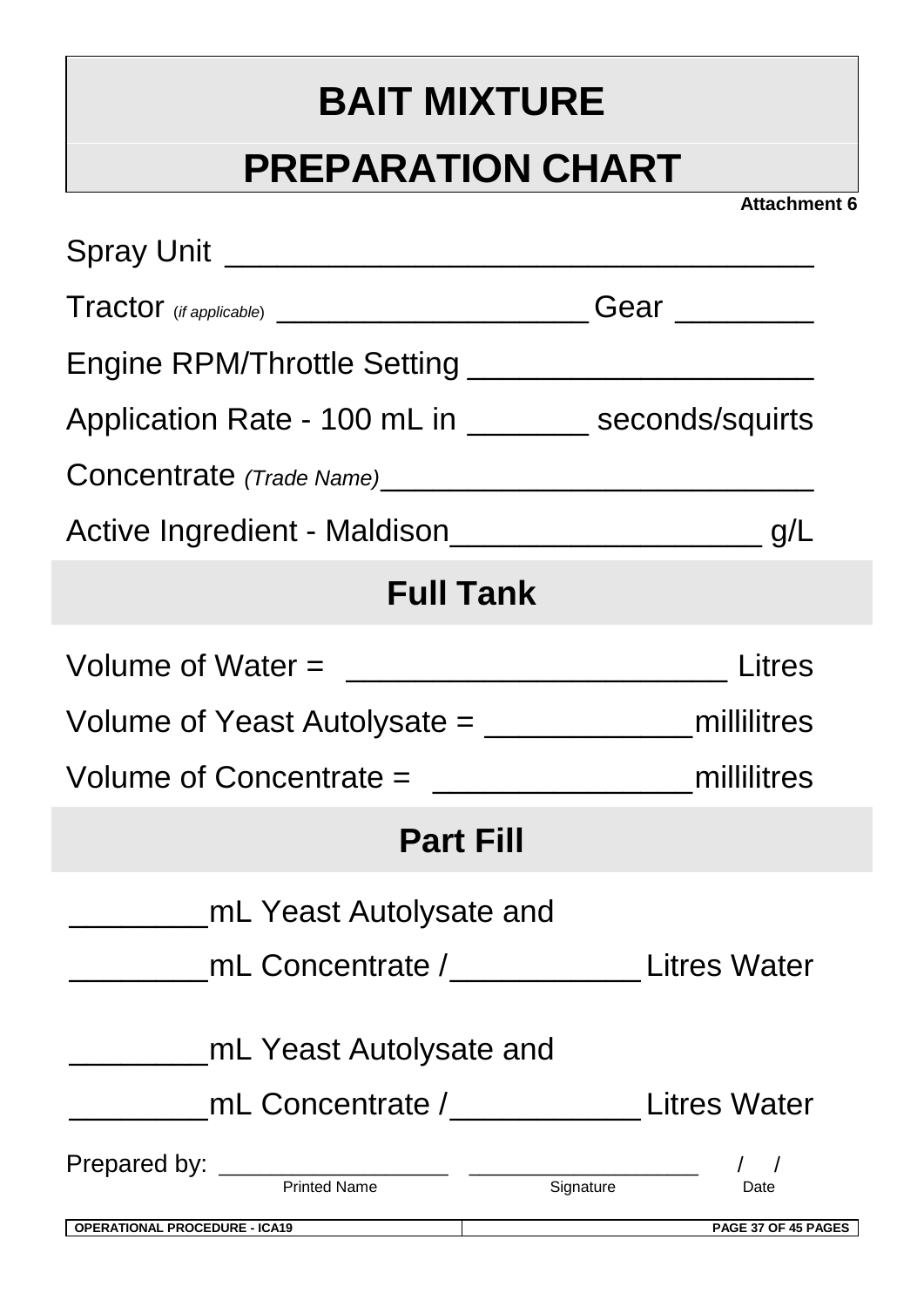# **BAIT MIXTURE**

# **PREPARATION CHART**

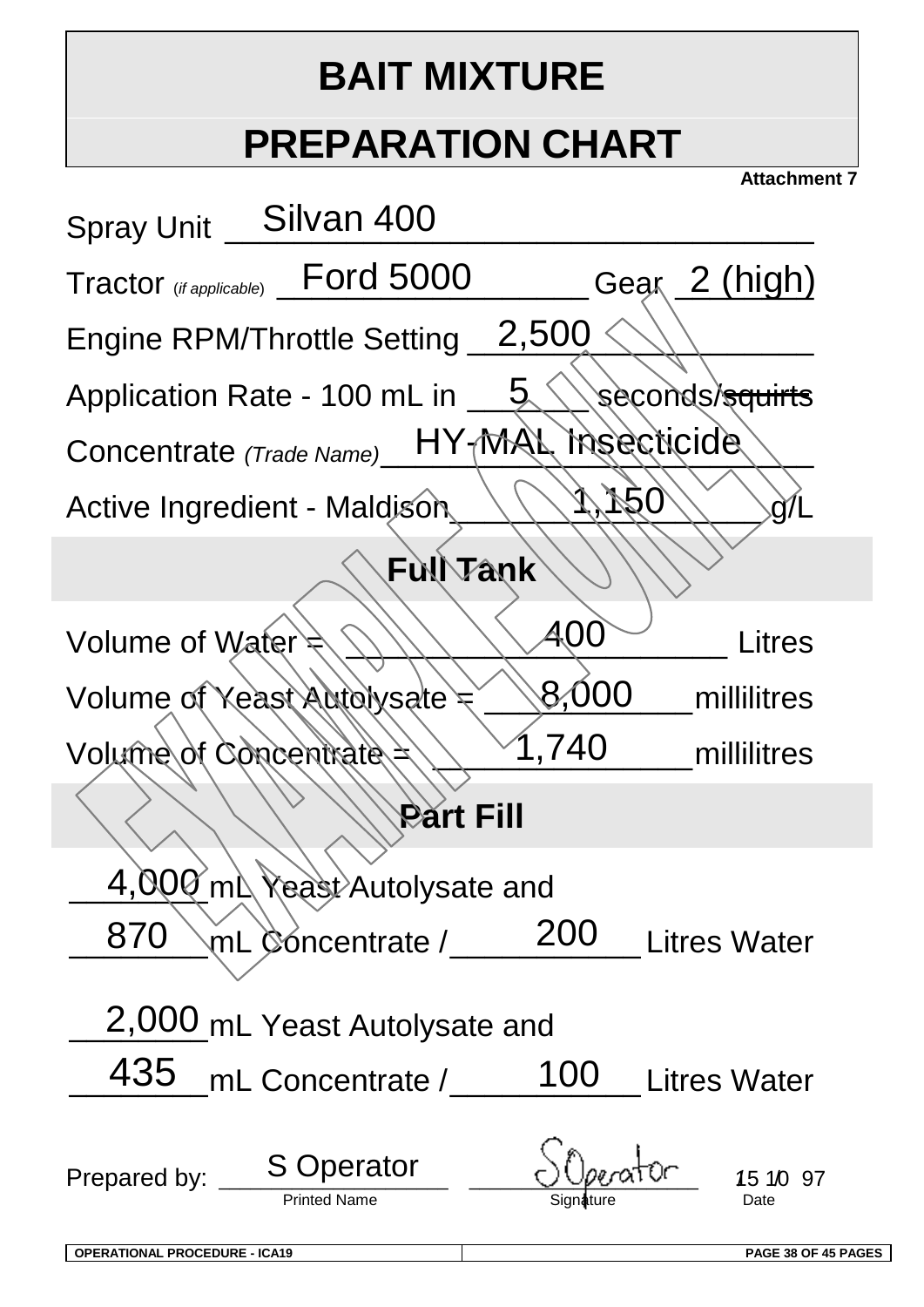## **BAIT SPRAY MIXTURE PREPARATION AND TREATMENT RECORD**

| <b>BAIT SPRAY MIXTURE PREPARATION</b> |             |                                | <b>BAIT SPRAY TREATMENT</b>      |                          |                                     |                           |                                         |        |                                |                          |           |
|---------------------------------------|-------------|--------------------------------|----------------------------------|--------------------------|-------------------------------------|---------------------------|-----------------------------------------|--------|--------------------------------|--------------------------|-----------|
| Date                                  | <b>Time</b> | Volume of<br>Water<br>(Litres) | Volume of<br>Yeast<br>Autolysate | Volume of<br>Concentrate | <b>Trade Name of</b><br>Concentrate | Date<br>of<br>Application | Spray Equipment   Block Treated<br>Used | (Code) | No. of Trees<br><b>Treated</b> | Spray<br>Operator's Name | Signature |
|                                       |             |                                |                                  |                          |                                     |                           |                                         |        |                                |                          |           |
|                                       |             |                                |                                  |                          |                                     |                           |                                         |        |                                |                          |           |
|                                       |             |                                |                                  |                          |                                     |                           |                                         |        |                                |                          |           |
|                                       |             |                                |                                  |                          |                                     |                           |                                         |        |                                |                          |           |
|                                       |             |                                |                                  |                          |                                     |                           |                                         |        |                                |                          |           |
|                                       |             |                                |                                  |                          |                                     |                           |                                         |        |                                |                          |           |
|                                       |             |                                |                                  |                          |                                     |                           |                                         |        |                                |                          |           |
|                                       |             |                                |                                  |                          |                                     |                           |                                         |        |                                |                          |           |
|                                       |             |                                |                                  |                          |                                     |                           |                                         |        |                                |                          |           |
|                                       |             |                                |                                  |                          |                                     |                           |                                         |        |                                |                          |           |
|                                       |             |                                |                                  |                          |                                     |                           |                                         |        |                                |                          |           |
|                                       |             |                                |                                  |                          |                                     |                           |                                         |        |                                |                          |           |
|                                       |             |                                |                                  |                          |                                     |                           |                                         |        |                                |                          |           |
|                                       |             |                                |                                  |                          |                                     |                           |                                         |        |                                |                          |           |
|                                       |             |                                |                                  |                          |                                     |                           |                                         |        |                                |                          |           |
|                                       |             |                                |                                  |                          |                                     |                           |                                         |        |                                |                          |           |
|                                       |             |                                |                                  |                          |                                     |                           |                                         |        |                                |                          |           |
|                                       |             |                                |                                  |                          |                                     |                           |                                         |        |                                |                          |           |
|                                       |             |                                |                                  |                          |                                     |                           |                                         |        |                                |                          |           |
|                                       |             |                                |                                  |                          |                                     |                           |                                         |        |                                |                          |           |
|                                       |             |                                |                                  |                          |                                     |                           |                                         |        |                                |                          |           |
|                                       |             |                                |                                  |                          |                                     |                           |                                         |        |                                |                          |           |

| <b>PROCEDURE</b><br>- ICA19<br><b>OPERATIONAL</b> | 30 OF<br><b>PAGI</b><br>LE PAGI<br>. |
|---------------------------------------------------|--------------------------------------|
|---------------------------------------------------|--------------------------------------|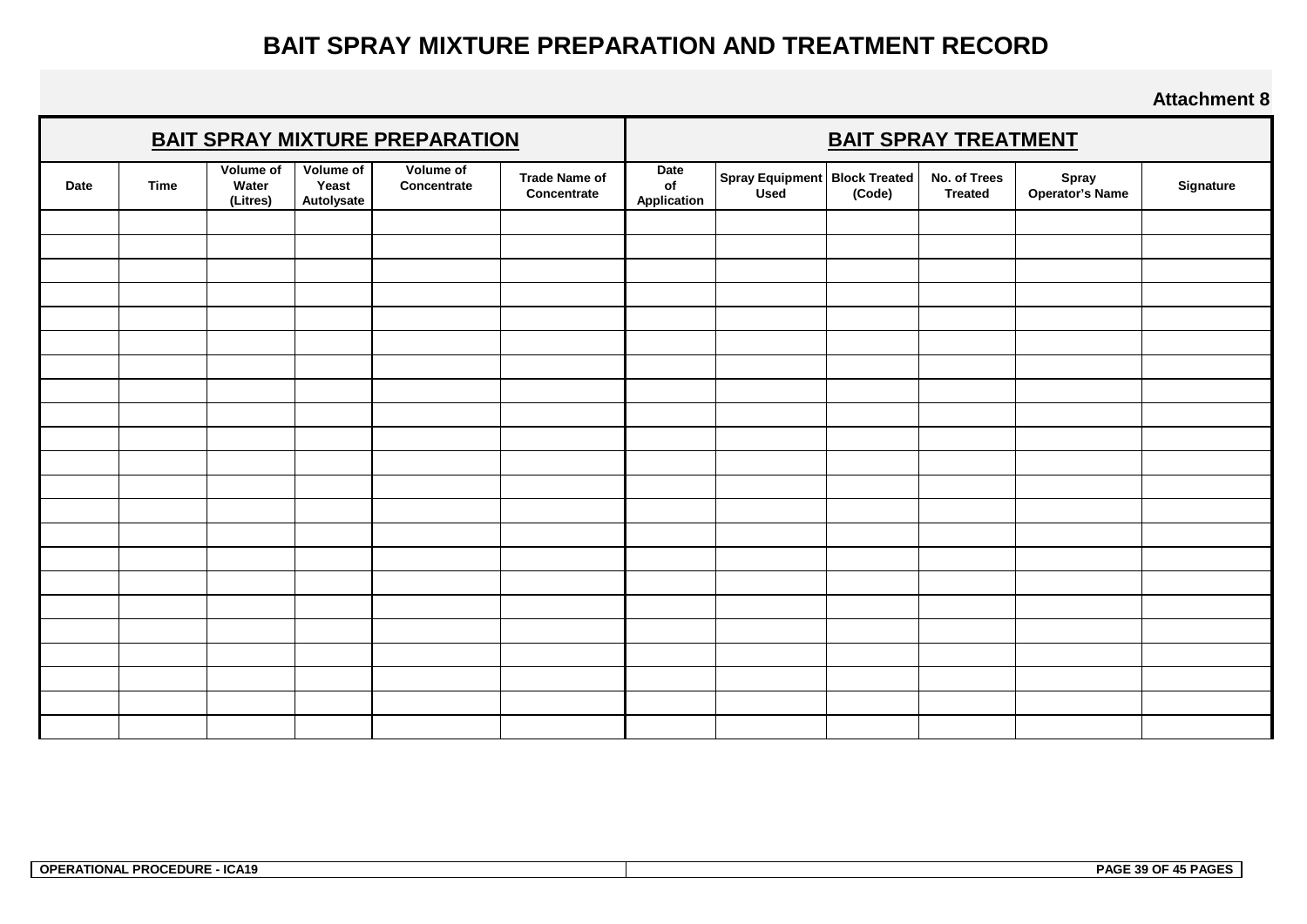# **COVER SPRAY MIXTURE PREPARATION CHART**

| Tractor                                                |                                         |
|--------------------------------------------------------|-----------------------------------------|
| Operating Gear ______ Engine RPM___________            |                                         |
|                                                        |                                         |
| Concentrate Mixture Rate _ mL/100L of mixture          |                                         |
| <b>Full Tank</b>                                       |                                         |
| Full Spray Tank Volume = _______________________Litres |                                         |
|                                                        |                                         |
| <b>Part Fill</b>                                       |                                         |
|                                                        | mL Concentrate / The Litres Mixture     |
|                                                        | mL Concentrate /_________Litres Mixture |
|                                                        | mL Concentrate / Litres Mixture         |
|                                                        | mL Concentrate /________Litres Mixture  |
|                                                        |                                         |
|                                                        |                                         |
| <b>OPERATIONAL PROCEDURE - ICA19</b>                   | PAGE 40 OF 45 PAGES                     |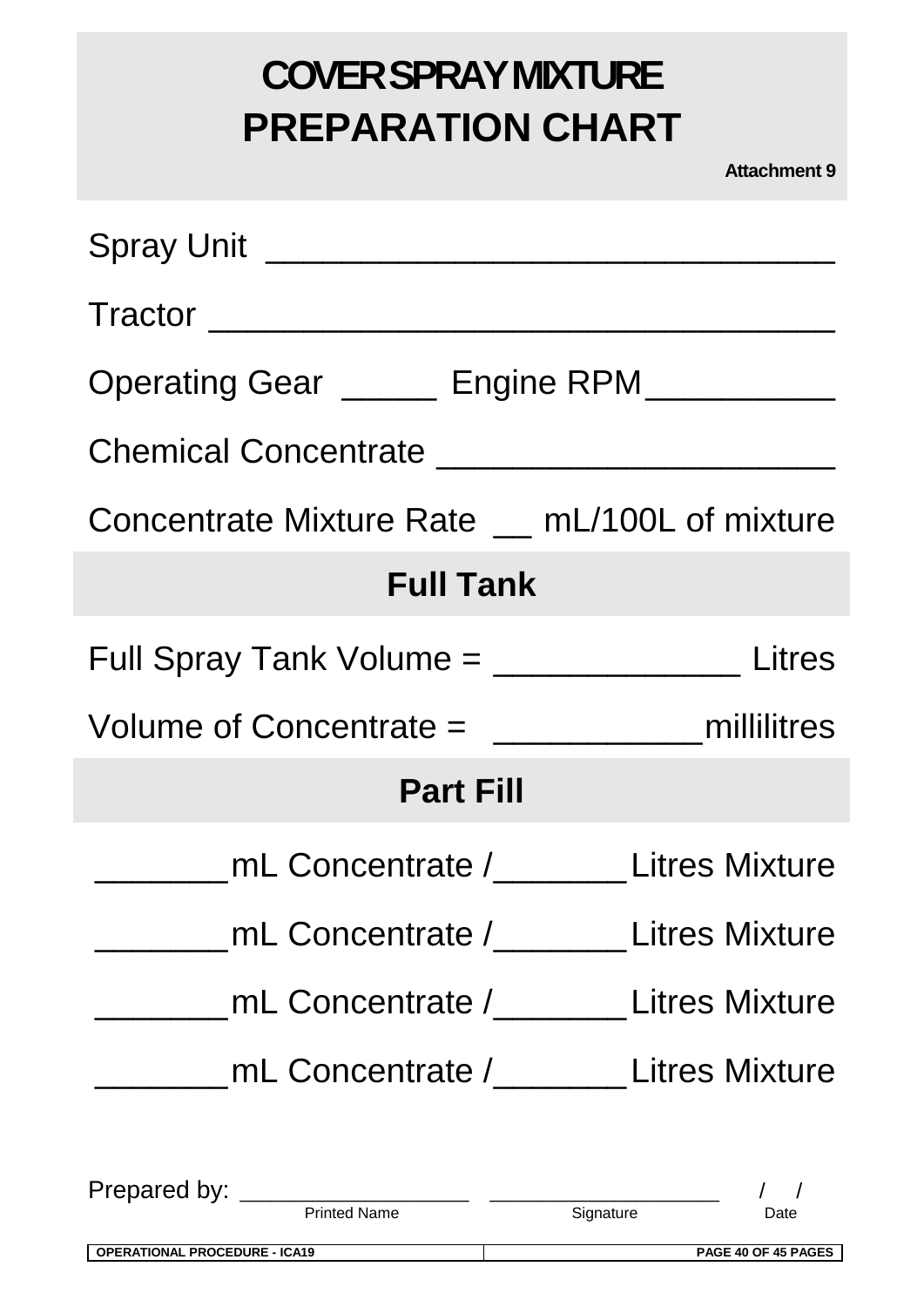# **COVER SPRAY MIXTURE PREPARATION CHART**

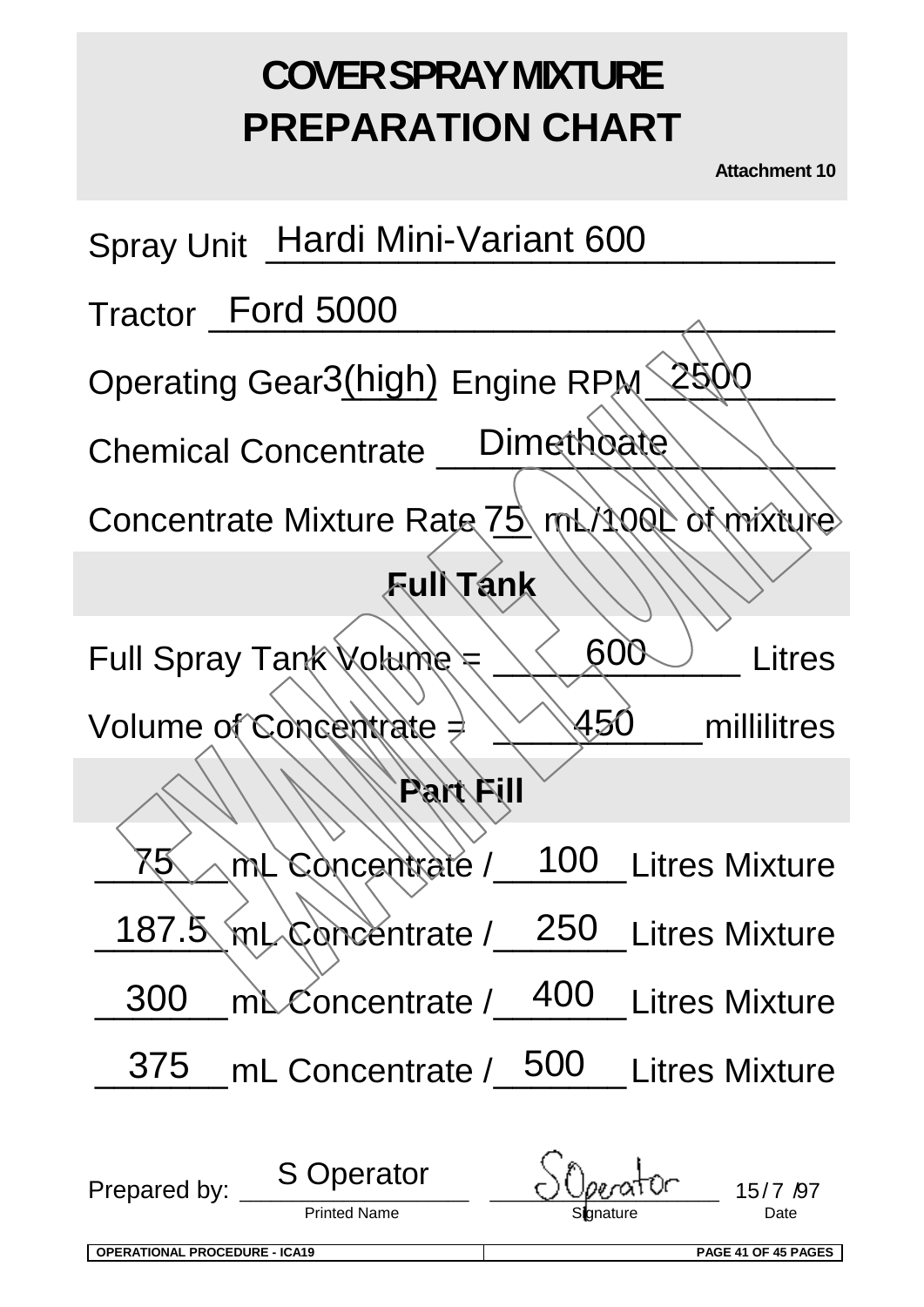## **COVER SPRAY MIXTURE PREPARATION AND TREATMENT RECORD**

| <b>COVER SPRAY MIXTURE PREPARATION</b> |             |                                                  |                                                |                                                    | <b>COVER SPRAY TREATMENT</b>         |                           |                                                |  |                                                       |                          |           |
|----------------------------------------|-------------|--------------------------------------------------|------------------------------------------------|----------------------------------------------------|--------------------------------------|---------------------------|------------------------------------------------|--|-------------------------------------------------------|--------------------------|-----------|
| Date                                   | <b>Time</b> | <b>Volume of</b><br>Concentrate<br>(Millilitres) | <b>Volume of</b><br><b>Mixture</b><br>(Litres) | <b>Trade Name</b><br>o <sub>f</sub><br>Concentrate | Other Pesticide(s)<br>or Additive(s) | Date<br>of<br>Application | Spray Equipment   Block Treated<br>Used (Code) |  | Number. of<br><b>Trees/Hectares</b><br><b>Treated</b> | Spray<br>Operator's Name | Signature |
|                                        |             |                                                  |                                                |                                                    |                                      |                           |                                                |  |                                                       |                          |           |
|                                        |             |                                                  |                                                |                                                    |                                      |                           |                                                |  |                                                       |                          |           |
|                                        |             |                                                  |                                                |                                                    |                                      |                           |                                                |  |                                                       |                          |           |
|                                        |             |                                                  |                                                |                                                    |                                      |                           |                                                |  |                                                       |                          |           |
|                                        |             |                                                  |                                                |                                                    |                                      |                           |                                                |  |                                                       |                          |           |
|                                        |             |                                                  |                                                |                                                    |                                      |                           |                                                |  |                                                       |                          |           |
|                                        |             |                                                  |                                                |                                                    |                                      |                           |                                                |  |                                                       |                          |           |
|                                        |             |                                                  |                                                |                                                    |                                      |                           |                                                |  |                                                       |                          |           |
|                                        |             |                                                  |                                                |                                                    |                                      |                           |                                                |  |                                                       |                          |           |
|                                        |             |                                                  |                                                |                                                    |                                      |                           |                                                |  |                                                       |                          |           |
|                                        |             |                                                  |                                                |                                                    |                                      |                           |                                                |  |                                                       |                          |           |
|                                        |             |                                                  |                                                |                                                    |                                      |                           |                                                |  |                                                       |                          |           |
|                                        |             |                                                  |                                                |                                                    |                                      |                           |                                                |  |                                                       |                          |           |
|                                        |             |                                                  |                                                |                                                    |                                      |                           |                                                |  |                                                       |                          |           |
|                                        |             |                                                  |                                                |                                                    |                                      |                           |                                                |  |                                                       |                          |           |
|                                        |             |                                                  |                                                |                                                    |                                      |                           |                                                |  |                                                       |                          |           |
|                                        |             |                                                  |                                                |                                                    |                                      |                           |                                                |  |                                                       |                          |           |
|                                        |             |                                                  |                                                |                                                    |                                      |                           |                                                |  |                                                       |                          |           |
|                                        |             |                                                  |                                                |                                                    |                                      |                           |                                                |  |                                                       |                          |           |
|                                        |             |                                                  |                                                |                                                    |                                      |                           |                                                |  |                                                       |                          |           |
|                                        |             |                                                  |                                                |                                                    |                                      |                           |                                                |  |                                                       |                          |           |
|                                        |             |                                                  |                                                |                                                    |                                      |                           |                                                |  |                                                       |                          |           |
|                                        |             |                                                  |                                                |                                                    |                                      |                           |                                                |  |                                                       |                          |           |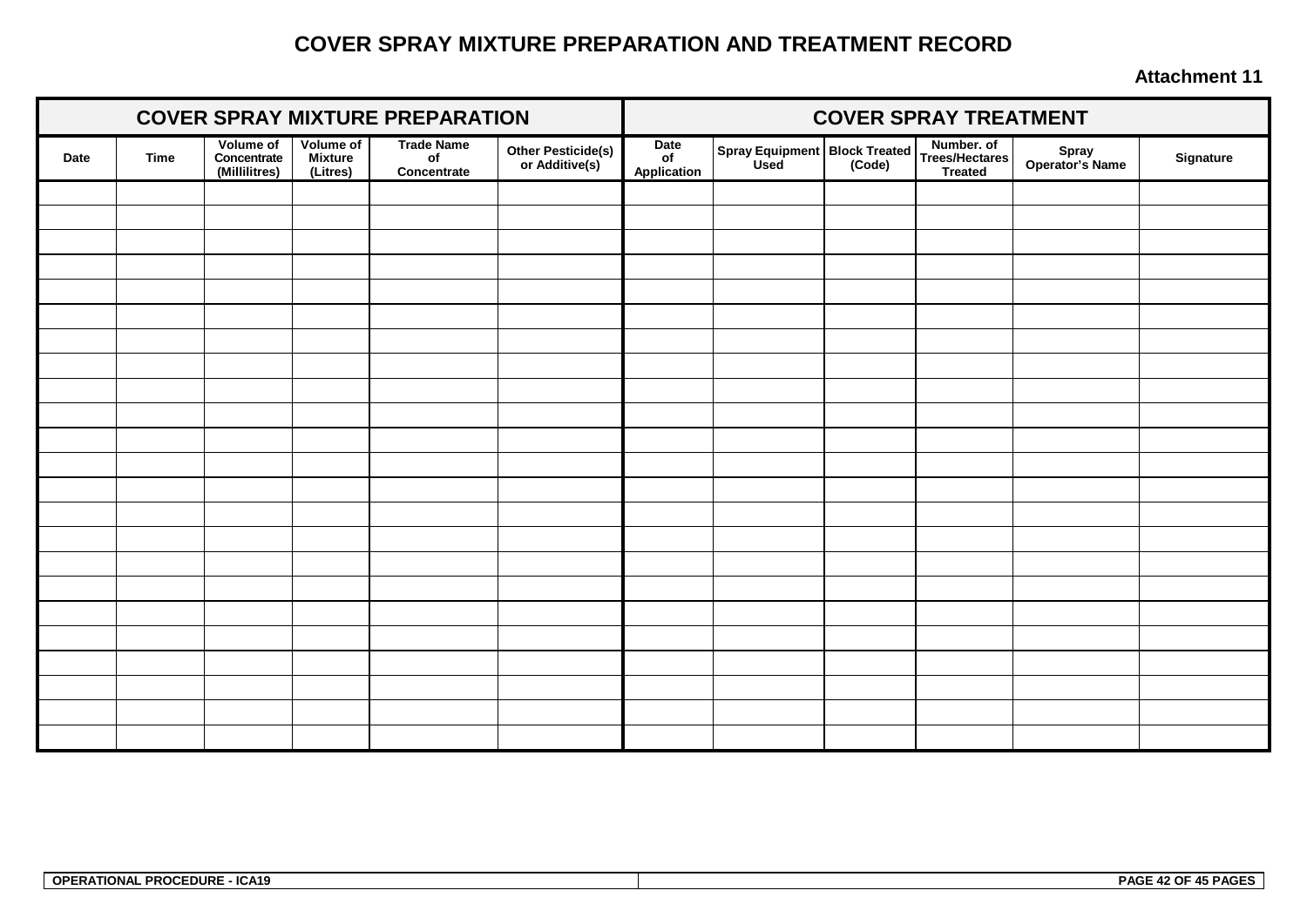## **HARVEST INSPECTION RECORD**

| <b>Date</b> | Grower's         | Source         | No. of             | No. of Fruit              |             | Fruit Fly Present Ø | <b>Details</b> | <b>Harvest Supervisor</b> |                  |
|-------------|------------------|----------------|--------------------|---------------------------|-------------|---------------------|----------------|---------------------------|------------------|
|             | <b>IP Number</b> | <b>Block/s</b> | <b>Bins/Crates</b> | <b>Examined or</b><br>Cut | Yes         | No                  |                | <b>Name</b>               | <b>Signature</b> |
|             |                  |                |                    |                           | 0           | O                   |                |                           |                  |
|             |                  |                |                    |                           | $ 0\rangle$ | O                   |                |                           |                  |
|             |                  |                |                    |                           | O           | O                   |                |                           |                  |
|             |                  |                |                    |                           | $ 0\rangle$ | O                   |                |                           |                  |
|             |                  |                |                    |                           | $ 0\rangle$ | O                   |                |                           |                  |
|             |                  |                |                    |                           | O           | O                   |                |                           |                  |
|             |                  |                |                    |                           | $ 0\rangle$ | O                   |                |                           |                  |
|             |                  |                |                    |                           | O           | O                   |                |                           |                  |
|             |                  |                |                    |                           | $ 0\rangle$ | O                   |                |                           |                  |
|             |                  |                |                    |                           | $ 0\rangle$ | O                   |                |                           |                  |
|             |                  |                |                    |                           | O           | O                   |                |                           |                  |
|             |                  |                |                    |                           | O           | O                   |                |                           |                  |
|             |                  |                |                    |                           | O           | O                   |                |                           |                  |
|             |                  |                |                    |                           | O           | O                   |                |                           |                  |
|             |                  |                |                    |                           | $ 0\rangle$ | O                   |                |                           |                  |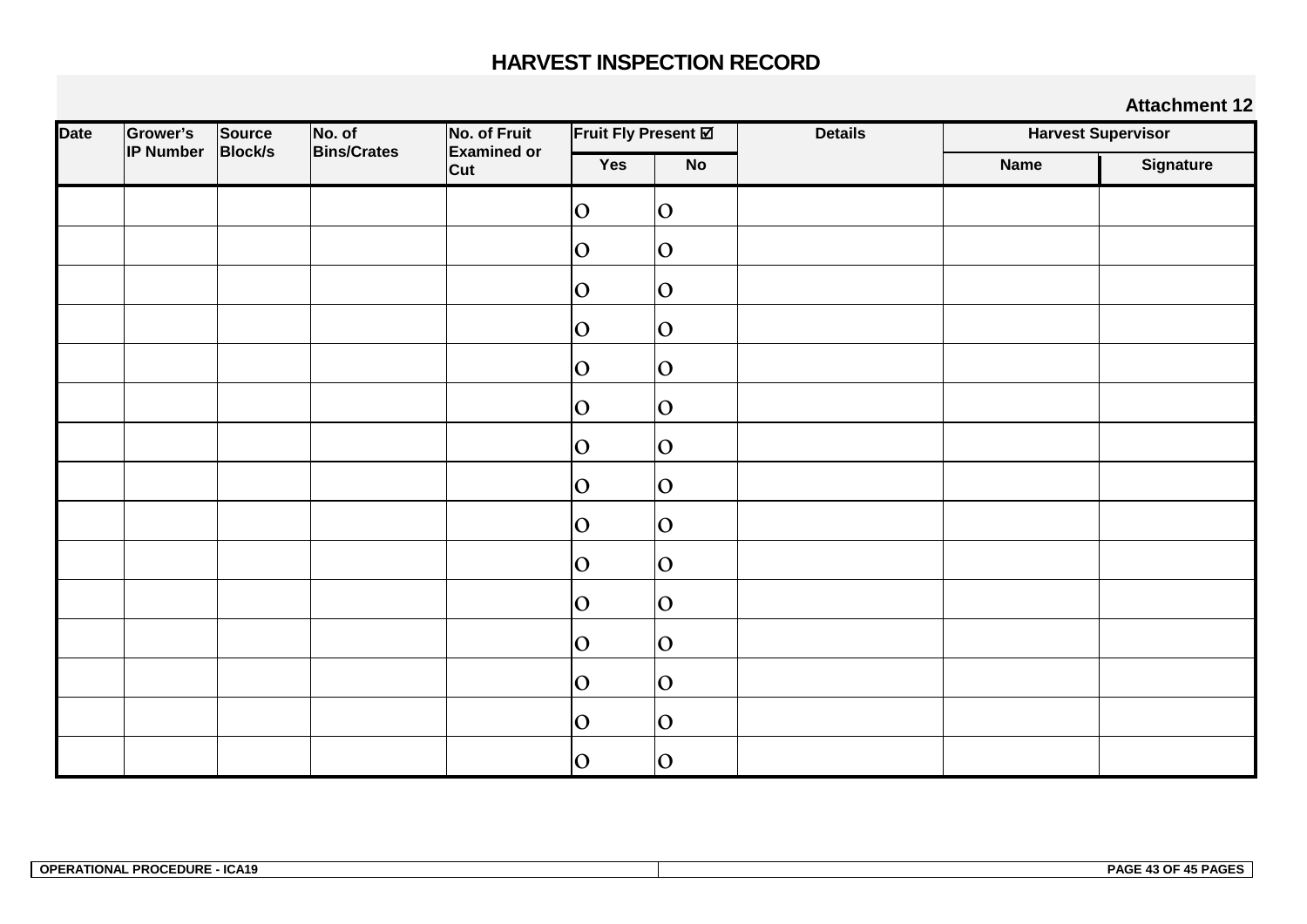## **PRE-HARVEST TREATMENT AND HARVEST INSPECTION DECLARATION**

#### **Attachment 13**

*A Pre-Harvest Treatment and Harvest Inspection Declaration must be provided to the packer to cover the mangoes delivered for certification under ICA-19 from each source block each day, or at the time of changing from one block to another block, whichever is the earlier.*

**A Pre-Harvest Treatment and Harvest Inspection Declaration is not required for fruit of the Kensington Pride and R2E2 cultivars.**

|                                                                                                                                                           | (full printed name)<br><u> 1989 - Johann Stoff, amerikansk politiker (d. 1989)</u>                                                                                |  |  |  |  |  |  |  |  |
|-----------------------------------------------------------------------------------------------------------------------------------------------------------|-------------------------------------------------------------------------------------------------------------------------------------------------------------------|--|--|--|--|--|--|--|--|
| an Authorised Signatory of -                                                                                                                              |                                                                                                                                                                   |  |  |  |  |  |  |  |  |
|                                                                                                                                                           | (Business name),                                                                                                                                                  |  |  |  |  |  |  |  |  |
| Interstate Produce (IP) No. $\mathbf A$                                                                                                                   |                                                                                                                                                                   |  |  |  |  |  |  |  |  |
| hereby declare that the -                                                                                                                                 |                                                                                                                                                                   |  |  |  |  |  |  |  |  |
| _________ (no. of packages) _____________________ (type of packages - bins, crates, trays)                                                                |                                                                                                                                                                   |  |  |  |  |  |  |  |  |
| of mangoes identified by -                                                                                                                                |                                                                                                                                                                   |  |  |  |  |  |  |  |  |
|                                                                                                                                                           |                                                                                                                                                                   |  |  |  |  |  |  |  |  |
| delivered to -                                                                                                                                            | (Business name)                                                                                                                                                   |  |  |  |  |  |  |  |  |
| Interstate Produce (IP) No. $\mathbf{A}$                                                                                                                  |                                                                                                                                                                   |  |  |  |  |  |  |  |  |
| $On -$<br>$\sqrt{2}$<br>$\sqrt{ }$<br>(date)                                                                                                              |                                                                                                                                                                   |  |  |  |  |  |  |  |  |
| for grading, packing, post-harvest treatment and certification under ICA Operational<br>Procedure ICA19 - ( $\boxtimes$ as appropriate), declare-         |                                                                                                                                                                   |  |  |  |  |  |  |  |  |
| The last pre-harvest treatment of the source block was -<br>1.                                                                                            |                                                                                                                                                                   |  |  |  |  |  |  |  |  |
|                                                                                                                                                           | a cover spray containing 75 mL of a concentrate containing -                                                                                                      |  |  |  |  |  |  |  |  |
| 400 g/L dimethoate;                                                                                                                                       |                                                                                                                                                                   |  |  |  |  |  |  |  |  |
| per 100 litres of cover spray mixture.                                                                                                                    |                                                                                                                                                                   |  |  |  |  |  |  |  |  |
|                                                                                                                                                           | a bait spray containing 435 mL of a concentrate containing 1150 g/L maldison<br>plus 2 litres yeast autolysate protein lure per 100 litres of bait spray mixture. |  |  |  |  |  |  |  |  |
| The identity and date(s) of the last pre-harvest treatment of the source block(s) is -<br>2                                                               |                                                                                                                                                                   |  |  |  |  |  |  |  |  |
| <b>Reference Code or Number of Block</b>                                                                                                                  | <b>Date of Last Pre-harvest Treatment</b>                                                                                                                         |  |  |  |  |  |  |  |  |
|                                                                                                                                                           |                                                                                                                                                                   |  |  |  |  |  |  |  |  |
| 3.<br>The mangoes were inspected at harvest and found $\oslash$ as appropriate)-                                                                          |                                                                                                                                                                   |  |  |  |  |  |  |  |  |
| $\Box$ free from live fruit fly larvae;                                                                                                                   |                                                                                                                                                                   |  |  |  |  |  |  |  |  |
| <b>Ifree from dead fruit fly larvae</b>                                                                                                                   |                                                                                                                                                                   |  |  |  |  |  |  |  |  |
| I am authorised to sign on behalf of the business and the information given above is to the<br>best of my knowledge true and correct in every particular. |                                                                                                                                                                   |  |  |  |  |  |  |  |  |
|                                                                                                                                                           |                                                                                                                                                                   |  |  |  |  |  |  |  |  |

\_\_\_\_\_\_\_\_\_\_\_\_\_\_\_\_\_\_\_\_\_\_\_\_\_\_\_\_\_\_\_\_\_\_\_\_\_\_\_\_\_\_\_\_\_\_\_\_\_\_\_\_\_\_\_\_ \_\_\_\_/\_\_\_\_/\_\_\_\_

Signature Date